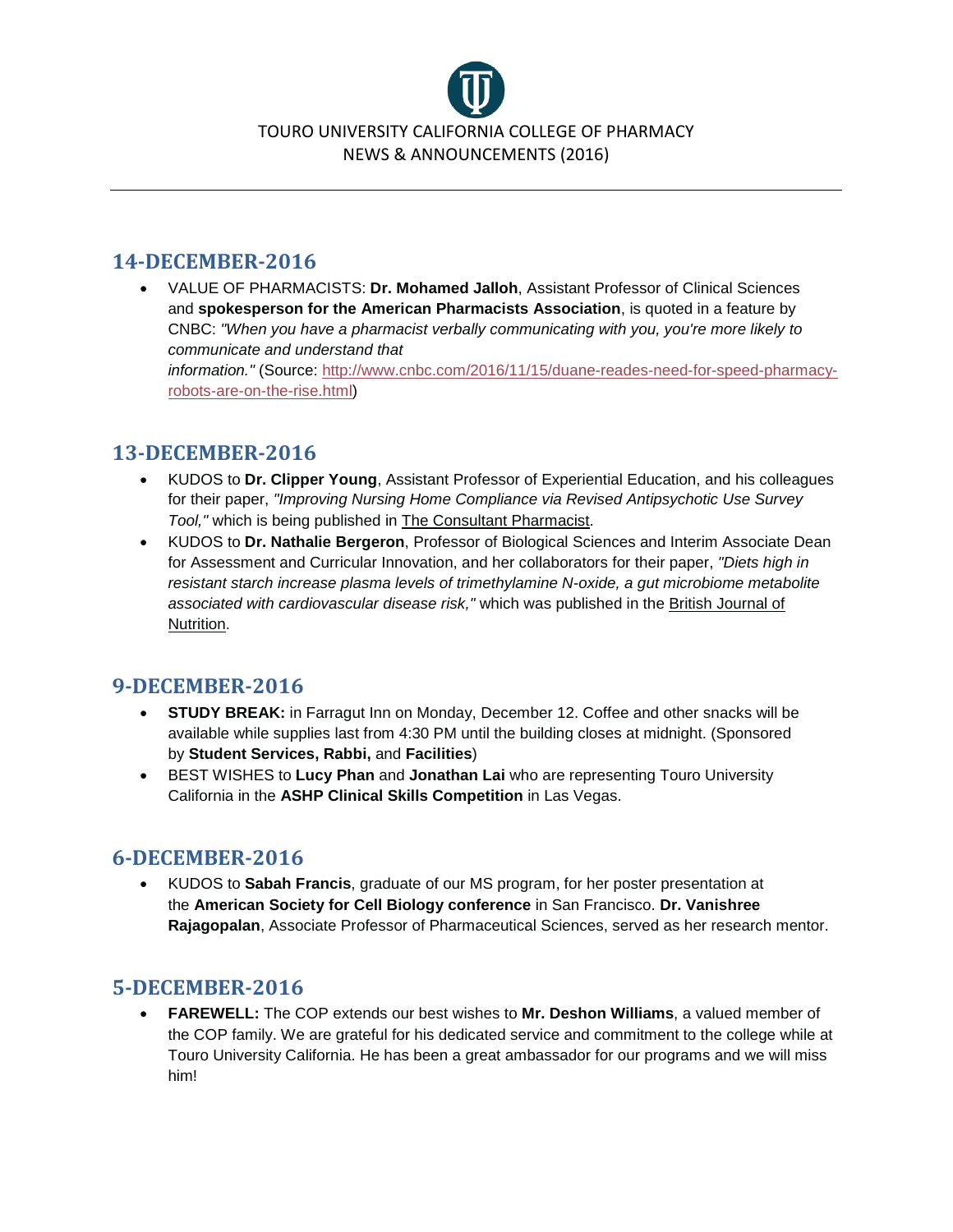

- CONGRATULATIONS to **Dr. Catherine Song** (Class of 2015), **Dr. Lindsay Newsom** (Class of 2015), and **Mylien Hoang (P2)** who have been appointed as **Resident CE Chairs of the Diablo Chapter of CSHP!**
- CONGRATULATIONS to **Dr. Emily Chan**, Assistant Professor of Clinical Sciences, who has been appointed as **Social Chair of the Diablo Chapter of CSHP!**
- CONGRATULATIONS to **Dr. Keith Yoshizuka**, Chair of Social, Behavioral and Administrative Sciences and Assistant Dean for Administration, who has been appointed to the **Government Affairs Committee of the Diablo Chapter of CSHP!**
- CONGRATULATIONS to **Dr. Alvin Tong** and **Dr. Catherine Song**, alumni of the Class of 2015, who are the new **Education Chairs for the Diablo Chapter of CSHP!**

# **29-NOVEMBER-2016**

- CONGRATULATIONS to **Dr. Lucinda Chan**, Director and Assistant Professor of Experiential Education, who has been appointed to the **Community Outreach Committee of the Diablo Chapter of CSHP!**
- **OPEN HOUSE:** Kaiser Permanente Medical Care Program Santa Clara is having an open house for their PGY1 Pharmacy Residency on Friday, December 16, 2016.

#### **28-NOVEMBER-2016**

- **OPEN HOUSE** for Kaweah Delta Health Care District PGY1 residency program on December 17, 2016.
- **OPEN HOUSE** for Kaweah Delta Health Care District PGY1 residency program on December 17, 2016.
- **OPEN HOUSE** for the PGY1 Pharmacy Practice Residency program at Kaiser Permanente Medical Care Program, Napa-Solano on Tuesday, December 20, 2016, at 3:30PM.

### **22-NOVEMBER-2016**

- CONGRATULATIONS to **Dr. Lauren Roller**, Assistant Professor of Clinical Sciences, on recently passing the **Board Certified Critical Care Pharmacist (BCCCP) Exam!**
- CONGRATULATIONS to **Dr. Jeremiah Duby**, Associate Professor of Clinical Sciences, on recently passing the **Board Certified Critical Care Pharmacist (BCCCP) Exam!** This is his second board certification, previously earning his BCPC.
- Wishing everyone a Happy Thanksgiving!

### **18-NOVEMBER-2016**

• **RESIDENCY OPEN HOUSE:** Kaiser Permanente San Francisco will be having a PGY1 Pharmacy Residency Open House on Friday, December 9 from 3:00 to 5:00 PM at 2238 Geary Blvd San Francisco, CA 94115 3rd Floor Diamond Room.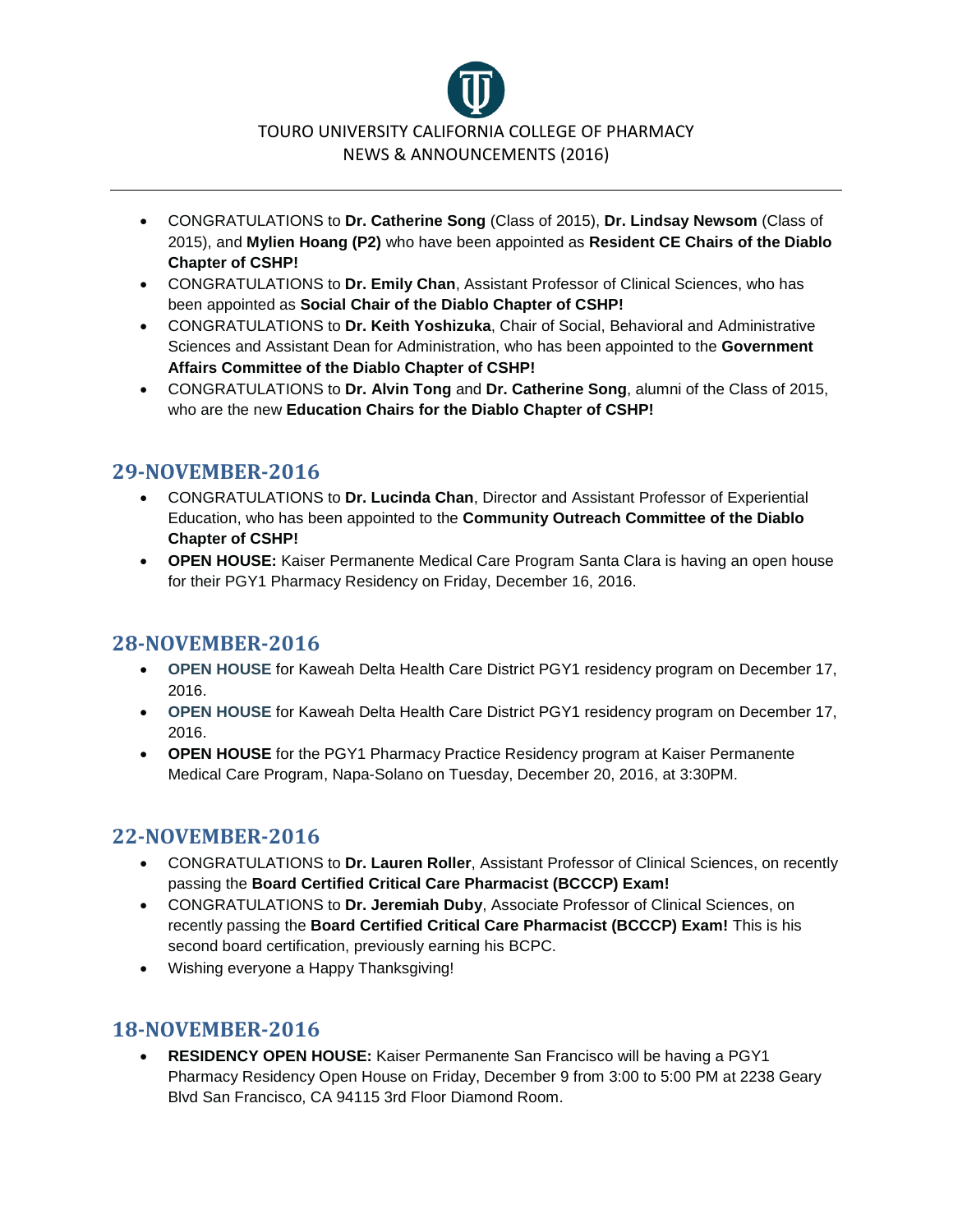TOURO UNIVERSITY CALIFORNIA COLLEGE OF PHARMACY NEWS & ANNOUNCEMENTS (2016)

o Agenda: 3:00 - 3:30 pm - *Welcome + Ice Breaker* 3:30 - 4:00 pm - *Program Overview* 4:00 - 4:30 pm - *Current Resident and Preceptor Panel (Please come with questions you would like to ask the preceptors)* 4:30 - 5:00 pm - *Tour*

- CONGRATULATIONS to **Dr. Emily Chan**, Assistant Professor of Clinical Sciences, for passing the **Board Certified Ambulatory Care Pharmacist (BCACP) exam**!
- CONGRATULATIONS to the following pharmacy students for their induction into **Rho Chi** last night:
	- o **Walid Aljayosi, Nicholas Alonzo, Amrit Bains, Gurjit Bains, Xia Li Chen, Catherine Cho, Yuan Yih Eric Huang, James Klag, Hui Yu Michelle Kuang, Kalvin Lam, Lyndon Layoso, Stefanie Navarro, Jenny Nguyen, Krushang Patel, Atoosa Rahmanattar, Ga Monica Rhee, Jamie Russell, Sena Shin, Mehek Talwar, Qi Xian Annie Xu**
- Congratulations also to the faculty inductee, **Adrian Wong**, Assistant Professor of Experiential Education.
- **Faculty co-advisors of Touro California's chapter or Rho Chi** are: **Dr. Vani Rajagopalan**, Associate Professor of Pharmaceutical Sciences, and **Dr. Terrill Tang**, Assistant Professor of Clinical Sciences.
- CONGRATULATIONS to **Dr. Adrian Palisoc**, Assistant Professor of Clinical Sciences, on recently passing the **Board Certified Critical Care Pharmacist (BCCCP) Exam**! This is his second board certification, previously earning a BCPS.
- CONGRATULATIONS to **Dr. Anh "Andy" Do**, TUC COP Class of 2014, Adjunct Clinical Assistant Professor, and Pharmacy Supervisor - Oncology/Infusion Center Services for Kaiser Permanente Napa Solano service area, who has been elected to the DSHP (Diablo chapter of CSHP) position of New Practitioner Director.
- CONGRATULATIONS to **Dr. Keith Yoshizuka**, Associate Professor and Chair of Social Behavioral and Administrative Sciences and Assistant Dean for Administration, who has been elected to the DSHP (Diablo chapter of California Society of Health-System Pharmacists) position of President Elect!

# **16-NOVEMBER-2016**

- KUDOS to **Dr. Shane Desselle**, Professor of Social Behavioral and Administrative Science, and his research team for their publication, *"Components of a Measure to Describe Organizational Culture in Academic Pharmacy Derived from a Delphi Procedure,"* in the American Journal of Pharmaceutical Education. The paper includes 5 co-authors, 3 of whom are students at our program: **Brienna Andrews, Julia Lui, and G. Leela Raja**.
- **RESIDENCY WORKSHOP SERIES**: For P3 and P4s, the final session on "The Match/Scramble" is today, Wednesday November 16 at 4:30 PM with **Dr. Emily Chan**, Assistant Professor of Clinical Sciences, and her colleague **Dr. Verlinden** in Lander Hall 212. If you are off-campus and would like to join, please check your email for teleconferencing details.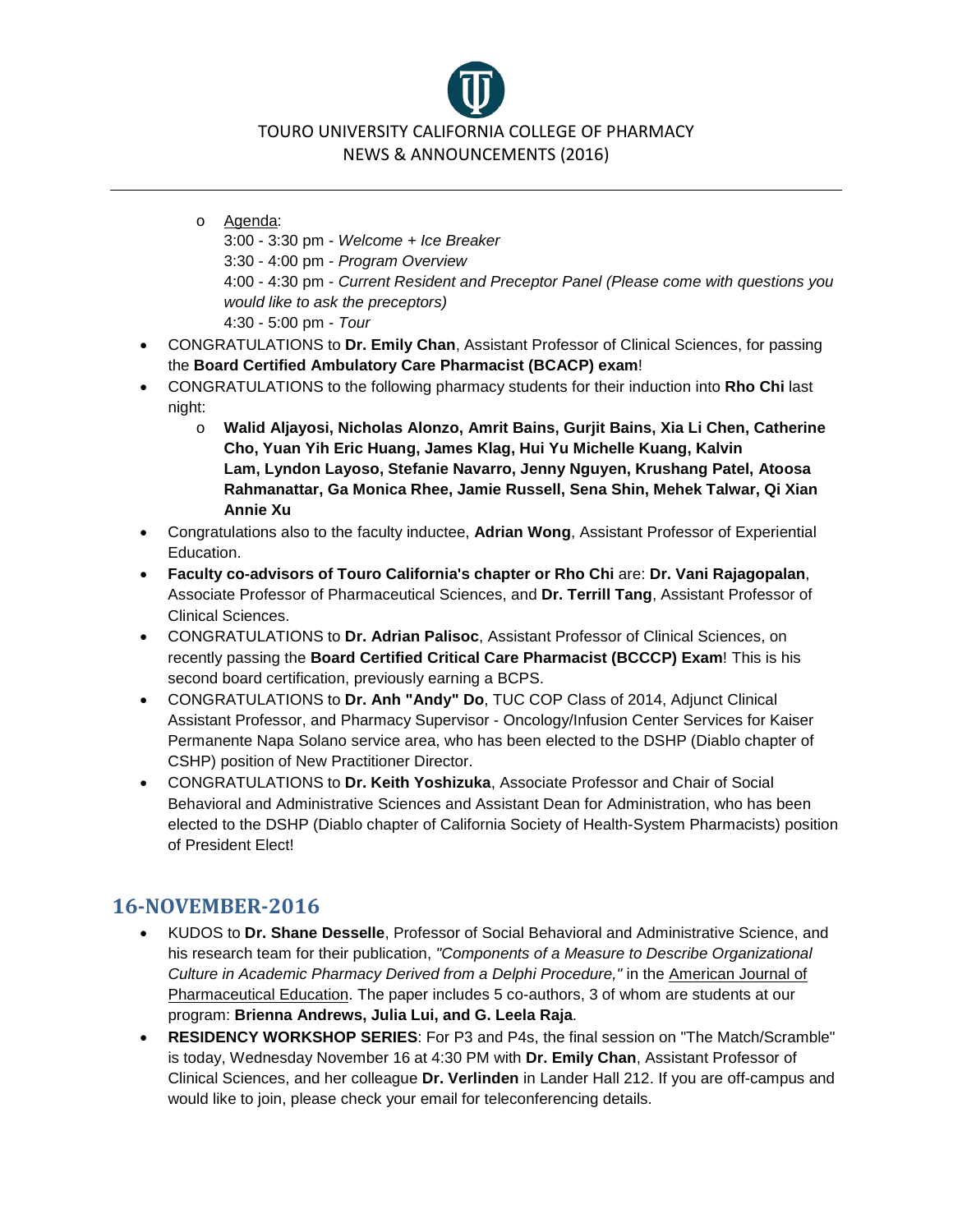

#### **15-NOVEMBER-2016**

- **RESIDENT MONTHLY TOPIC DISCUSSIONS**: Two presentations by PGY1 residents on Wednesday, November 16 from noon-1:00 PM in PPC 112. The presenters and their topics are:
- **Jason Huynh** *"Immune Thrombocytopenia"*
- **Minh Nguyen** *"Pharmacologic Management of Angioedema"*
- KUDOS to **Dr. Alicia Yeh** and her co-authors, **Dr. Bijal Shah** and **Dr. Kajua Lor** for their paper, *"Evaluation of Medication Regimen Complexity and A1C Goal Attainment in Underserved Adults with Type 2 Diabetes: A Cross-Sectional Study"* which was published in the Annals of Pharmacotherapy. doi:10.1177/1060028016673652
- KUDOS to **Dr. Eric Ip**, Associate Professor and Chair of Clinical Sciences, and his colleagues for their *research paper on cheating in pharmacy school* which was published in the American Journal of Pharmaceutical Education. His co-authors include the following student and faculty from Touro University California: **Kathy Nguyen, PharmD, Bijal M. Shah, BPharm, PhD, Shadi Doroudgar, PharmD, and Monica K. Bidwal, PharmD**./ <http://www.ajpe.org/doi/pdf/10.5688/ajpe808133>

#### **11-NOVEMBER-2016**

- The Touro University California College of Pharmacy would like to thank all of our veterans for their sacrifice and service. COP faculty and staff who are veterans include: **Dr. Keith Yoshizuka**, Associate Professor and Chair of SBA and Assistant Dean for Administration; **Mr. Anthony Williams**, Recruiter and Outreach Specialist; and **Dr. Jasmine Reber,** PGY1 Resident.
- **OPEN LAB**: The Class of 2020 is encouraged to take advantage of this opportunity on Wednesday, December 7 from 5:00 - 6:30 PM in the PPC. Attendees are welcome to practice any skills, but the focus will be on Dispensing and Patient Counseling Activities.

### **10-NOVEMBER-2016**

- **FUNDING OPPORTUNITY:** The *\$35,000 Sternfels Prize for Drug Safety* encourages professionals, students and researchers to search for causative explanations (e.g. drug-drug, drug-disease, drug-genomic interactions) that if validated courld result in the safer use of existing pharmaceuticals.
- **Introducing our SNPhA Board Members for the 2016-2017 school year!**
- Advisors: **Dr. Lauren Roller & Dr. Steven Merrill** Chapter President: **Joseph L. Lee** Vice President: **Wande Samuel** Secretary: **Kim Vo** VP of Finance: **Linh Vo** Director of Public Relations: **Roland Norona** VP of Community Outreach: **Christina Doan & Marianne Moussa** Clinical Skills Competition Chair: **Suneet Dhillon** Diabetes Initiative Chair: **Diya Manavalan, Jinah Huynh, & Wande Samuel**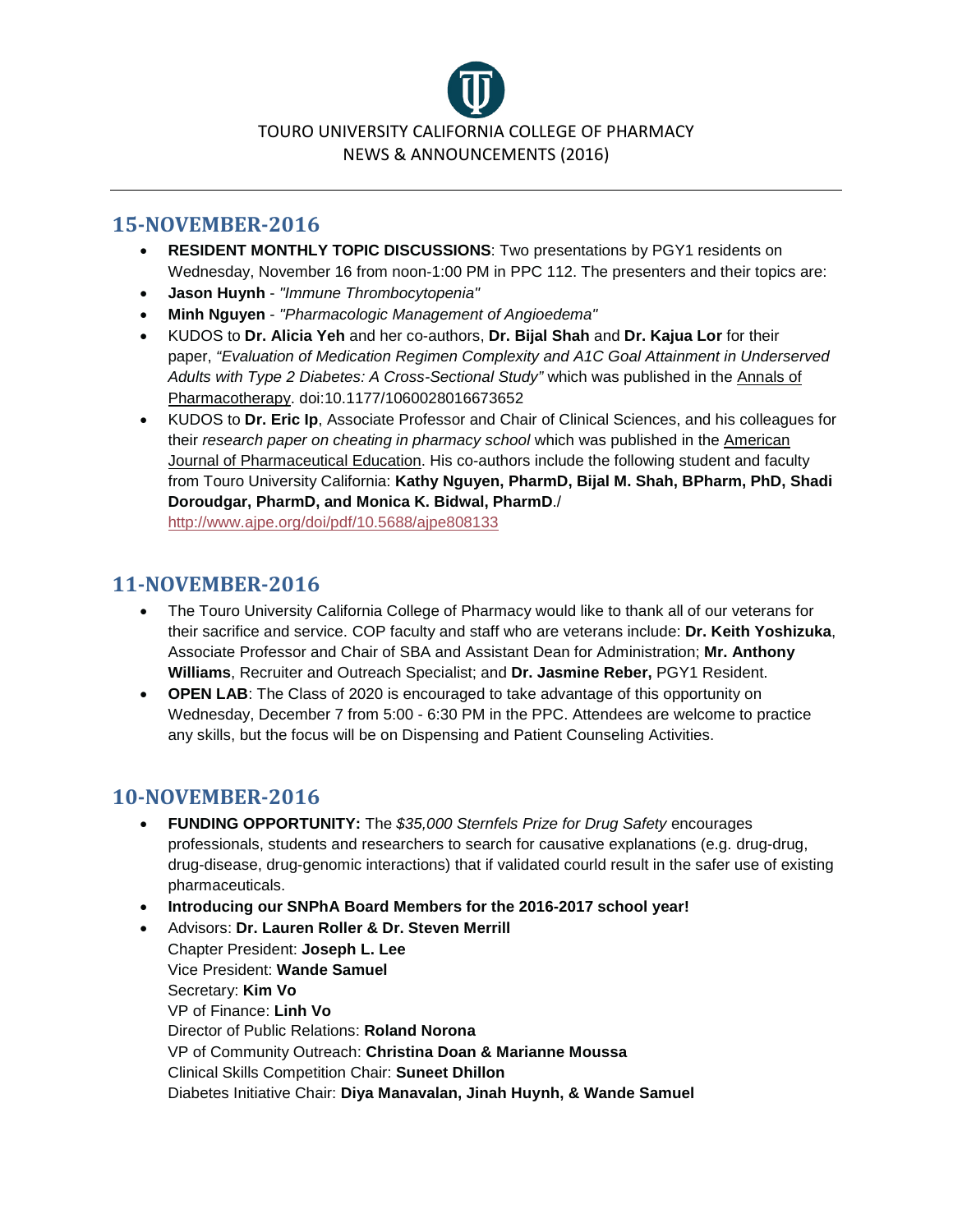TOURO UNIVERSITY CALIFORNIA COLLEGE OF PHARMACY NEWS & ANNOUNCEMENTS (2016)

Operation Immunization Chair: **Julia Lui & Ryan Hoh** Power to End Stroke Chair: **Emily Vuong, Tony Vu, & Uyen Thai** Project KEEPSAKE (CKD) Chair: **Wazhma Mahshour & Sukhpreet Singh** Remember the Ribbon (HIV/AIDs): **Chau Huynh & Sohniia Kaur** Legislative Chair: **Danielle Fox**

- **BAGELS WITH BERKLEY** (Last one this semester): Monday, November 14 at noon in the Collaborative Section of the Library.
- Thank you to all participants students and speakers as well as the organizers for a very successful **AMCP Roundtable event!**
- Our College of Pharmacy and College of Medicine students gathered in their white coats to raise awareness about diabetes as November is **Diabetes Awareness Month!**

# **8-NOVEMBER-2016**

- CONGRATULATIONS to **Jai Pal** (Class of 2017) who was awarded a **\$1000 Walmart Scholarship** for 2016-2017.
- **LEARN ABOUT OUR 2+2 PHARM.D.:** Join us tomorrow, Wednesday, November 9 at 6:00 pm PST. **Dr. Kevin Ita**, Associate Professor of Pharmaceutical Sciences and Chair of Admissions Committee, and **Mr. Tony Williams**, Recruiter and Outreach Specialist, will engage in discussion and Q&A with **San Jose State University (Pre-Pharmacy Club)** via Zoom.
- **SAVE THE DATE:** *Feeling tired and overwhelmed?* Already counting the days until winter break even though you have one more set of exams? A panel of COP, COM, and PA students will talk about their strategies for overcoming burn out. Come join the conversation: Tuesday, November 15 from 12:10-12:50 PM in LH111.
- **UC DAVIS:** Touro University California College of Pharmacy had a great time connecting with the **UC Davis Pre-Pharmacy Club** last night. Pharmacy students representing COP Connect, **Mr. Tony Williams**, and **Dr. Jeremiah Duby**, Associate Professor of Clinical Sciences, gave presentations and answered questions. Best wishes to pharmacy's future students and candidates for the Class of 2021!
- **RESEARCH IN SOCIAL AND ADMINISTRATIVE PHARMACY: Dr. Shane Desselle**, Professor of Social Behavioral and Administrative Science and Editor of the journal, is delighted to announce that **RSAP will begin publishing MONTHLY starting in January 2018!!**
- CONGRATULATIONS to **Anh "Andy" Do** (Class of 2014) and Adjunct Clinical Assistant Professor, who recently got promoted to **Pharmacy Supervisor - Oncology and Infusion Center Services for Kaiser Permanente Napa Solano** service area. He will be **Pharmacist-in-Charge** and have oversight of the staff for both Kaiser Vallejo and Vacaville outpatient oncology and infusion centers.

# **6-NOVEMBER-2016**

• CONGRATULATIONS to the **PGY1 residency program at Touro University California and Ole Health which was accredited by ASHP for three years.** Thanks to our colleagues **Dr.**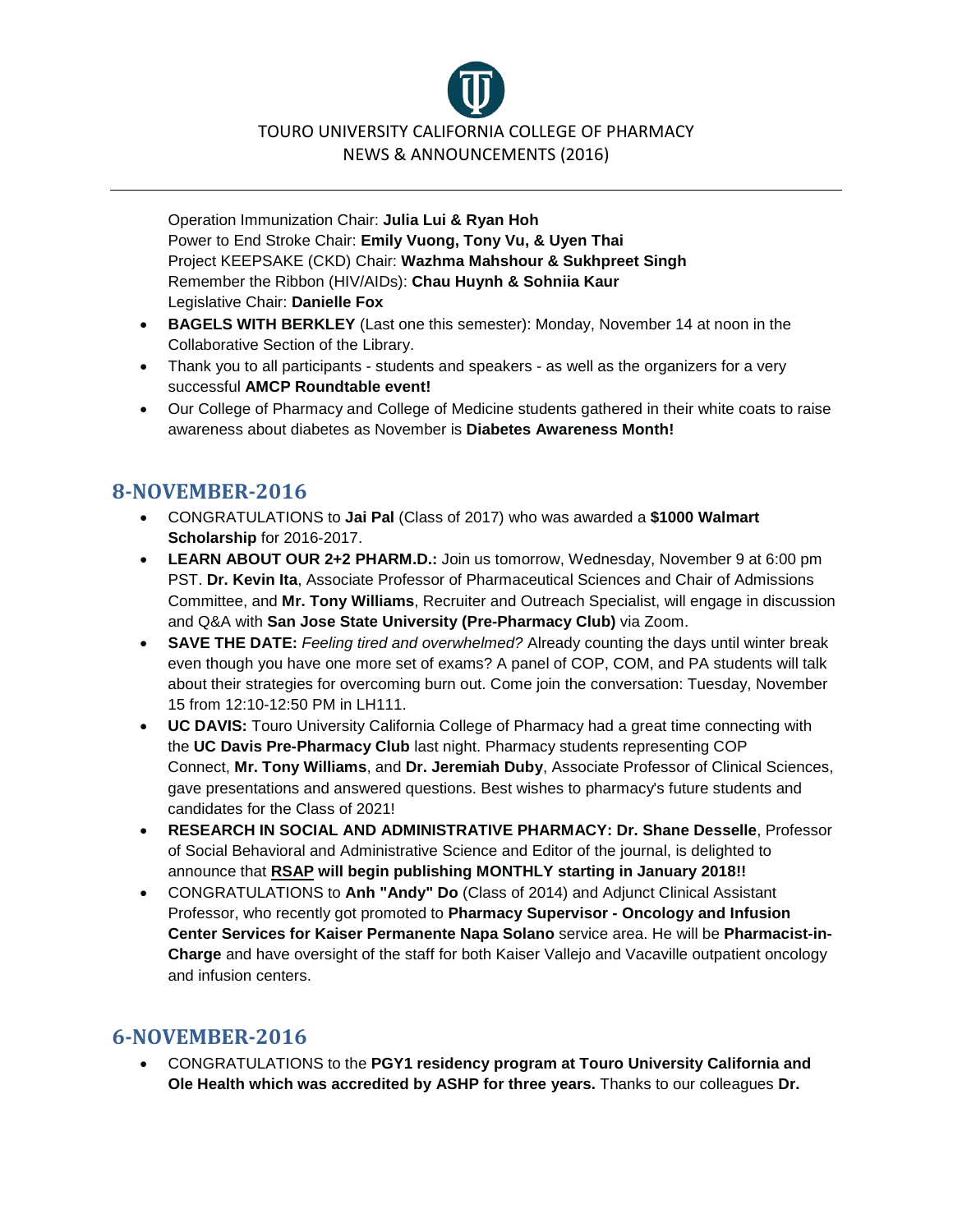

**Tristan Lindfelt** and **Dr. Kajua Lor** who helped make this happen! Best wishes to **Dr. Mohamed Jalloh**, Assistant Professor of Clinical Sciences, for continued success of the program.

• KUDOs to **Dr. Kevin Ita**, Associate Professor of Pharmaceutical Sciences, **Ms. Julia Nguyen (P1)** and colleagues for their paper, *"The Influence of Solid Microneedles on the Transdermal Delivery of Selected Antiepileptic Drugs,"* which has been accepted for publication in the journal Pharmaceutics.

### **4-NOVEMBER-2016**

- **UCSF PGY1 OPEN HOUSE REMINDER**: Friday, November 4 for those who RSVPed.
- **PGY1 RESIDENCY OPEN HOUSE:** Kaiser Permanente of Santa Rosa will be hosting an Open House on Novmeber 18 from 2:45 - 4:00 PM. Students will be able to mingle with the residency director, coordinators, and preceptors. The Open House will end with a tour of the hospital facility led by the current residents.
- **SAVE THE DATE: The Golden Spike (Volleyball) Tournament** between TUC and TUN will be played in the Lander Auditorium at 7 PM on Thursday, November 17.

# **3-NOVEMBER-2016**

- **ACUTE CARE ELECTIVE FOR P2s:** Registration for the course opens November 9; limited to 50 participants. The elective is intended for those who are interested in diving deeper into acute care topics and additional training/tips prior to starting your inpatient rotations. The class is pass/fail, will meet 2-3 times/month during the spring semester, and is co-coordinated by **Dr. Monica Donnelley** and **Dr. Jeremiah Duby**. Check your emails for additional details.
- **SUTTER HEALTH OPEN HOUSE:** Sutter Health will be hosting a PGY1 Pharmacy Residency Open House at Eden Medical Center in Castro Valley on Thursday, November 10.

### **2-NOVEMBER-2016**

- **SUTTER HEALTH OPEN HOUSE:** Sutter Health will be hosting a PGY1 Pharmacy Residency Open House at Eden Medical Center in Castro Valley on Thursday, November 10.
- **CSU SACRAMENTO:** Learn more about **Touro University California's 2+2 PharmD program**. Featuring **Dr. Monica Donnelley**, Assistant Professor of Clinical Sciences. Dr. Donnelley is a graduate of CSU Sacramento and Touro University California College of Pharmacy. She is board certified in pharmacotherapy, with added qualifications in infectious diseases, and certified by the American Academy of HIV Pharmacists.

### **31-OCTOBER-2016**

• **UC IRVINE:** Mr. Tony Williams from Touro University California College of Pharmacy met with students in the **UC Irvine Pre-Pharmacy Club**, UCI alumni rep, and TUC COP alumni **Dr. Eric Wager** in a recent trip to Irvine.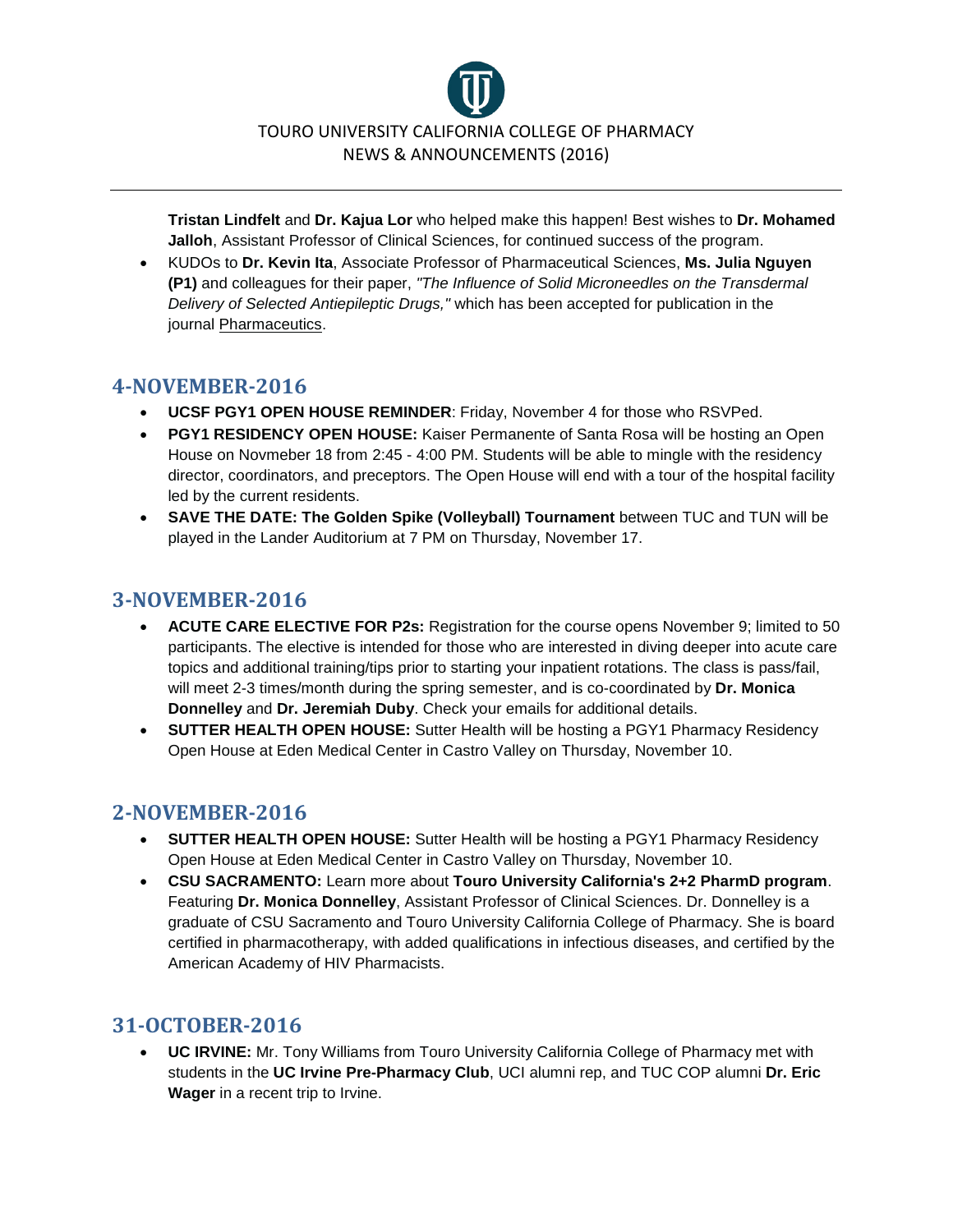

• CONGRATULATIONS to **Supannee Sandra Lertpaichaiyon (P3/Class of 2018)**, who was recently elected as the **regional delegate for Region 8 of APhA-ASP!**

## **28-OCTOBER-2016**

- **TUC COP RECEPTION AT CSHP:** Looking forward to seeing alumni, faculty, students, and other colleagues of the Touro University California College of Pharmacy this evening, October 28: Disneyland Resort Hotel, Magic Kingdom Lawn, 4:30-6:00 PM.
- **TOURO UNIVERSITY CALIFORNIA AT CSHP:** The following faculty and alumni are presenting talks today, Friday, October 28:
- **Ben Malcolm** (alumni): Deciphering treatment advances in neuropsychopharmacology
- **Shadi Doroudgar** (Assistant Professor): Alcohol Use Disorder (AUD) treatment alternatives
- **Lauren Roller** (Assistant Professor) and **Jeremiah Duby** (Associate Professor): High impact interventions from the med list
- **Monica Donnelley** (Assistant Professor): Making the grade, improving adult vaccination rates. Update on new ACIP guidelines

# **26-OCTOBER-2016**

- **VISIT US TODAY AT UC RIVERSIDE: Mr. Tony Williams** and **Mr. Jonathan Trinh** from Touro University California College of Pharmacy are at UC Riverside today. Learn more about our 2+2 PharmD program at our table.
- **SHARP MEMORIAL: Mr. Tony Williams** from Touro University California College of Pharmacy checking in with our colleague **Dr. Kristen Herzik**, Assistant Professor of Clinical Sciences, in San Diego.
- **UNIVERSITY OF CALIFORNIA SAN DIEGO: Mr. Tony Williams** from Touro University California College of Pharmacy had an enjoyable visit at UC San Diego discussing our 2+2 PharmD program.
- **SAN DIEGO STATE UNIVERSITY: Mr. Tony Williams** from Touro University California College of Pharmacy had a great time visiting with Dr. Tod Reeder, Chair of the Department of Biology, and students.

- **CONGRATULATIONS to Dr. Shona Mookerjee,** Assistant Professor of Pharmaceutical Sciences, and her colleagues for their paper, *"Positive Feedback Amplifies the Response of Mitochondrial Membrane Potential to Glucose Concentration in Clonal Pancreatic Beta Cells,"*which was published in the journal Molecular Basis of Disease.
- Touro celebrates **Hispanic Heritage Month with TUC Alum Dr. Richie Duenas**. For Dr. Duenas, owner of Vallejo's [Mercury Pharmacy,](http://mercury-rx.com/) his goal with the Latino community is to help educate them on their health options. He is doing this by reaching out to various groups and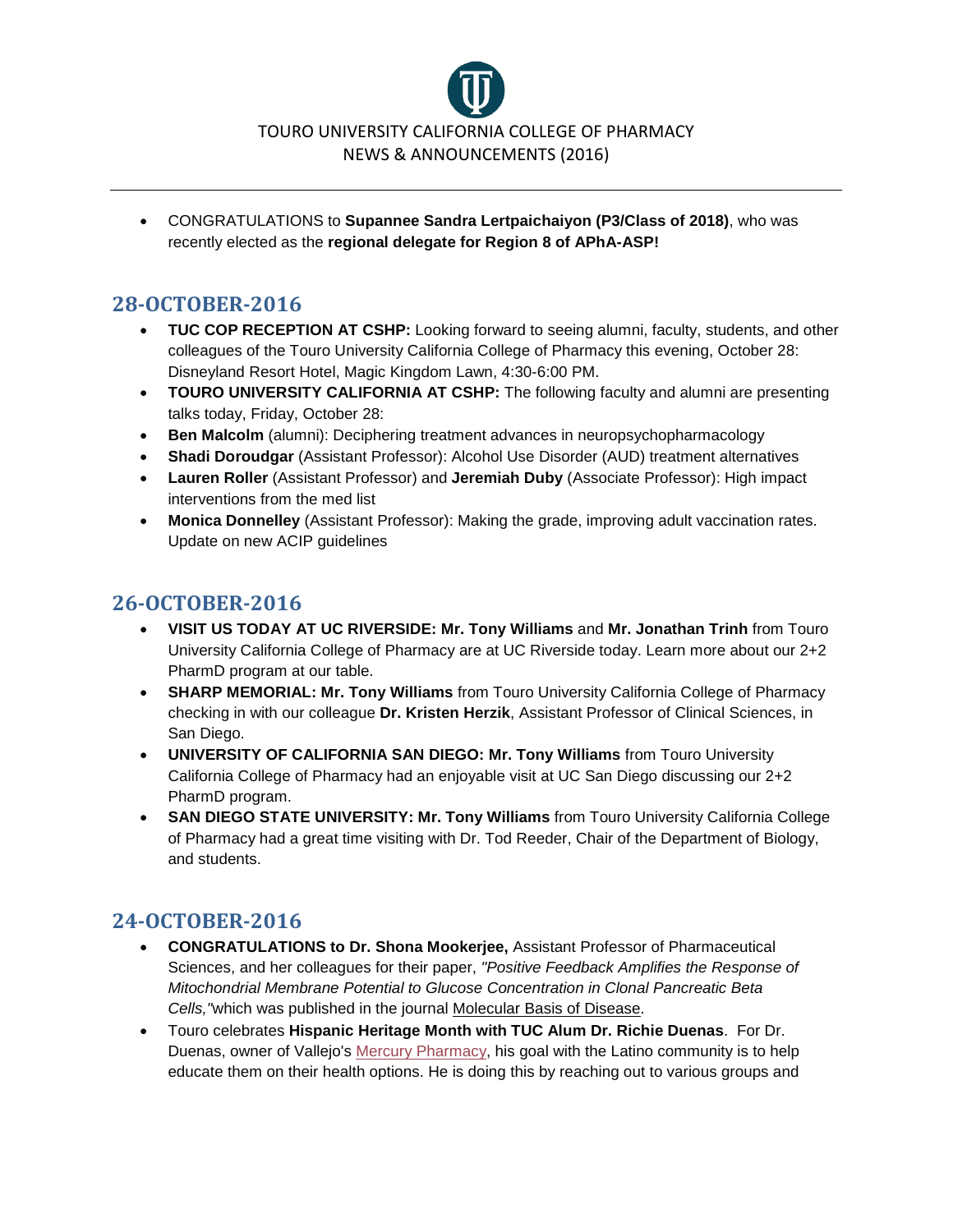

breaking down any reluctance to seek out services. We thank **Dr. Duenas** in his efforts to do what's best for the people in his community!

#### **21-OCTOBER-2016**

- CONGRATULATIONS to **Dr. Nathalie Bergeron**, Professor and Interim Associate Dean for Assessment and Curricular Innovation, who has been invited by the Dairy Farmers of Canada/Bureau Laitier du Canada to give a talk entitled, "**The DASH Diet: A Model for Healthy Living**," at their annual meetings held in Vancouver, Toronto, Montreal and Moncton.
- **SAVE THE DATE**: Our next **Open House** will be held on Friday, February 24, 2017.

### **21-OCTOBER-2016**

- **ASPIRING PHARMACISTS:** Learn more about the 2+2 PharmD program at Touro University California College of Pharmacy at upcoming campus visits:
	- **Oct 26:** UC Riverside Graduate Health Science Fair & presentation to Pre-Pharmacy Club
		- **Nov 2:** CSU Sacramento presentation to Pre-Pharmacy Club
		- **Nov 9:** San Jose State University presentation to Pre-Pharmacy Club

### **20-OCTOBER-2016**

- KUDOS to **Dr. Monica Bidwal** and her co-authors for their paper, *"Evaluation of asthma medication adherence rates and strategies to improve adherence in the underserved population at a federally qualified health center,"* which was published in Research in Social and Administrative Pharmacy.
- **FUN FACTS:** At Touro University California, we conduct research on organizational culture to determine how pharmacists can establish policy that will improve patient care.

- VISIT THE TOURO UNIVERSITY CALIFORNIA TABLE: If you are at **CSU Eastbay**, come by and say hello to **Mr. Tony Williams** at our table and learn more about our innovative 2+2 PharmD program.
- **FELLOWSHIP OPPORTUNITY: The USC-Allergan Fellowship Open House** is scheduled for Friday, November 18, 2016. The Open House is an excellent opportunity for graduating doctoral students who are interested in pursuing an industry post-doctoral position. The Open House will take place between 8:00 AM – 1:30 PM. Breakfast and lunch will be provided to all the attendees, and a brief campus tour will follow after lunch. For more information about the program, please visit: <https://pharmacyschool.usc.edu/programs/fellowship/>
- **OPEN HOUSE INVITATION TO P4s: The University of California, San Francisco Medical Center will be hosting an Open House** from 3:00 - 5:30 PM on Friday, November 4 for fourth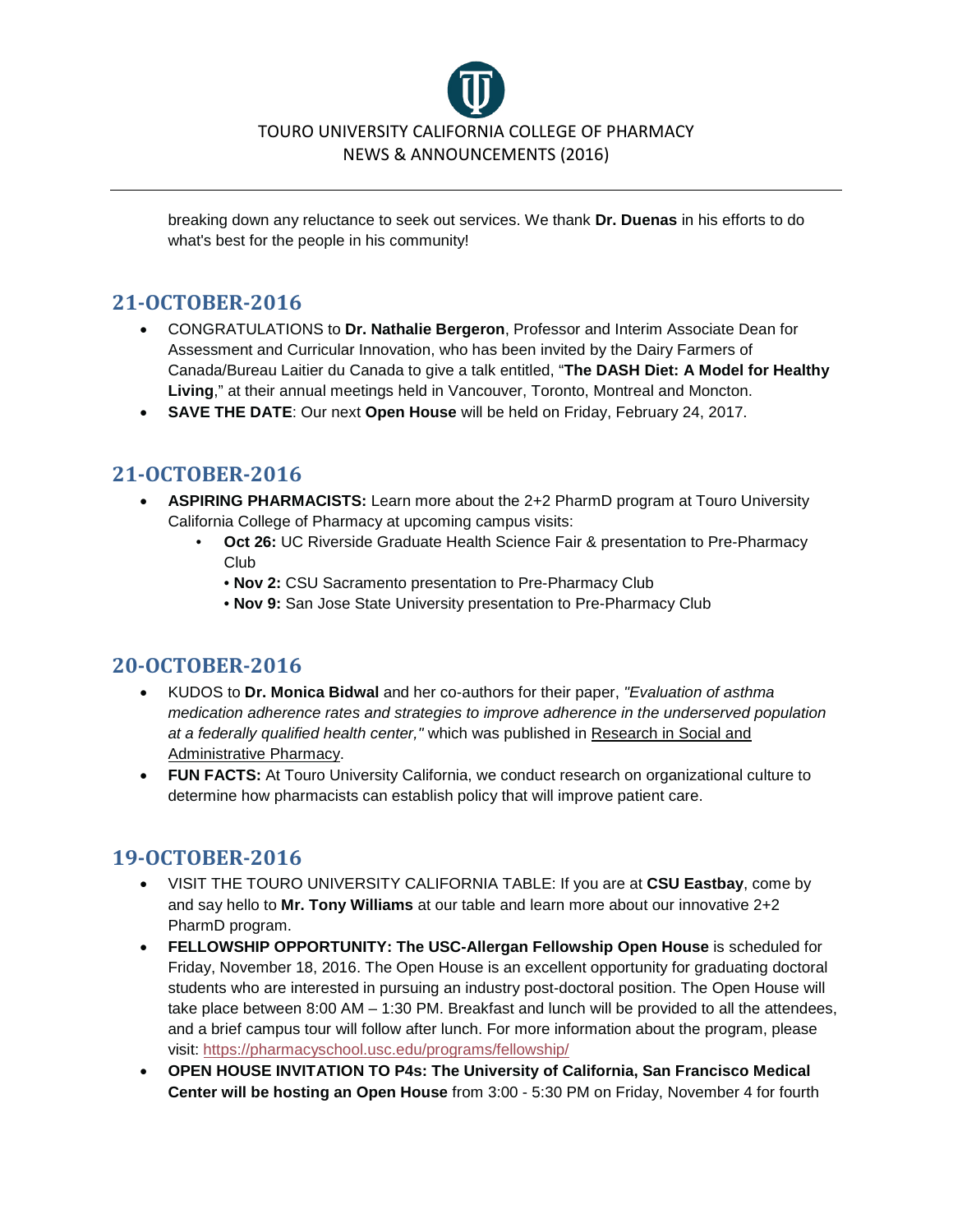TOURO UNIVERSITY CALIFORNIA COLLEGE OF PHARMACY NEWS & ANNOUNCEMENTS (2016)

year pharmacy students who are interested in pursuing a PGY1 Pharmacy Residency. The PGY1 residency in Pharmacy Practice is accredited by the American Society of Health-System Pharmacists (ASHP) and is sponsored by the Medical Center at UCSF and the School of Pharmacy.

- **CSU EASTBAY:** Come out and learn more about Touro University California's 2+2 PharmD program TODAY.
- **VISIT THE TOURO UNIVERSITY CALIFORNIA TABLE**: If you are at CSU Eastbay, come by and say hello to Mr. Tony Williams at our table and learn more about our innovative 2+2 PharmD program.
- **FELLOWSHIP OPPORTUNITY**: The USC-Allergan Fellowship Open House is scheduled for Friday, November 18, 2016. The Open House is an excellent opportunity for graduating doctoral students who are interested in pursuing an industry post-doctoral position. The Open House will take place between 8:00 AM – 1:30 PM. Breakfast and lunch will be provided to all the attendees, and a brief campus tour will follow after lunch.
- **OPEN HOUSE INVITATION TO P4s**: The University of California, San Francisco Medical Center will be hosting an Open House from 3:00 - 5:30 PM on Friday, November 4 for fourth year pharmacy students who are interested in pursuing a PGY1 Pharmacy Residency. The PGY1 residency in Pharmacy Practice is accredited by the American Society of Health-System Pharmacists (ASHP) and is sponsored by the Medical Center at UCSF and the School of Pharmacy.
- **CSU EASTBAY**: Come out and learn more about Touro University California's 2+2 PharmD program TODAY.
- **VOTER REGISTRATION**: If you are not already registered to vote, you may do so TODAY, October 19, in the Lander Hall foyer during lunchtime. TUC students have organized a voter registration drive on our campus. Laptops will be accessible for those who want to register online, as well as paper registration forms. Any California resident may pick up a registration form. You do not need to be a Solano County resident, and you do not need a California driver license to fill out a written form.
- **RESIDENCY TOPIC DISCUSSION**: Two of our PGY1 residents will be presenting today from 12- 1 PM in PPC 112. The presenters and topics today are:
	- o **Leila Inting**: *"Safety and Efficacy of Vaxchora"*
	- o **Jasmine Reber**: *"Review of Direct Oral Anticoagulants in VTE Prophylaxis for Patients with Obesity"*

- **UC SANTA CRUZ**: Mr. Tony Williams from Touro University California getting ready to meet prepharmacy students.
- **UC SANTA CRUZ**: Welcomes Touro University California TODAY to share about our 2+2 PharmD program.
- DIABETES CARE: **Dr. Mark Gloudeman**, Assistant Professor of Clinical Sciences, served on a panel at the recent UC Davis Pre-health Conference to discuss the role of pharmacists in the care of patients with diabetes.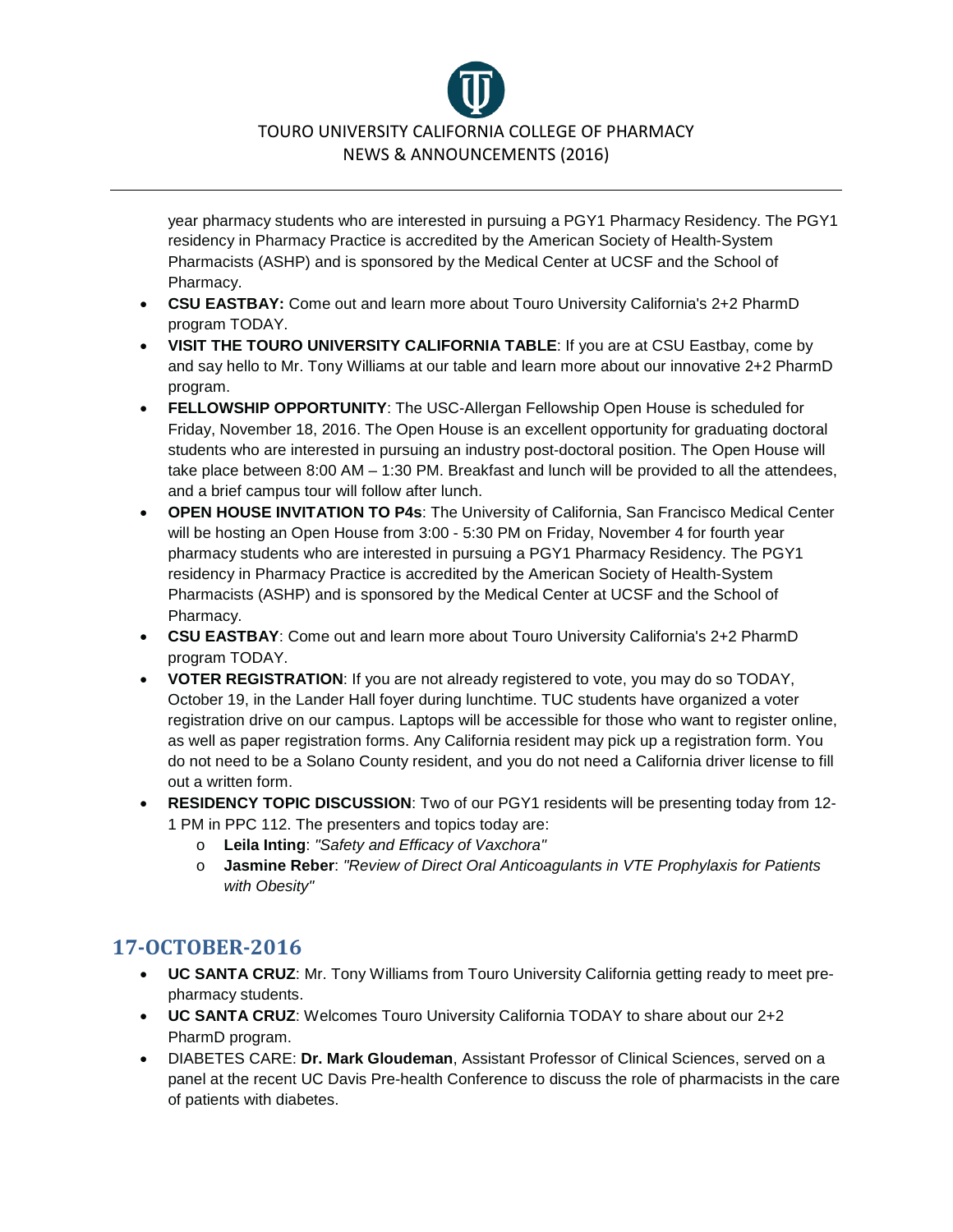

• **FELLOWSHIP OPPORTUNITY**: Julianne Knecht is a Pharmaceutical Industry Practice and Education Fellow with the Philadelphia College of Pharmacy at the University of the Sciences. She and her co-fellows invite students who are interested in pursuing a fellowship postgraduation to learn more about the programs offered by University of the Sciences via their webinar which will be offered TOMORROW.

# **11-OCTOBER-2016**

- **OPEN HOUSE**: This Friday, October 14. We're looking forward to welcoming our attendees to campus.
- **TOURO RECEPTION AT CSHP MEETING**: We hope to see all of you who will be attending the CSHP meeting this year in Anaheim at our reception on Friday, October 28 from 4:30 to 6:00 PM.
- CONGRATULATIONS to **Dr. Bijal Shah**, Associate Professor of Social Behavioral and Administrative Sciences, and her research team for receiving a Platinum Award at the AMCP mid-year meeting for their project: *"Value Frameworks for the Patient-Provider Interaction: A Comparison of the ASCO Value Framework versus NCCN Evidence Blocks in Determining Value in Oncology."* Her co-investigators are **Joseph Galanto (P4), Huong Nguyen (P4)**and **Dr. Robert Ignoffo**, Professor Emeritus of Clinical Sciences.

- KUDOS to fourth year pharmacy students **Joseph Galanto** and **Huong Nguyen** for their poster presentation at the **AMCP midyear meeting**. Their faculty mentors were **Dr. Bijal Shah**, Associate Professor of Social Behavioral and Administrative Sciences, and **Dr. Bob Ignoffo**, Professor Emeritus of Clinical Sciences.
- **OCTOBER IS PHARMACISTS MONTH**: Did you know that California has a pharmacy museum?
- Check out the [article](http://drugtopics.modernmedicine.com/drug-topics/news/keys-minimizing-prescription-drug-errors) by Touro University California PharmD/MPH student **Cindy Ngyuen**.
- KUDOS to our MS students for their co-investigator contributions to a first prize winning poster at the recent **American Osteopathic Association (AOA/OMED)'s Student Poster Competition** in Anaheim. COP students **Ranim Touma** and **Kiemia Khosravi-Ashtiani** worked with their colleagues in the College of Medicine, **Paul Shiu** and **Mari Ho**, and their mentors **Dr. Daniel Keppler** and **Dr. Athena Lin** to present their research, *"Distinct Kinase Activation Signature Among Ras Isoforms,"* at the OMED 2016 meeting in September.
- **MORE TOURO IDOL**: Faculty in the Touro University California College of Pharmacy support our students in countless ways, on and off the clock. Thanks to four special faculty who went above and beyond for Touro Idol. **Dr. Shadi Doroudgar**, Assistant Professor of Clinical Sciences, was the program's host. **Dr. Jeremiah Duby**, Associate Professor of Clinical Sciences, served as one of the judges. **Adrian Wong**, Assistant Professor of Experiential Education, handled all of the sound and brought in his personal and very professional sound equipment. **Dr. Monica Donnelley**, Assistant Professor of Clinical Sciences, sang Sparks Fly by Taylor Swift.
- **FELLOWSHIP OPPORTUNITY**: Sign up for upcoming webinars to learn more about industry and academic fellowship programs through the University of North Carolina at Chapel Hill.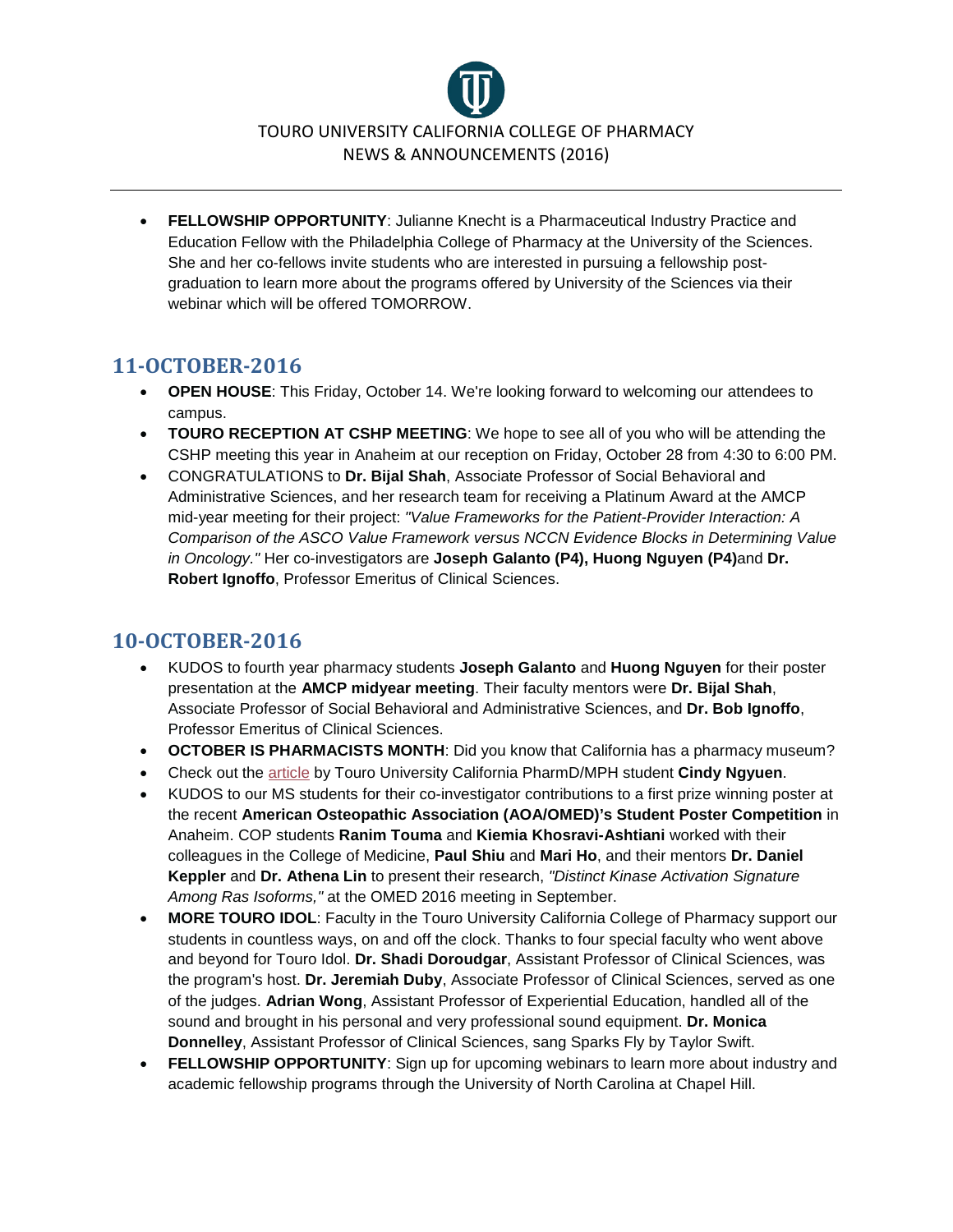

#### **9-OCTOBER-2016**

- **OCTOBER IS PHARMACISTS MONTH**: The TUC chapter of the Student National Pharmaceutical Association is holding a CV workshop today.
- It was great meeting everyone at the Touro University California College of Pharmacy table at the UC Davis Pre-Health Conference yesterday.

# **7-OCTOBER-2016**

- **PHARMACY PRACTICE CENTER:** Students at Touro University California learning aseptic technique in our IV lab. We have 8 different laminar air flow hoods which allow our students to learn this essential technique prior to their institutional rotations.
- **PROSPECTIVE PHARMACY STUDENTS: October is Pharmacists Month!** Learn more about our innovative 2+2 Doctor of Pharmacy program at the upcoming events:
	- o October 8: UC Davis Pre-health Conference
	- o October 14: COP Open House on the Touro University California campus
	- o October 17: UC Santa Cruz
	- o October 19: CSU East BayOctober 26: UC Riverside
- **UC DAVIS PRE-HEALTH CONFERENCE:** If you will be in attendance tomorrow (October 8), check out our very own **Dr. Mark Gloudeman**, Assistant Professor of Clinical Sciences, who will be a panelist describing the role pharmacists play in the care of patients with diabetes. Other panelists include a podiatrist, endocrinologist, and ophthalmologist.

- **FELLOWSHIP OPPORTUNITY:** The *USP Global Fellowship Program* is a competitive program for doctoral and post-doctoral students (from pharmacy, medicine, dentistry) who may receive awards up to \$50,000 to advance new research that contributes to innovative or updated quality standards in the fields of chemical and biological medicines, excipients, dietary supplements, healthcare quality, food ingredients and general research. Since the program's inception in 1981, USP has invested nearly \$4 million in more than 240 Fellowship awards. Application instructions can be found at USP's Global Fellowship website and must be received before 5:00 PM on Friday, October 28, 2016.
- Thanks in part to the advocacy of our students and alumni, Governor Brown has signed **AB 1114** (Eggman) allowing pharmacists to bill MediCal for the service component (as opposed to the product reimbursement) for furnishing contraceptives, nicotine replacement therapy and counseling for smoking cessation, furnishing the opioid overdose antidote naloxone, and furnishing travel medicine for international travel (including Mexico).
	- o *The Touro University California College of Pharmacy has a history of active advocacy, including strong lobbying to pass SB 493 (Hernandez) in 2013 that increased the scope of pharmacy practice in California, SB 277 (Pan) in 2015 that strengthened the immunization requirements for school aged children in the state, and SB 590 (Stone) in 2015 that updated the requirements for sitting for California Pharmacist Licensing Examination.*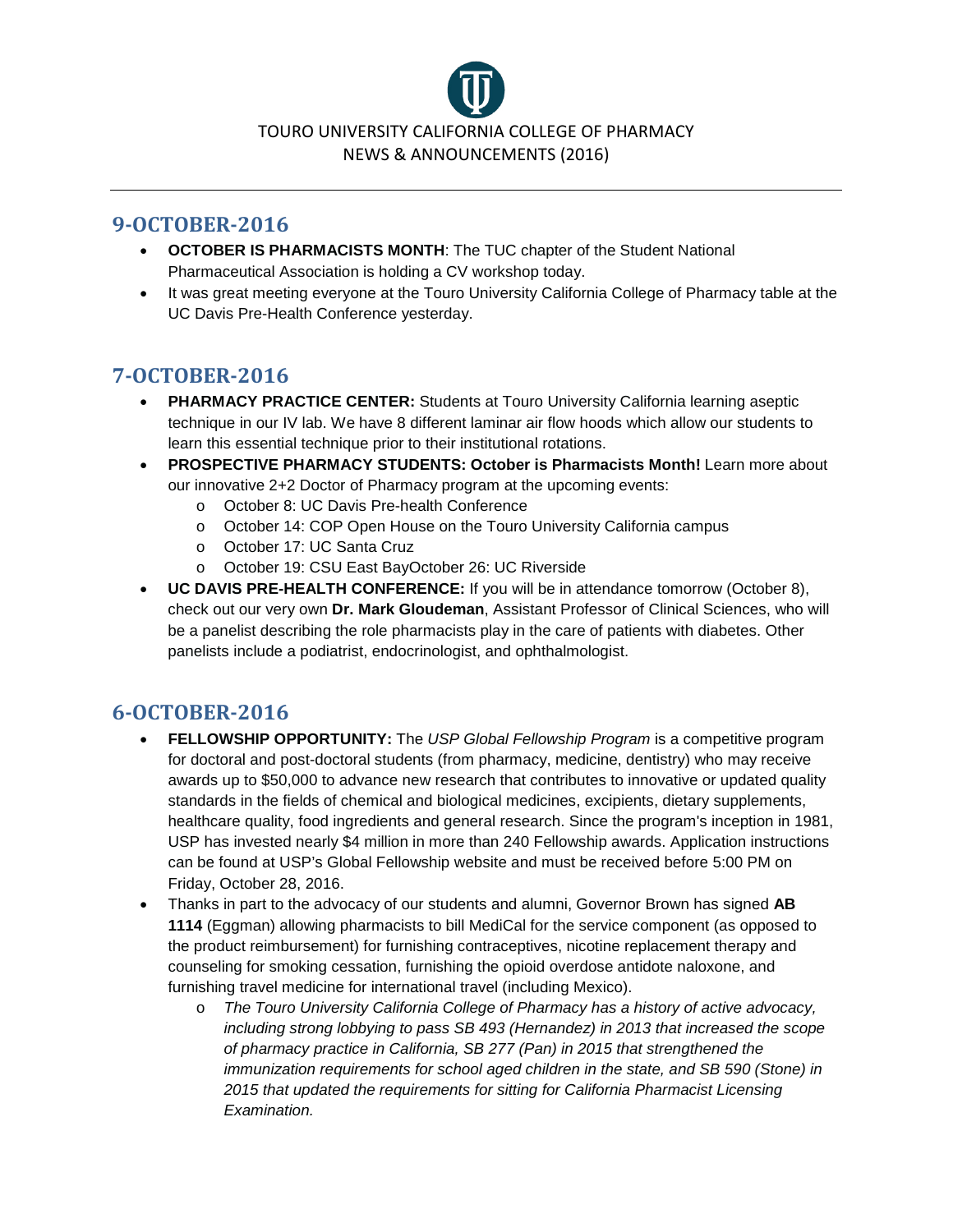

- **PHARMACY PRACTICE CENTER**: Students at Touro University California learning aseptic technique in our IV lab. We have 8 different laminar air flow hoods which allow our students to learn this essential technique prior to their institutional rotations.
- **PROSPECTIVE PHARMACY STUDENTS: October is Pharmacists Month!** Learn more about our innovative 2+2 Doctor of Pharmacy program at the upcoming events:
	- o *October 8: UC Davis Pre-health Conference*
	- o *October 14: COP Open House on the Touro University California campus*
	- o *October 17: UC Santa Cruz*
	- o *October 19: CSU East Bay*
	- o *October 26: UC Riverside*

### **5-OCTOBER-2016**

- **UC DAVIS PRE-HEALTH CONFERENCE**: If you will be in attendance tomorrow (October 8), check out our very own **Dr. Mark Gloudeman**, Assistant Professor of Clinical Sciences, who will be a panelist describing the role pharmacists play in the care of patients with diabetes. Other panelists include a podiatrist, endocrinologist, and ophthalmologist.
- **FELLOWSHIP OPPORTUNITY**: The **USP Global Fellowship Program** is a competitive program for doctoral and post-doctoral students (from pharmacy, medicine, dentistry) who may receive awards up to \$50,000 to advance new research that contributes to innovative or updated quality standards in the fields of chemical and biological medicines, excipients, dietary supplements, healthcare quality, food ingredients and general research. Since the program's inception in 1981, USP has invested nearly \$4 million in more than 240 Fellowship awards. Application instructions can be found at USP's Global Fellowship website and must be received before 5:00 PM on Friday, October 28, 2016:
- KUDOS to **Dr. Kevin Ita**, Associate Professor of Pharmaceutical Sciences, for his paper, "Recent trends in the transdermal delivery of therapeutic agents used for the management of neurodegenerative diseases" which has been accepted for publication in the Journal of Drug Targeting.
- **TOURO IDOL**: Tomorrow, October 6 at 6 PM in the Lander Hall Auditorium. Support your favorite contestants from COP. The show will be hosted this year by **Dr. Shadi Doroudgar,**Assistant Professor of Clinical Sciences, and first year pharmacy students!
- **RETIREMENT**: The Touro University California College of Pharmacy extends our best wishes to **Dr. Paul Perry**, Professor of Clinical Sciences, who has retired after a long and distinguished career in academia. Dr. Perry was a founding faculty member and chair in the College. He has been instrumental in building our 2+2 curriculum and clinical department, and we will greatly miss him as a colleague and mentor!

#### **30-SEPTEMBER-2016**

• WELCOME ASPIRING PHARMACY STUDENTS to the **Touro University California College of Pharmacy Open House** on October 14.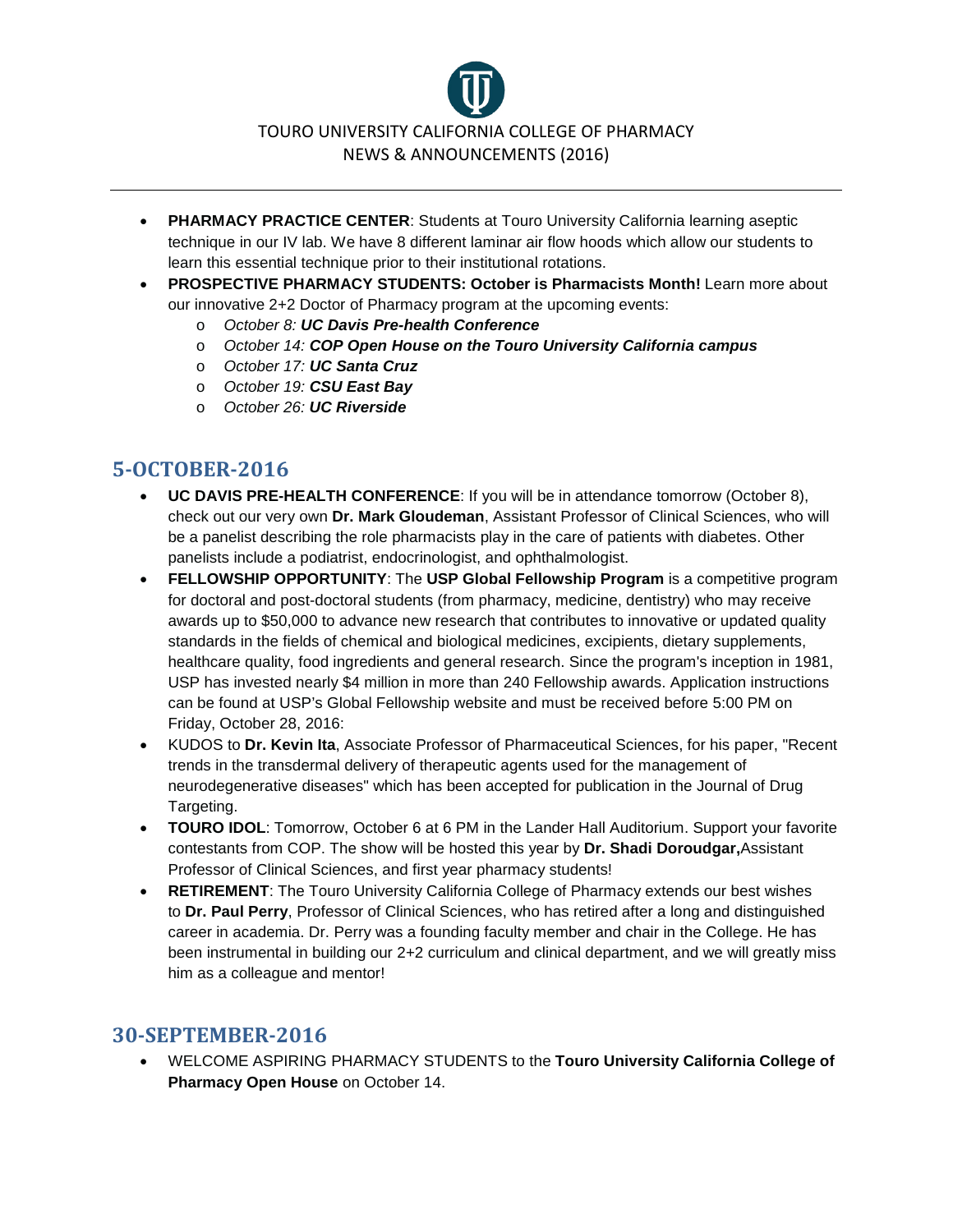

#### **29-SEPTEMBER-2016**

- CONGRATULATIONS to **Dr. Rae Matsumoto**, Dean, and her colleagues, for being awarded their patent *"Mixed mu agonist/delta antagonist opioid analgesics with reduced tolerance liabilities and uses thereof."*
- **LEARN MORE ABOUT STEM CELL RESEARCH:** Join **Dr. David Madden**, Associate Professor of Biological and Pharmaceutical Sciences, and other researchers at the Buck Institute for Research on Aging on October 15.

### **28-SEPTEMBER-2016**

• **RESIDENCY WORKSHOP SERIES** for P3s and P4s: Choosing Letter of Recommendation Writers is TODAY at 4:30 PM with **Dr. Jerry Gonzales**. If you are in the area, please join us in LH 212. If you are joining from off-campus, please check your email for login instructions.

# **22-SEPTEMBER-2016**

- KUDOS to **Dr. Shane Desselle**, Professor of Social Behavioral and Administrative Sciences, who will be presenting the seminar, *"Meeting and transcending ACPE's standards on leadership: What role does organizational culture play?"* at the **University of Louisiana Monroe School of Pharmacy**.
- CONGRATULATIONS to **Danielle Thanh**, one of seven recipients for **CSHP's 2016 Grassroot Advocates Recognition Program**, and the only student recognized! She will be recognized during the CSHP Seminar 2016 Awards Ceremony held on Saturday, October 29th in Anaheim, CA.

### **20-SEPTEMBER-2016**

- KUDOS to **Dr. Shadi Doroudgar**, Assistant Professor of Clinical Sciences, who will be taking part in a **safeTALK training** this Thursday. The training is open to the public to help communities deal with suicide prevention. Please feel free to sign up if interested.
- RESIDENT MONTHLY TOPIC DISCUSSIONS: **Drs. Deanna Gee (PEA Fellow) and Stephanie Chin (PGY1 Resident at LifeLong Medical Center)** will be giving their monthly topic discussion this Wednesday, September 21st from 12- 1 PM in PPC 112. Please join (or send your students) if available. The topics being presented are:
- **Deanna Gee** "End of Life Option Act"
- **Stephanie Chin** "Safety and Efficacy of Sodium Glucose Cotransporter 2 inhibitors"
- KUDOS to **Dr. Kevin Ita,** Associate Professor of Pharmaceutical Sciences, for his review, *"Transdermal delivery of vaccines - Recent progress and critical issues,"* which was published in **Biomedicine & Pharmacotherapy**.
- KUDOS to **Dr. Shane Desselle**, Professor of Social Behavioral and Administrative Sciences, who will be speaking at the **University of Louisiana Monroe School of Pharmacy Rho Chi Induction Ceremony** on *"Finding the leader within: Looking both ways."*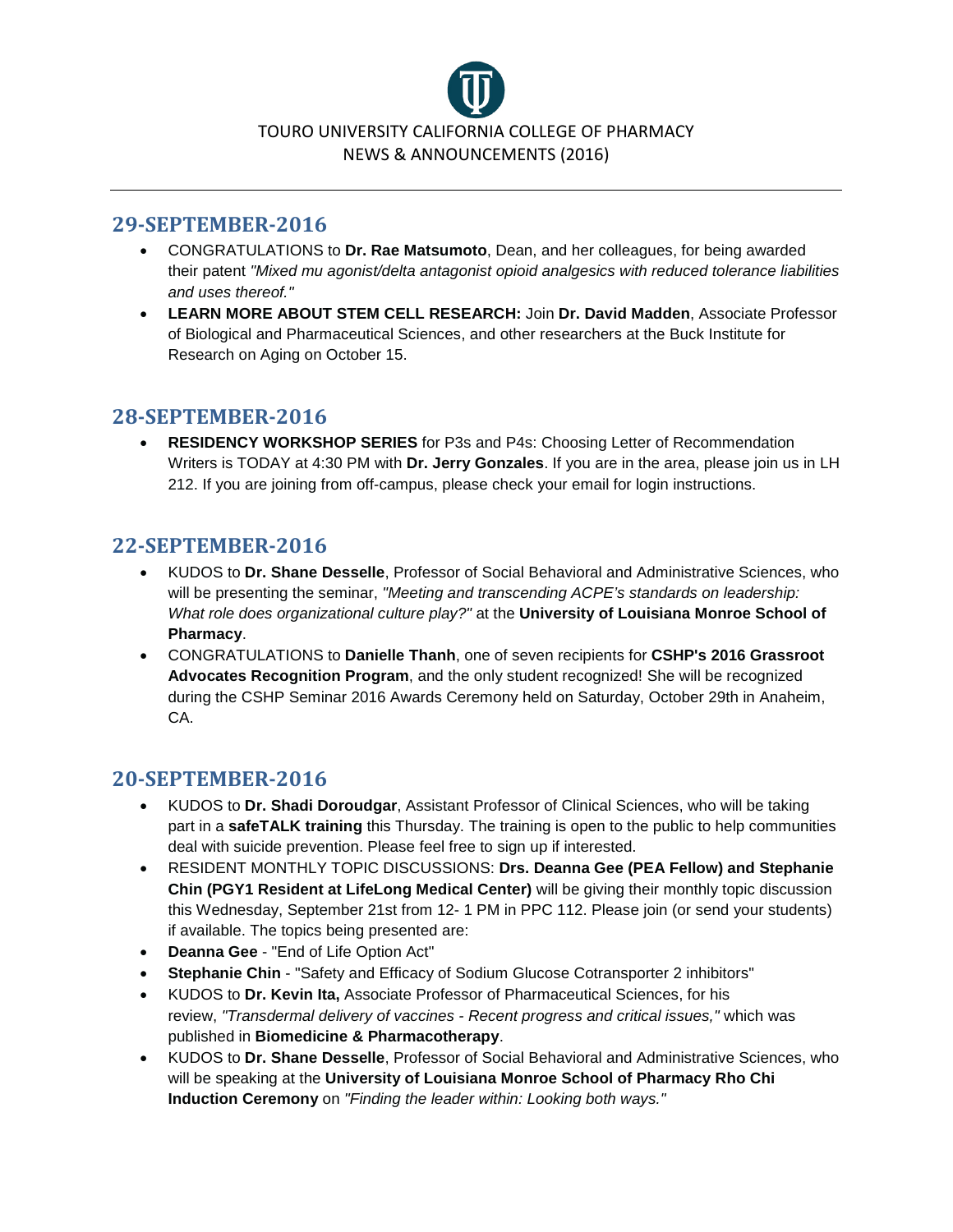

#### **19-SEPTEMBER-2016**

- **SCHOLARSHIP OPPORTUNITY**: A **\$1000 Walmart Scholarship** will be awarded to one TUC COP student for the 2016/2017 school year. Keep an eye on your email for additional details. Selection criteria include:
	- o *A Pharmacy student with high scholastic standing in his/her last three years of school.*
	- o *A financial need, to help the student with tuition, books, etc. Students who have received a "full scholarship" that covers all expenses should not be awarded this scholarship.*
	- o *A student that has shown the ability to lead others.*
	- o *A student that shows a desire to enter community practice upon graduation and has current/previous experience in community practice. Preference to Walmart Interns or students that completed their IPPE Rotation at Walmart or Sam's Club*
	- o *The student must have a minimum GPA of 3.0 on a 4.0 scale.*
- KUDOs to **Vivian Dao (P1) and Jeff** presenting their driving and hyperglycemia study at the **American Osteopathic Medicine OMED Convention** in Anaheim on Sunday.

#### **16-SEPTEMBER-2016**

- **MO' JALLOH**: See another quote from **Dr. Mohamed Jalloh**, Assistant Professor of Clinical Sciences, at TUC COP. [\(Article\)](http://health.usnews.com/health-news/patient-advice/articles/2016-08-24/why-you-should-never-take-leftover-antibiotics)
- **WELCOME:** We are pleased that **Anh "Andy" Do**, Class of 2014, continues to be part of the Touro California family as a new Adjunct Clinical Assistant Professor. Andy completed a **PGY1 Pharmacy Practice Residency at the VA Greater Los Angeles Healthcare System, a PGY2 Health-System Pharmacy Administration Residency at Palomar Health**, and the **ASHP Foundation Pharmacy Leadership Academy** (2015 graduate). He is currently an **Oncology Operations Pharmacist at Kaiser Vacaville Medical Center**.
- **SCHOLARSHIP OPPORTUNITY**: The **Alaska Pharmacists Association** is pleased to offer a \$1,500 scholarship to an Alaskan student pursuing a degree in the field of pharmacy. Additional information on the scholarship and the application are posted on their website at [www.alaskapharmacy.org/html/resources/scholarships.php](http://www.alaskapharmacy.org/html/resources/scholarships.php) . The application deadline is November 1, 2016. Applicants will be notified of their status by December 15, 2016. The award will be paid directly to the University usually in January 2017.

#### **14-SEPTEMBER-2016**

- See the quote from **Dr. Mohamed Jalloh** of TUC COP in the news. [\(Time Magazine article\)](http://time.com/4471773/expired-epipens-what-you-need-to-know/)
- CONGRATULATIONS to **Dr. Monica Donnelley**, Assistant Professor of Clinical Sciences, who will be presenting a poster at the Infectious Diseases Society of America (IDSA) meeting "ID Week" in New Orleans in October: *"Nonbronchoscopic-BAL for Suspected Ventilator-Associated Pneumonia: Factors that Drive Unnecessary Antimicrobial Prescribing."*
- REMINDER to P3s and P4s: The second session for the Residency Prep Series on Cover Letters is TODAY at 4:30 PM with **Dr. Laura Baumgartner**, Director of Residency Programs. If you are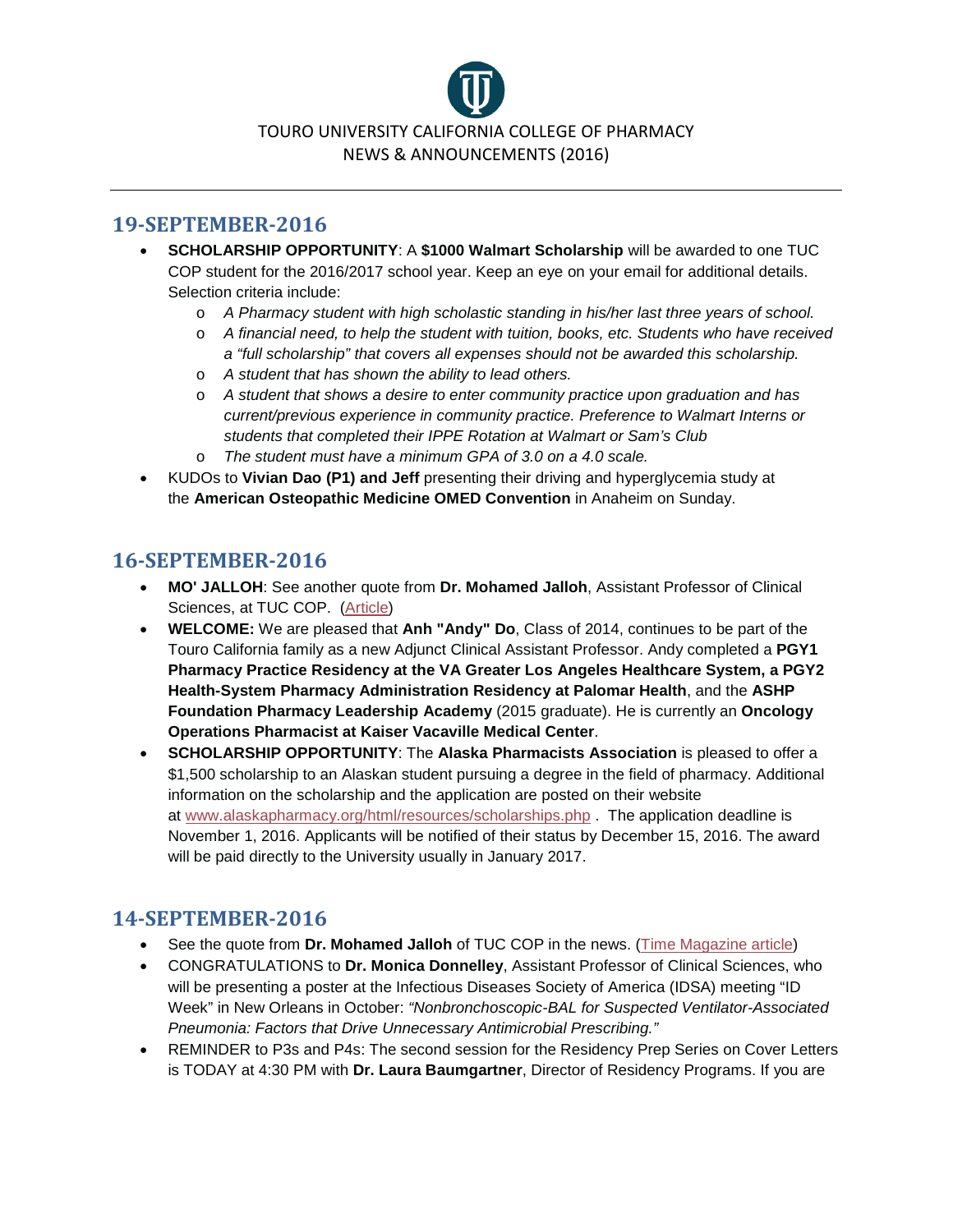

in the area please join us in LH 212. If you are off-campus, please check you emails for options and codes for connecting remotely.

#### **12-SEPTEMBER-2016**

- CONGRATULATIONS to **Dr. Mark Gloudeman**, Assistant Professor of Clinical Sciences, who was invited to speak at the **UC Davis Pre-Health Conference** on October 8.
- CONGRATULATIONS to **Dr. Emily Chan**, Assistant Professor of Clinical Sciences, who has been elected the new **Diablo CSHP Social Chair**.
- KUDOS to **Dr. Mohamed Jalloh**, Assistant Professor of Clinical Sciences, for his paper, *"Dietary supplement interactions with antiretrovirals: A systematic review,"* which is in press in the International Journal of STD & AIDS.

# **7-SEPTEMBER-2016**

- **CAREER AND RESIDENCY DAY**: Looking forward to welcoming representatives from the following organizations to campus on Friday, September 9:
	- o *Rite Aid, CVS Pharmacy, Kaiser Permanente, NorthBay Healthcare Group Pharmacy, Alameda County Medical Center (Highlands Campus), Pharmaca Integrative Pharmacy, Safeway, SaveMart Companies, Touro University California, Walgreens, Wal-Mart Health and Wellness, Asereth Medical Services, Napa State Hospital, St. Joseph Health, Sutter Health East Bay, Rx Relief, Santa Clara Valley Medical Center.*
- **RESIDENCY WORKSHOP SERIES** for P3s and P4s: Since Block Exams are taking place this week, the next session on Cover Letters with **Dr. Laura Baumgartner**, Assistant Professor of Clinical Sciences, is taking place NEXT WEDNESDAY at 4:30 PM. Be on the look out for an email next week with the conference number and Zoom link for the session.
- KUDOS to **Dr. Kevin Ita**, Associate Professor of Pharmaceutical Sciences, for his review, *"Insights into the percutaneous penetration of antidiabetic agents,"* which was published in the Journal of Drug Targeting.
- THANK YOU to **Rabbi Tenenbaum** for his support and prayers in the classrooms this morning beforethe P1s and P2s commenced their block exams!

# **2-SEPTEMBER-2016**

• KUDOS to **Dr. Bijal Shah** (Associate Professor of SBA), **Joseph Galanto** (P4), **Huong Nguyen** (P4), and **Dr. Robert Ignoffo** (Professsor Emeritus). The research team has been selected to do a Research Podium continuing pharmacy education session on *"Value Frameworks for the Patient-Provider Interaction: A Comparison of the ASCO Value Framework versus NCCN Evidence Blocks in Determining Value in Oncology"* at the **AMCP Nexxus meeting** in Maryland next month.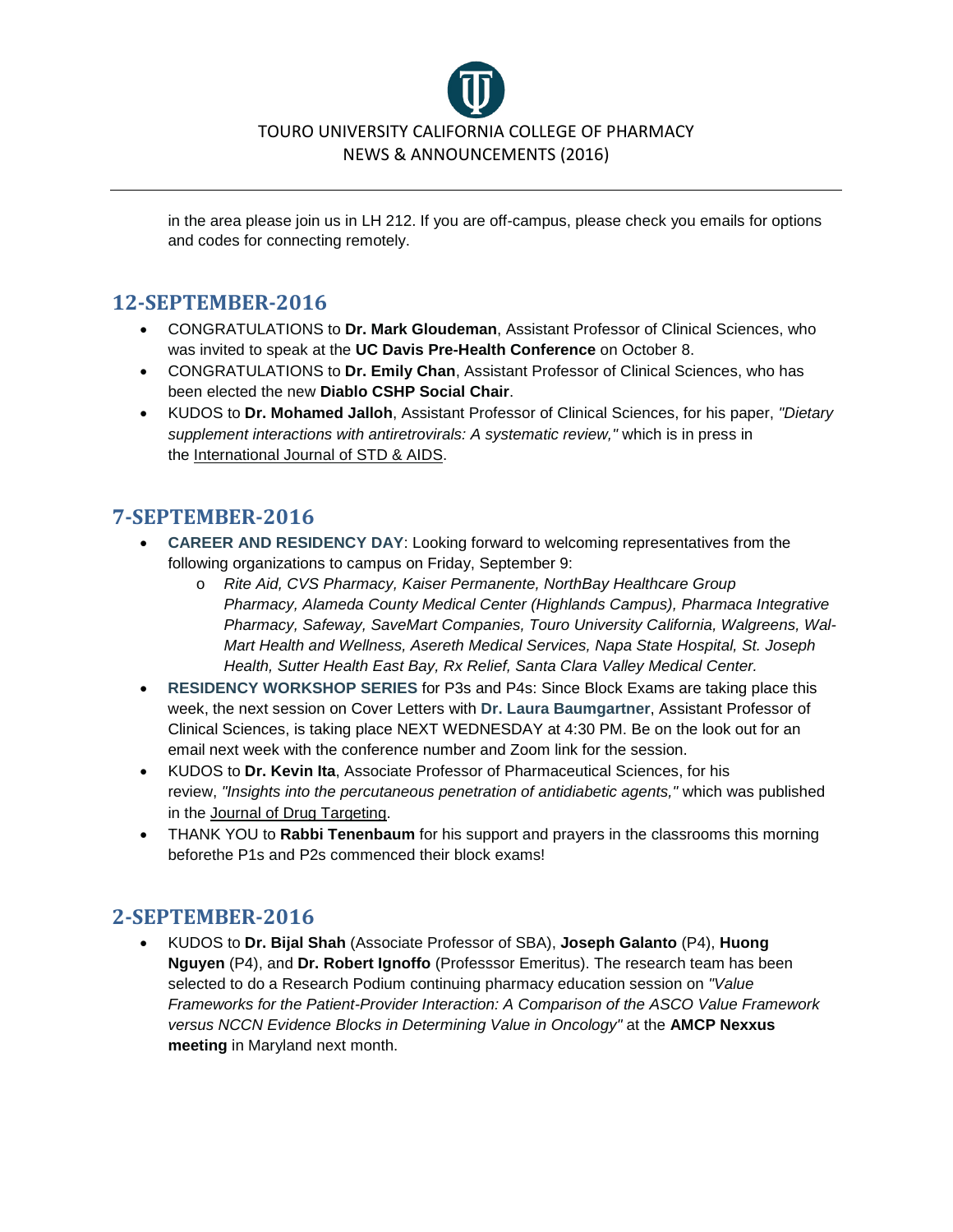

#### **1-SEPTEMBER-2016**

• KUDOS to **Janet Chang** (Class of 2017) for her article on drug take back which appeared in the August edition of Drug Topics Magazine.

#### **31-AUGUST-2016**

• **NICE WORK EVERYONE**: 100% downloads in preparation for the Track 1 Block A exam! Best wishes to the P1s and P2s.

### **30-AUGUST-2016**

- **RESIDENCY PREP SERIES** for P3/4s: The first session will focus on CV development and be held tomorrow at 4:30 PM in Lander Hall 212. **Dr. Melissa Kirkpatrick** and **Dr. Lauren Roller** will be leading the session. Please check your email for details to use online and call-in options.
- SAVE THE DATE: **Rutgers Pharmaceutical Industry Fellowship Program** will be on campus on Tuesday, September 13 from noon - 1 pm in PLC 170.
	- o *This post-doctoral fellowship program is highly recognized and consists of 19 partner companies (including several of the top ten global companies) in the pharmaceutical and biopharmaceutical industries. The Fellowship program provides intensive, hands-on training to develop skills and experience in a variety of disciplines, including clinical pharmacology, clinical research, regulatory affairs, medical information, medical affairs, market research, and marketing.*
	- o CONGRATULATIONS to **Alex Cullum** for being awarded a **California Society of Health-Systems Pharmacists (CSHP) Student Leadership Award**.

### **28-AUGUST-2016**

o **Touro University California College of Pharmacy Class of 2020. White Coat Ceremony**



o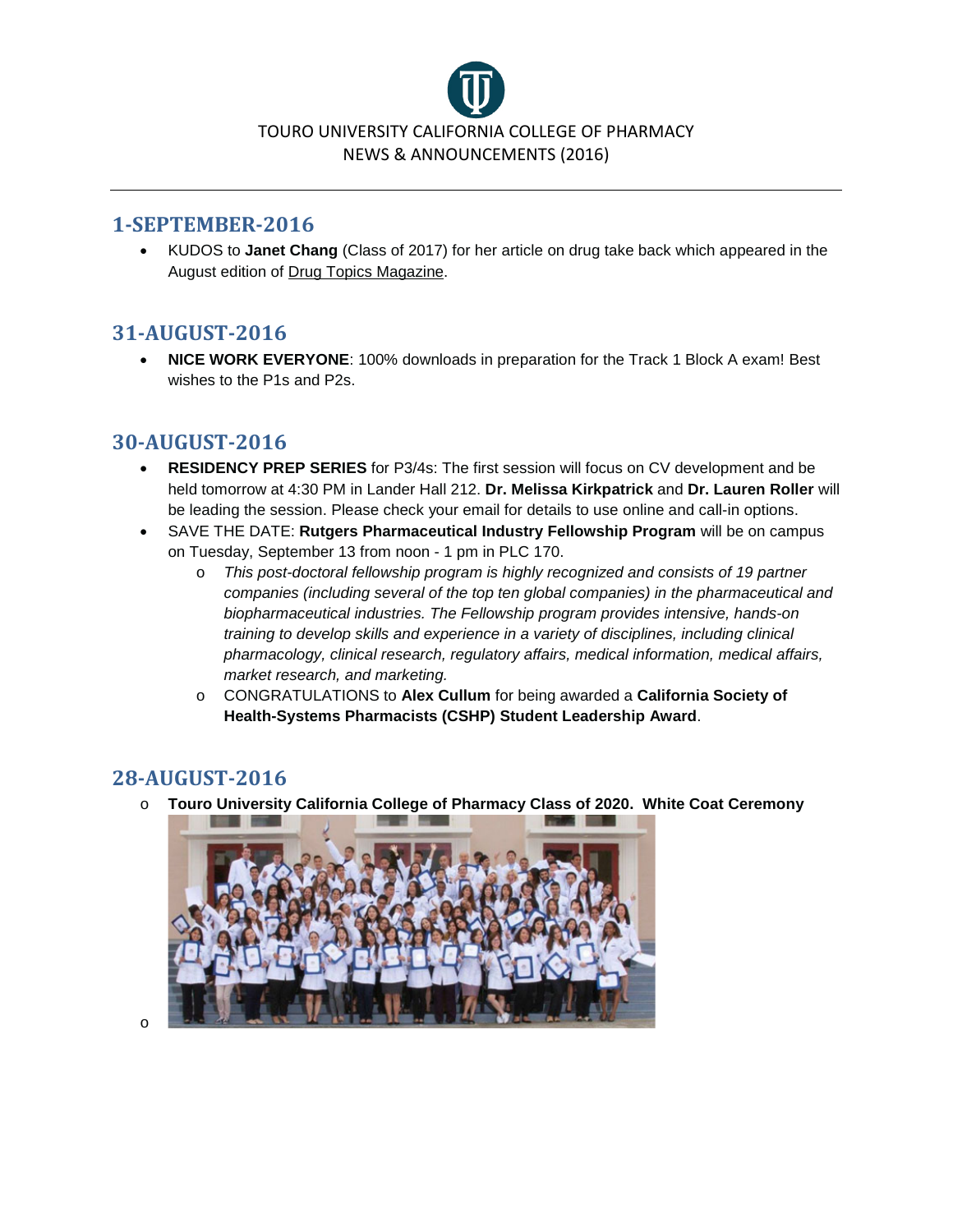

Download Class of 2020 White Coat Ceremony program

# **26-AUGUST-2016**

o **REHEARSAL REMINDER** to the P1s for the White Coat Ceremony. Meet in front of Lander Hall today at 11:30 for the class picture - bring your white coats. Rehearsal will follow in the auditorium, with ice cream afterwards.

# **24-AUGUST-2016**

o KUDOS to **Dr. Monica Donnelley**, Assistant Professor of Clinical Sciences, who will be presenting, *"Making the Grade, Improving Adult Vaccination Rates. Update on New ACIP Guidelines,"* at the upcoming **CSHP annual meeting in Anaheim, CA**.

# **23-AUGUST-2016**

- o KUDOS to **Dr. Lauren Roller**, Assistant Professor of Clinical Sciences, who will be presenting *"Traumatic Brain Injuries: Pharmacotherapy Challenges"* as part of the Critical Care Program at the upcoming **CSHP annual meeting** in Anaheim.
- o KUDOS to **Dr. Rae Matsumoto**, Dean, and her colleagues for getting their paper, *"Behavioral and biochemical effects of ketamine and dextromethorphan relative to its antidepressant-like effects in Swiss Webster mice,"* accepted for publication in Neuroreport.
- o KUDOS to **Dr. Jeremiah Duby**, Associate Professor of Clinical Sciences, who will be presenting *"Opioid-Sparing Analgesia in the ICU: Special Tools and Tactics"* as part of the **Critical Care Program at the upcoming CSHP annual meeting** in Anaheim, CA.
- o WELCOME **Dr. Mohamed Jalloh**, Assistant Professor of Clinical Sciences, as the newest addition to our TUC COP pharmily; he will be contributing his expertise as an **ambulatory care pharmacist at Ole Health**. Dr. Jalloh earned his PharmD at **Wilkes University** in Pennsylvania and completed a post-graduate drug information research fellowship at **Creighton University** in Nebraska before joining us here on Mare Island!

# **19-AUGUST-2016**

- o KUDOS to **Dr. Emily Chan**, Assistant Professor of Clinical Sciences, who has been invited to present, *"Patient-Centered Hepatitis C Management and Practice: Connecting the Dots from the Primary Care Clinic to the Pharmacy,"* at the **California Pharmacists Association West Coast Exchange**.
- o KUDOS to **Dr. Ashley Butler Rogers** (Class of 2016) and her co-authors which included **Dr. Patricia Shane**, Professor of Social, Behavioral and Administrative Sciences, for their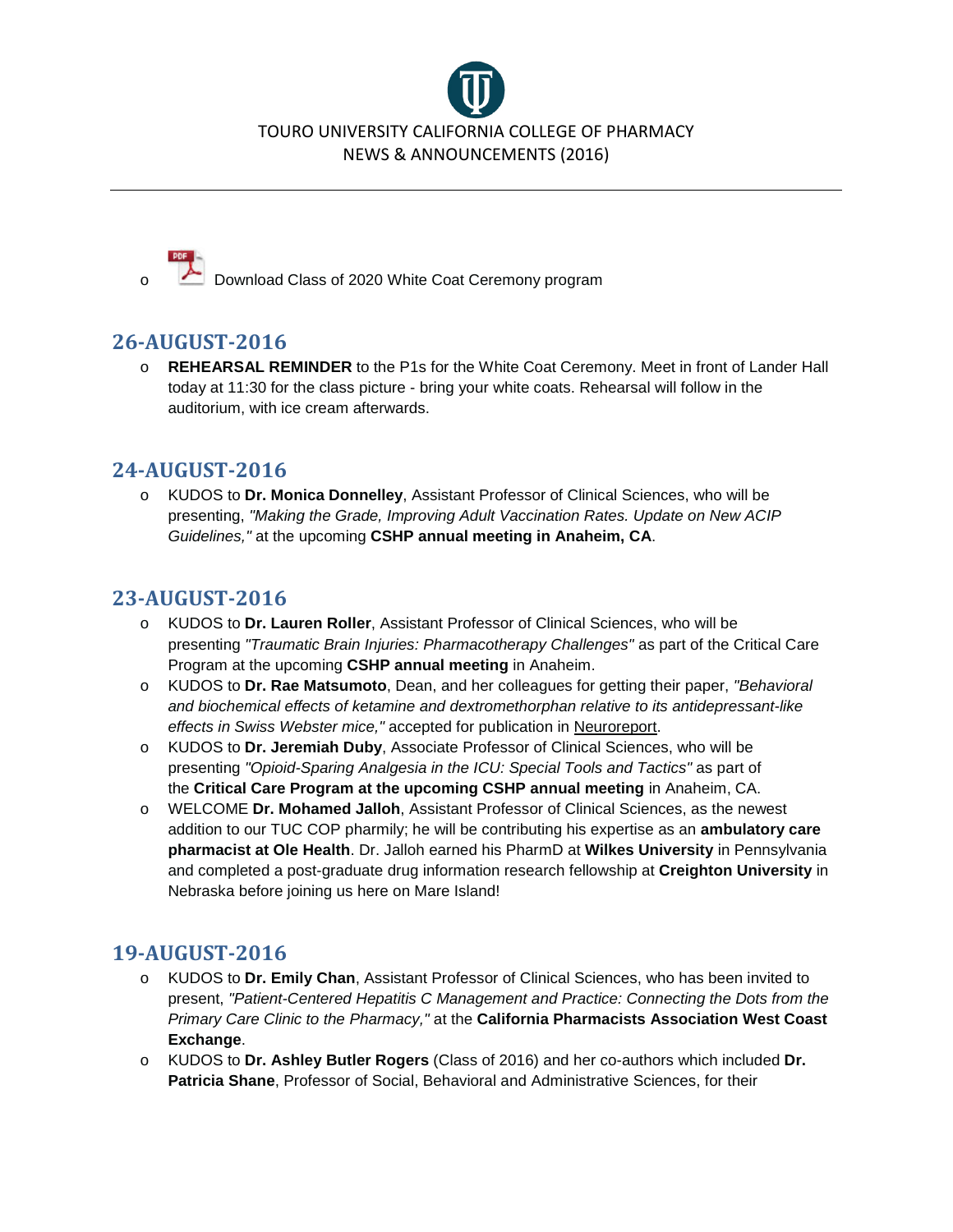

paper, *"Comprehensive Medication Management Programs: 2015 Status in Southern California,"* which was published in Research in Social and Administrative Pharmacy.

### **16-AUGUST-2016**

- o CONGRATULATIONS: I am pleased to announce that **Dr. Nathalie Bergeron**, Professor of Biological Sciences, has been appointed **Interim Associate Dean for Assessment and Curricular Innovation**. Dr. Bergeron's many contributions to the college, university and Touro system is widely recognized and we look forward to working with her in this new role until our permanent Associate Dean is hired.
- o KUDOS to **Dr. Monica Donnelley**, Assistant Professor of Clinical Sciences, and **Dr. Keith Yoshizuka**, Chair of Social Behavioral and Administrative Sciences, who will be presenting *"Antimicrobial Stewardship Updated Guidelines and Your Legal Responsibility to the Patient,"* at the upcoming **CSHP meeting** in Anaheim.
- o KUDOS to **Dr. Shadi Doroudgar**, Assistant Professor of Clinical Sciences, who will be presenting *"Calling the Shots: Alcohol Use Disorder (AUD) Treatment Alternatives,"* at the upcoming **CSHP meeting** in Anaheim.
- o **SAVE THE DATE:** The **College of Pharmacy White Coat Ceremony** will be held on Sunday, August 28, 2016 at 9:00 AM in the Lander Hall Auditorium. We are proud to feature as our keynote speaker, our very own alumnus **Dr. Richie Duenas** (Class of 2009), CEO of Mercury Distribution and owner of Mercury Pharmacy's two locations in Vallejo and Fairfield, CA.

### **11-AUGUST-2016**

o **STUDENT PROGAMMING AT CSHP MEETING**: Your fearless faculty, **Dr. Lauren Roller**, Assistant Professor of Clinical Sciences, and **Dr. Jeremiah Duby**, Associate Professor of Clinical Science, will be presenting on topics related to the **Medication Administration Record (MAR)**. See them live in Anaheim!

### **10-AUGUST-2016**

- o **POST-DOC POSITION AVAILABLE:** Exciting opportunity in the laboratory of **Dr. Alison McCormick**, Professor of Pharmaceutical Sciences. Deadline for applications: September 1, 2016.
- o KUDOs to **Dr. Eric Ip**, Chair and Associate Professor of Clinical Sciences, and his colleagues for their book chapter, *"Beta-adrenoceptor antagonists and antianginal drugs,"* which is being published in "Side Efects of Drugs Annual, Volume 38."
- o We appreciate the generosity of Walgreens which allowed us to award scholarships to P1 students in recognition of their commitment to diversity. **CONGRATULATIONS** to the following P1 students who received *Walgreens Diversity Pipeline Awards*: **Fatima Hernandez, Miri Nissan, Tatiana Ouabo** and those recognized with *Walgreens Diversity and Inclusion Awards*: **Allison Morse, Diana Nguyen, Minh Dang, Manpreet Kaur**.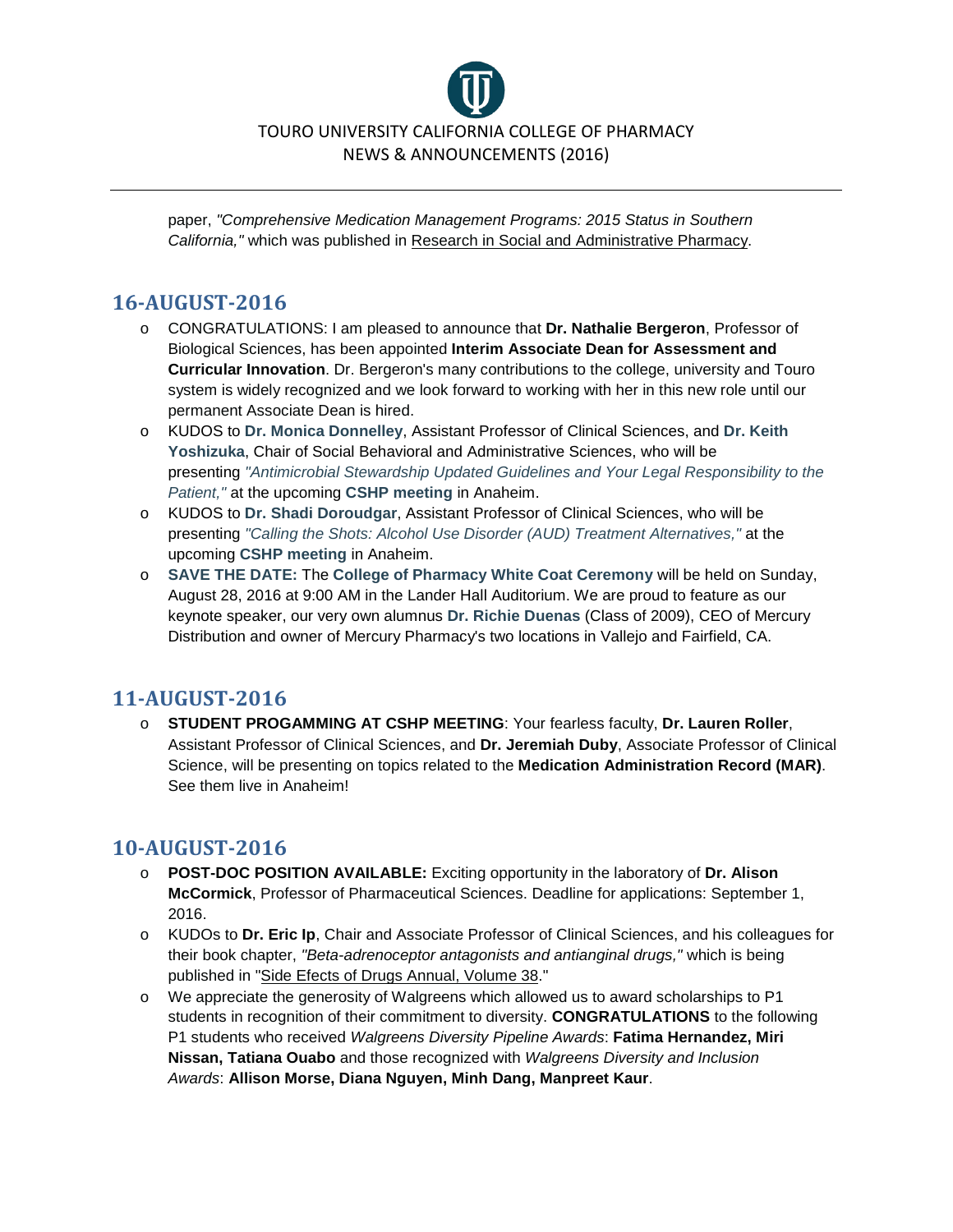

#### **9-AUGUST-2016**

- o CONGRATULATIONS to **Dr. Shona Moorkerjee**, Assistant Professor of Pharmaceutical Sciences, and her colleagues for getting their paper, *"Measurement of the Absolute Magnitude and Time Courses of Mitochondrial Membrane Potential in Primary and Clonal Pancreatic Beta-Cells,"* published in PLoS One.
- o CONGRATULATIONS to **Dr. Laura Baumgartner**, Assistant Professor of Clinical Sciences, and her colleagues for their paper, *"Hypersensitivity Reaction Following Administration of Low Dose Oral Vancomycin for the Treatment of Clostridium Difficile in a Patient with Normal Renal Function,"* which is being published in the Journal of Pharmacy Practice.

# **8-AUGUST-2016**

- o **LOAN REPAYMENT OPPORTUNITY:** The California State Loan Repayment Program (SLRP) SLRP increases the number of primary care physicians, dentists, dental hygienists, physician assistants, nurse practitioners, certified nurse midwives, pharmacists, and licensed mental/behavioral healthcare professionals practicing in federally designated California Health Professional Shortage Areas (HPSA). SLRP assists with the repayment of qualified educational loans for eligible primary healthcare professionals in exchange for working in a HPSA.
- o **2016 SLRP Application Cycle:** The 2016 SLRP application cycle is now open. Applications will close on October 1, 2016 at 11:59 p.m. Pacific Standard Time. Apply online through CalREACH.
- o **SLRP Certified Eligible Site (CES):** SLRP requires all potential Certified Eligible Sites (CESs) to submit an application to verify the site is in a HPSA, is in compliance with federal requirements, and is willing to match award funds. Clinical practice sites can recruit and retain providers who provide care in underserved communities by becoming a SLRP CES.
- o KUDOS to **Dr. Kelan Thomas**, Pharm.D., Assistant Professor of Clinical Sciences, and his collegues, for their book chapter, *"Lithium"* which is being published in "Side Effects of Drugs Annual, Volume 38."
- o KUDOS to **Dr. Melissa Kirkpartick**, Pharm.D., Assistant Professor of Clinical Sciences, who has been invited to present, *"New Medications in End Stage Renal Disease (ESRD),"* at the **National Kidney Foundation 48th Annual Medical Symposium**.

# **5-AUGUST-2016**

- o Hello Touro, Save the date for *Club Day* on **Tuesday August 23rd** from **3:30 to 7:00 pm at The Grove (Grassy area)**. There will be **FOOD, GAMES** and raffle **PRIZES!!!** Club day this year will be a **drop in event**. Colleges that end class early will be the early arrivals and colleges that end class late will be the late arrivals. Food will be set up at **3:30** and **4:30**. I will provide more information at the **senate meeting** on **8/9**in *LHB* and will send out more details when it comes close. Make the time to come out and learn about all our clubs and organizations on campus! This is a great chance to meet everyone from different colleges! Looking forward to seeing you all there! -SGA
- o KUDOS to **Michael Phorth**, MPH/PharmD Class of 2016, for his article, *"Pharmacists should get training in naloxone use now."*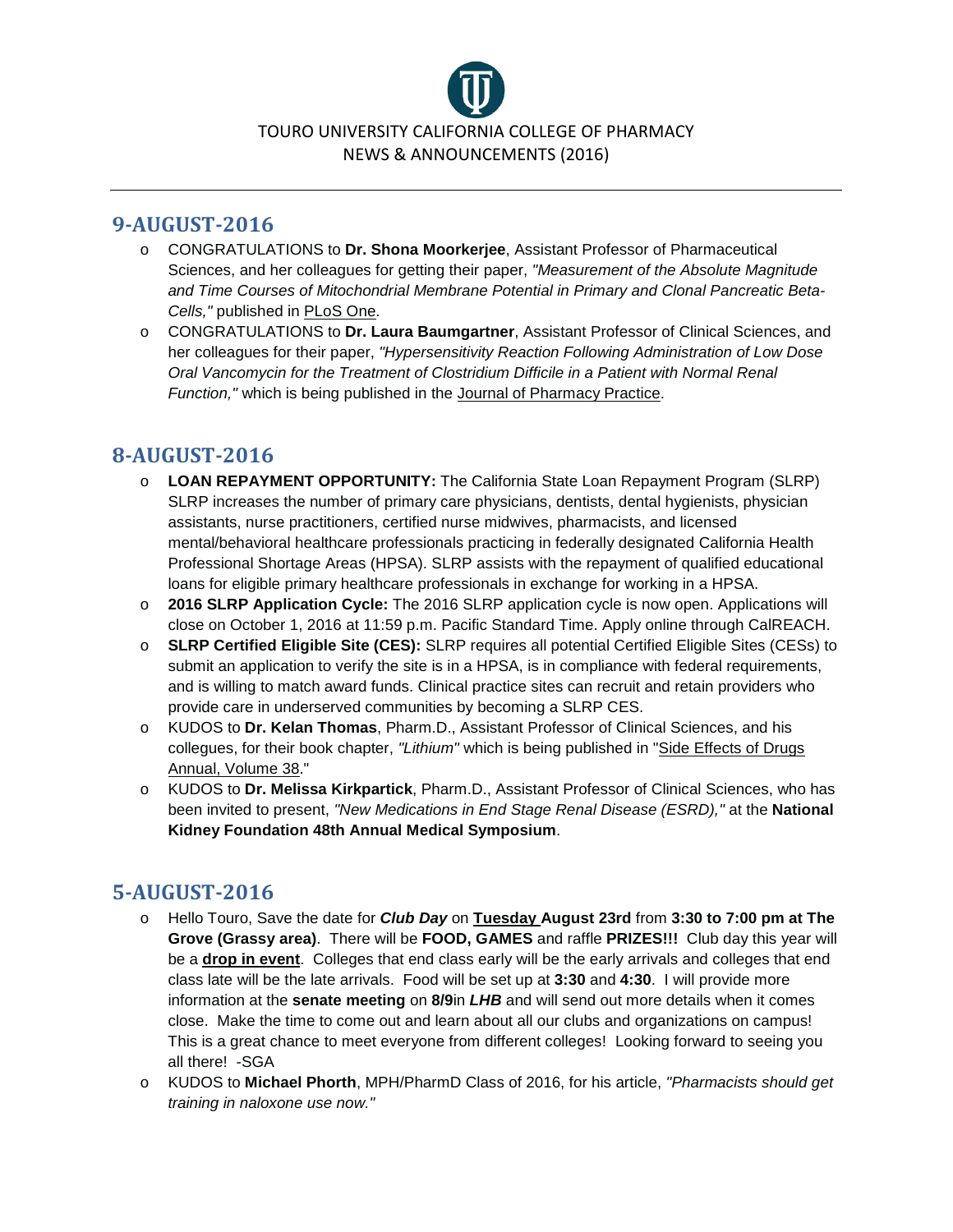

- o [http://drugtopics.modernmedicine.com/drug-topics/news/pharmacists-should-get-training](http://drugtopics.modernmedicine.com/drug-topics/news/pharmacists-should-get-training-naloxone-use-now)[naloxone-use-now](http://drugtopics.modernmedicine.com/drug-topics/news/pharmacists-should-get-training-naloxone-use-now)
	- o *Per Fred Meyer, this article will be used for their PPSI/MCPhA California Board of Pharmacy training programs and naloxone use, that is being given by Aglaia Panos, PharmD, MCPhA president.*
- o KUDOS to **Dr. Emily Chan**, Assistant Professor of Clinical Sciences, who was selected to be member of the AACP Continuing Professional Development Section for the 1) Strategic Planning Committee and the 2) Program Committee.
- o CONGRATULATIONS to **Dr. Adrian Palisoc** (Class of 2012), Assistant Professor of Clinical Sciences, who was promoted to **Inpatient Supervisor at San Leandro Kaiser!**
- o CONGRATULATIONS to **Dr. Laura Baumgartner**, Assistant Professor of Clinical Sciences, and her colleagues for their paper, *"Thiocyanate Accumulation in Critically Ill Patients Receiving Nitroprusside Infusions,"* which was published in the Journal of Intensive Care Medicine.

### **4-AUGUST-2016**

- o CONGRATULATIONS to **Jonathan Trinh** and **Danielle Fox** who took second place in the **Student National Pharmaceutical Association (SNPhA) Clinical Skills Competition!Dr. Lauren Roller**, Assistant Professor of Clinical Sciences, serves as their **SNPhA advisor**.
- o CONGRATULATIONS to **Dr. Kevin Ita**, Associate Professor of Pharmaceutical Sciences, for his paper, *"Insights into the percutaneous penetration of antidiabetic agents,"* which was accepted for publication in the Journal of Drug Targeting.

# **1-AUGUST-2016**

- o KUDOS to **Dr. Tristan Lindfelt**, Associate Professor of Clinical Sciences, whose research was presented at the recent AACP meeting as a poster: *"Factors Impacting Job Retention and Turnover Among Pharmacy School Faculty."*
- o KUDOS to **Dr. Eric Ip**, Associate Professor and Chair of Clinical Sciences, who presented two posters at the recent American Association of Colleges of Pharmacy (AACP) meeting in Anaheim, CA: *"Are Female Pharmacy Faculty from Venus and Males from Mars?"* and *"Do Pharmacy Students Cheat? A Survey of Motivations and Predictors of Cheating."*

# **30-JULY-2016**

- o CONGRATULATIONS to **Dr. Alison McCormick**, Professor of Pharmaceutical Sciences, and her colleague **Dr. Aradhana Tiwari** of NYMC, who received a Seed Grant from the Touro College and University System for their project, *"A Novel Approach of Targeted Immunotherapy in Combination with an EBV Vaccine Against EBV Positive B Cell Lymphoma."*
- o **CONGRATULATIONS AND BEST WISHES** to **Danielle Fox** and **Jonathan Trinh** for making it to the final round of the 2016 SNPhA National Clinical Skills Competition!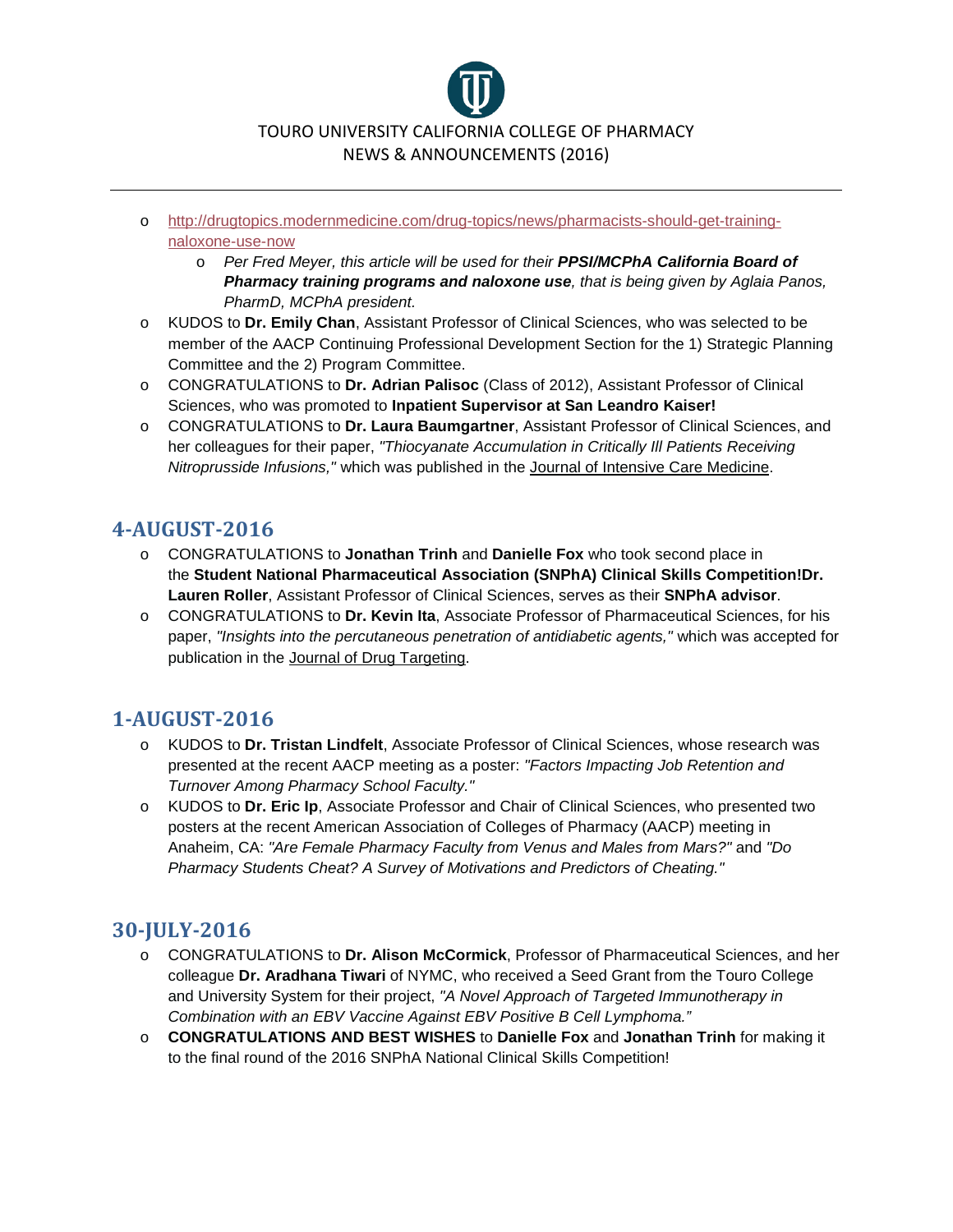

# **29-JULY-2016**

- o KUDOS to **Diana DeVore (P3)** who represented the **CAPSLEAD team and Touro University California** presenting their research project at the annual American Association of Colleges of Pharmacy (AACP) meeting in Anaheim, CA. **Dr. Shadi Doroudgar**, Assistant Professor of Clinical Sciences, served as a mentor for the project and also as the school's faculty delegate for the meeting.
- o A SPECIAL SHOUT OUT to **Punam Patel, Jeffrey Shu, Kathy Nguyen, Danielle Fox**, and **Jonathan Trinh** who are representing us at the **2016 SNPhA National Conference**. Best wishes especially to Punam and Jeffrey who comprise Team Touro California in the **Clinical Skills Competition!**
- o CONGRATULATIONS to **Dr. Monica Bidwal, Dr. Kajua Lor**, and **Dr. Eric Ip** of our Department of Clinical Sciences for their paper, *"Evaluation of Asthma Medication Adherence Rates and Strategies to Improve Adherence in the Underserved Population at a Federally Qualified Health Center,"* which was accepted for publication in Research in Social & Administrative Pharmacy.
- o CONGRATULATIONS to **Dr. Jeremiah Duby**, Associate Professor of Clinical Sciences, and his colleagues for their paper, *"Inadequate Sedation During Therapeutic Paralysis: Use of Bispectral Index in Critically Ill Patients,"* which was published in Drugs – Real World Outcomes.
- o BEST WISHES to **Dr. Tristan Lindfelt**, Associate Professor of Clinical Sciences, who has begun a new position at Athena Health. We appreciate her outstanding service to the College for the past 5.5 years. Dr. Lindfelt will remain a part time faculty member with the school to assist with the transitioning of our new Residency Program Director.
- o **WELCOME new students!** The College of Pharmacy welcomed 103 new Pharm.D. and 9 M.S. students to campus today. The faculty and staff in the College are looking forward to working with them during the coming months and years in their journey to becoming health care providers and scientists.
- o KUDOS to **Dr. Eric Ip**, Associate Professor and Chair of Clinical Sciences, who was quoted in yesterday's edition of The Guardian (national/international newspaper) regarding recent *systematic anabolic steroid use by Russian athletes*. [Article - [Russian Olympic team's](https://www.theguardian.com/lifeandstyle/2016/jul/28/russian-olympic-rio-team-drug-steroids-health-effects?CMP=share_btn_fb)  [drug usage could have long term effects on athletes' health](https://www.theguardian.com/lifeandstyle/2016/jul/28/russian-olympic-rio-team-drug-steroids-health-effects?CMP=share_btn_fb) by Olga Oksman, 28-July-2016]
- o CONGRATULATIONS to **Dr. Jasmine Reber**, Class of 2016, who was recently appointed as a member of the **ASHP New Practitioners Forum (NPF) Advisory Group for 2016-2017**.

# **18-JULY-2016**

- o CONGRATULATIONS to **Dr. Alicia Yeh** who received the **Excellence in Research Award**from the Touro University California College of Pharmacy residency program. Dr. Yeh, who successfully completed her residency at Ole Health is now a full-time ambulatory care pharmacist with Kaiser Permanente in Napa/Solano and a part-time faculty with the school.
- o CONGRATULATIONS to **Dr. Laura Baumgartner**, Assistant Professor of Clinical Sciences, who has been named our new **Residency Program Director**
- o WELCOME: **Dr. Kristen Herzik**, Assistant Professor of Clinical Sciences, has joined the Touro University California team at Sharp HealthCare in San Diego. Dr. Herzik is an exemplary alumni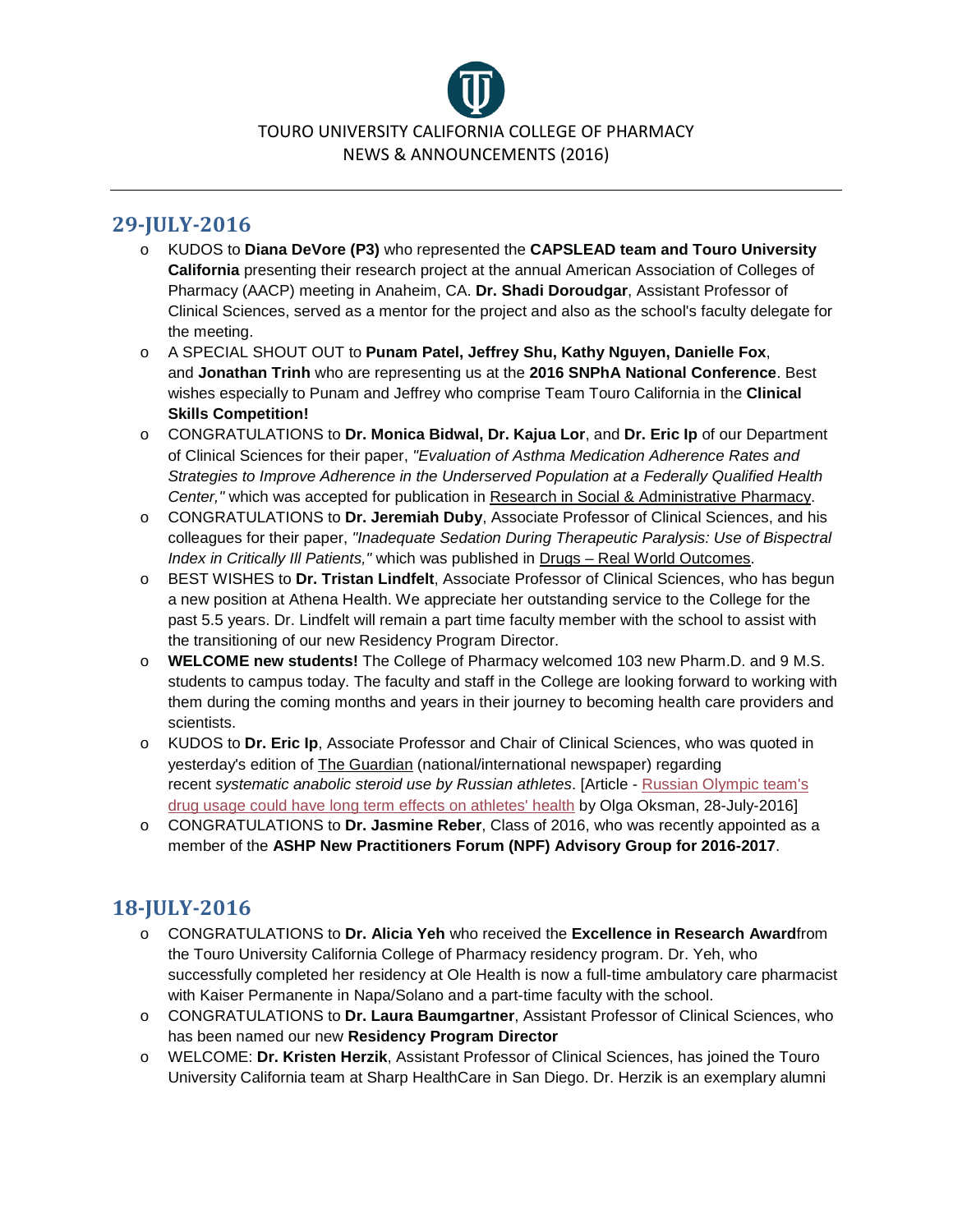

from our Class of 2013 and we are looking forward to having new generations of students and residents benefit from her expertise as a care transitions pharmacist.

#### **9-JULY-2016**

o WELCOME to **Dr. Deanna Gee**, who has joined the Touro University California College of Pharmacy as an **Academic Fellow**. Dr. Gee is a recent graduate of the **University of Rhode Island**.

#### **6-JULY-2016**

- o I am sad to announce that **Dr. Kajua Lor** will be leaving our Touro COP program to be closer with her family in Wisconsin starting July 8th. She has been an outstanding faculty member, teacher, clinician, and role model these past 6 years. She helped establish and expand clinical pharmacy services at Ole Health, was the residency site coordinator at Ole Health, and coordinated and established an intensive research training program for our post-graduate residents/fellows. Below is a list of some of her many accomplishments:
	- accepted into the prestigious PRIDE Scholar Program (2012-2014)
	- won the APhA One-to-One Patient Counseling Recognition Award
	- 2013 Touro Clinical Sciences Professor of the Year
	- multiple Script your Future National Awards for Touro
	- SNPhA Advisor of the Year 2015

She is well-known for her high quality work, innovation and proactive approach and will be greatly missed by our department and the College. Below are some words she would like to share with the rest of the College. We wish her all the best and are very fortunate to have been able to work with her, Eric

*Dear colleagues and friends,*

*It's with a heavy heart that I must share with you that I am leaving my position at Touro University California College of Pharmacy.*

*Working with the Touro family for the past 6 years has been such a rewarding experience*  and I have grown so much as an academic practitioner. I am leaving with wonderful *memories of the time we spent together; from winning regional & national awards, establishing the clinical practice site at OLE Health, developing innovative teaching activities, to expanding my research skills and sharing the fundamentals of research with students/residents/fellows. Thank you all for your guidance, support and mentorship.*

*I will be moving to the Midwest to be closer to family and will continue my career as an academic practitioner. I hope our paths cross again and I look forward to collaborating on projects in the future.*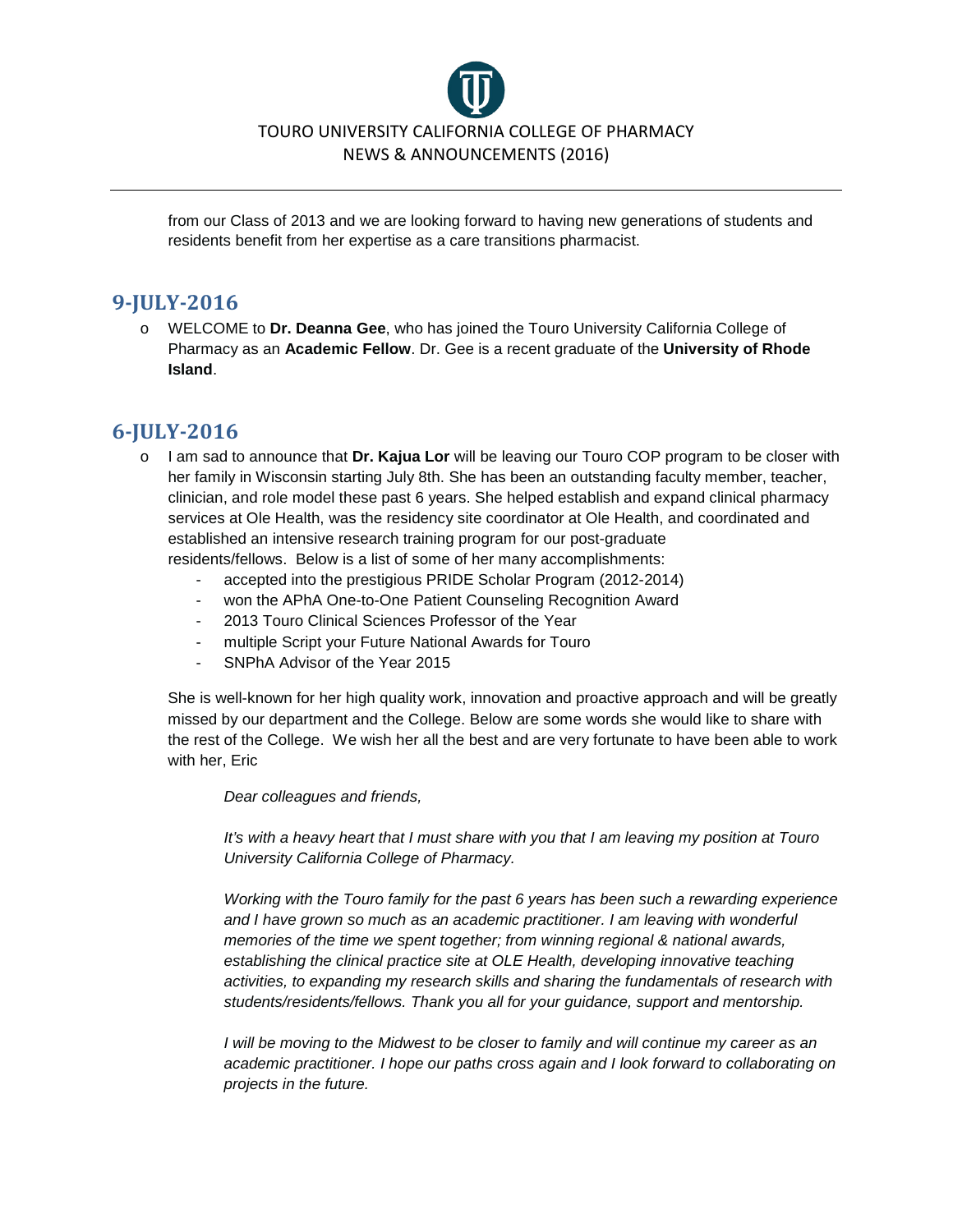

*Warmest Regards, Kajua*

*LinkedIn: Kajua Lor, PharmD, BCACP*

# **29-JUNE-2016**

 $\circ$  Touro University California  $\sim$  College of Pharmacy will be participating in the "Early Decision" (ED) status through PharmCAS [\(pharmcas.org\)](http://www.pharmcas.org/). The **early decision admissions**process means students ~ future pharmacist will have the opportunity to get accepted early providing all admissions requirements are vetted through PharmCAS **before September 2016**. For more information contact **Tony Williams** – Recruiter - [anthony.williams@tu.edu](mailto:anthony.williams@tu.edu?subject=PharmCAS%20Early%20Decision)

# **28-JUNE-2016**

- o Congratulations to **Dr. Shadi Doroudgar**, Assistant Professor of Clinical Sciences, **Dr. Paul Perry**, Professor of Clinical Sciences, **Dr. Kelan Thomas**, Assistant Professor of Clinical Sciences, along with pharmacy students **Hannah Mae Chuang, Joanne Canedo** and **Kimberly Bohnert** for getting their paper, *"Driving performance comparing older versus younger drivers,"* accepted for publication in **Traffic Injury and Prevention**.
- o I am pleased to announce that **Dr. Daniel Keppler**, Associate Professor of Biological Sciences, has been named the new **Director of the Graduate Program**. Dr. Keppler has a strong history of commitment and engagement with our master's program. As the Director of the Graduate Program, Dr. Keppler will also be part of the College's management team and chair the Graduate Program Committee. We look forward to further expansion and development of our graduate program under his leadership.
- o We also extend our sincere gratitude to **Dr. David Evans** for his strong leadership, growing our master's program to its current size of 15 students and positioning it for further expansion. We wish him well as he embarks on a well-deserved sabbatical and look forward to his continued service on the Graduate Program Committee when he returns.
- o The College of Pharmacy wishes **Dr. Paul Goldsmith** a sincerely thank you and best wishes as he leaves us. As a founding member of the Touro University California College of Pharmacy and Associate Dean for Academic Affairs and Research, Paul played an instrumental role in building the college's programs over the years. He will be remembered fondly for his collegiality and mentoring efforts, and the legacy he has left us in the form of our 2+2 program. We wish the best for Paul and the Goldsmith family and hope he has many opportunities to pursue whatever makes his heart sing.

# **20-JUNE-2016**

o CONGRATULATIONS to **Dr. Melissa Kirkpatrick**, Assistant Professor of Clinical Sciences, who recently passed the Board Certified Ambulatory Care Pharmacy examination!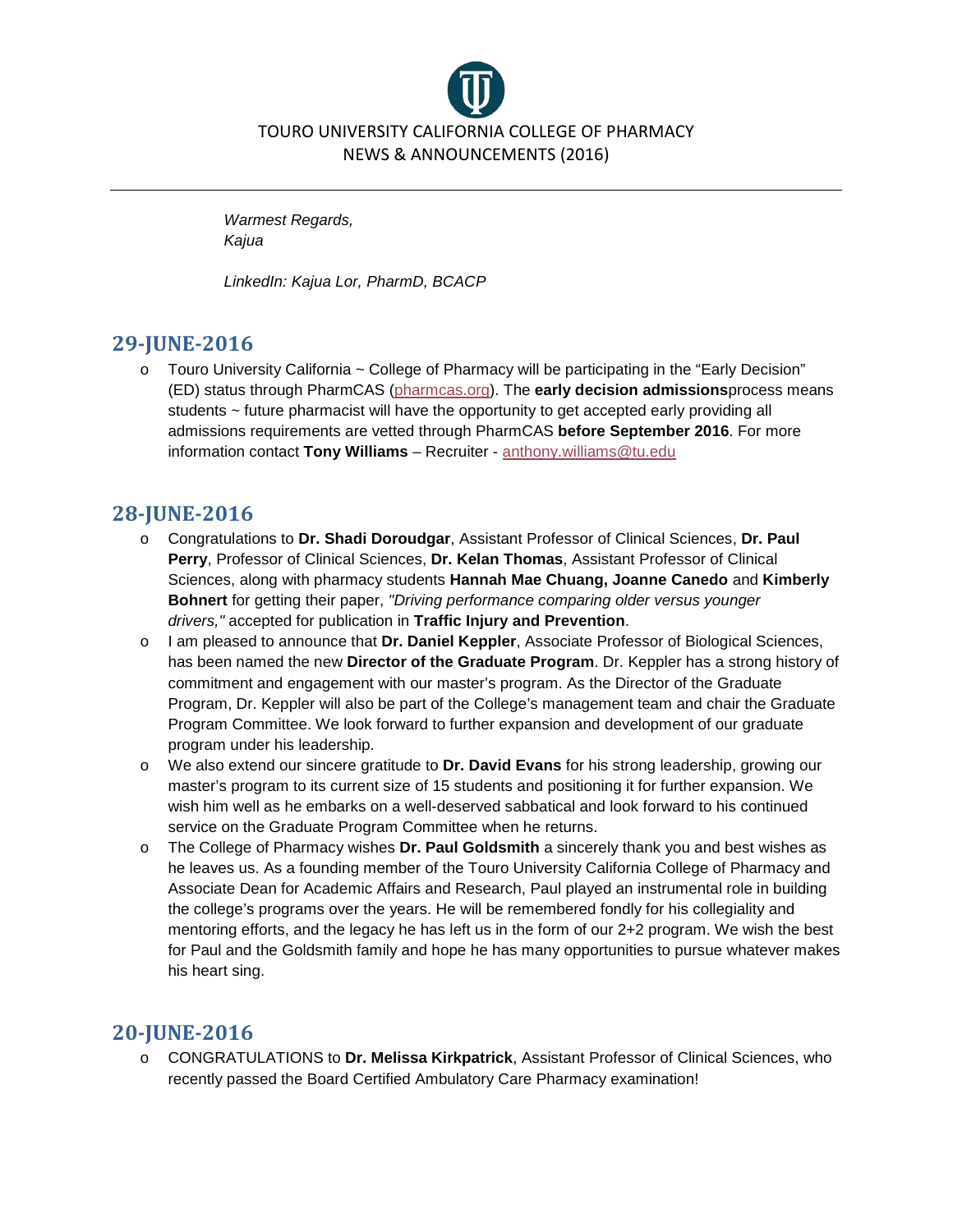

### **18-JUNE-2016**

- o CONGRATULATIONS to **Dr. Shadi Doroudgar**, Assistant Professor of Clinical Sciences, who was appointed as our **Residency Research Coordinator**.
- o Kudos to **Dr. Shengquan Liu**, Associate Professor of Pharmaceutical Sciences: a compound that he synthesized is now in Phase 0 trials in twelve women with ovarian cancer!
- o Congratulations to **Dr. David Evans**, Professor of Biological Sciences, and his colleagues for their paper, *"Pseudomonas aeruginosa outer membrane vesicles triggered by human mucosal fluid and lysozyme can prime host tissue surfaces for bacterial adhesion,"* which was recently published in Frontiers in Microbiology.

# **14-JUNE-2016**

o CONGRATULATIONS to **Dr. Alison McCormick**, Professor of Pharmaceutical Sciences, for being awarded a \$246,250 R21 grant from the NIH for her project, *"Preclinical development of a multivalent tularemia vaccine,"* which is being conducted in collaboration with her colleague **Dr. Chandra Bakshi** at **New York Medical College**.

## **10-JUNE-2016**

- o **Staff Appreciation lunch** with Dean Matsumoto
- o [Click here to view photographs](https://www.facebook.com/media/set/?set=a.236696310045851.1073741830.100011164517023&type=3) from the 2016 Touro University California College of Pharmacy Class of 2018

### **25-MAY-2016**

o CONGRATULATIONS to **Dr. Tristan Lindfelt** who has been approved for promotion to Associate Professor! We are grateful for her outstanding contributions to the College of Pharmacy, especially her efforts on behalf of our residency and fellowship programs.

### **24-MAY-2016**

- o End of Year Celebration Awards
	- o Professor of the Year awarded to **DR. ADRIAN PALISOC** by the Class of 2018
	- o Professor of the Year awarded to **DR. MICHAEL ELLERBY** by the Class of 2019
	- o Most entertaining professor: Awarded by the Class of 2018 and 2019 to **DR. DAVID MADDEN!**
	- o T1 teaching award from the Class of 2019 **DR. SUSAN HEIMER**
	- o T1 teaching award from the Class of 2018 **DR. NATHALIE BERGERON**
	- o T2 teaching award from the Class of 2019 **DR. VANISHREE RAJAGOPALAN**
	- o T2 teaching award from the Class of 2018 **DR. SHENGQUAN LIU**
	- o T3 teaching award from the Class of 2018 and 2019 **DR. KEITH YOSHIZUKA**
	- o T4 teaching award from the Class of 2018 **DR. LAURA BAUMGARTNER**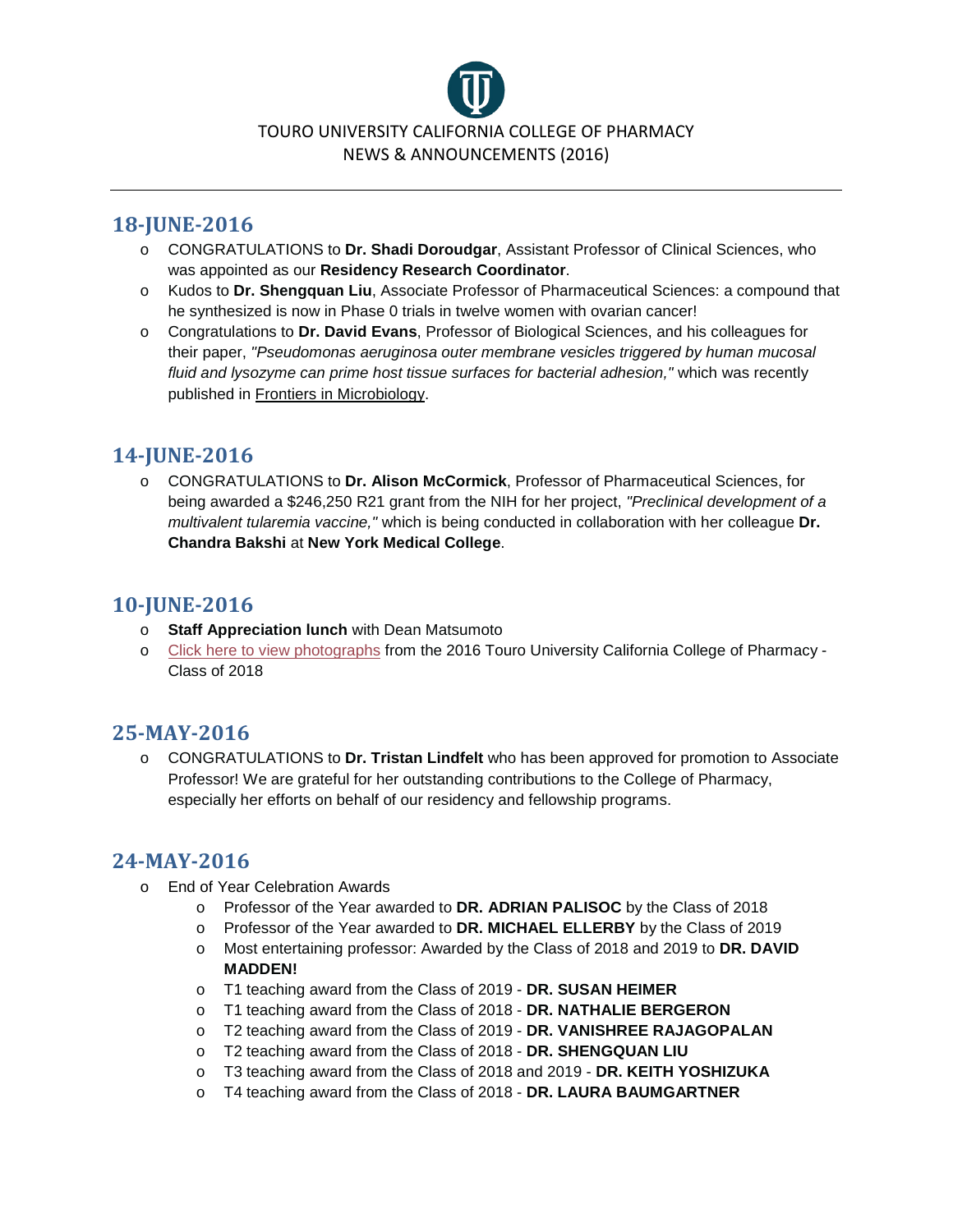TOURO UNIVERSITY CALIFORNIA COLLEGE OF PHARMACY NEWS & ANNOUNCEMENTS (2016)

- o T4 teaching award from the Class of 2019 **DR. ERIC IP**
- o T5 teaching award from the Class of 2018 and 2019 **DR. MARGARET SCHULTE**

#### **19-MAY-2016**

- o **College of Pharmacy Pinning Ceremony - Class of 2018**
- o **COP PINNING CEREMONY**: Congratulations to members of the Class of 2018 for successfully transitioning from the didactic portion of the PharmD curriculum to rotations. Go to the following YouTube link to share this celebration. A big thank you to Bridget Canfield for spearheading the production of this video.
- o @The Grove, Mare Island (Vallejo), California. [ [Download MP4](http://www.200pockets.com/mp4_audio/05_19_2016_TouroCOP_PinningCeremony.mp4) ]

### **18-MAY-2016**

o CONGRATULATIONS: **Touro University California was named a finalist in the National Challenge Award category of the fifth annual Script Your Future contest**. This national medication adherence campaign honors student leaders in an annual multi-profession challenge.

# **17-MAY-2016**

- o CONGRATULATIONS to **Dr. Kajua Lor**, Assistant Professor of Clinical Sciences, who has been approved for promotion to Associate Professor!
- o CONGRATULATIONS to **Dr. Susan Heimer**, Assistant Professor of Biological Sciences, who has been approved for promotion to Associate Professor!
- o **END OF YEAR BANQUET:** The faculty and staff of the College of Pharmacy are looking forward to an evening of celebration with the P1 and P2 class!
- o **LEGISLATIVE DAY HIGHLIGHTS:** Students from Touro University California College of Pharmacy had face-to-face meetings with legislators in Sacramento on April 13, 2016 to advocate on behalf of the pharmacy profession.
- o [Pictured with Senator Jeff Stone \(a pharmacist\) are: Supannee Lertpaichaiyon \(P2\), Naziha](https://www.facebook.com/permalink.php?story_fbid=223356501379832&id=100011164517023)  [Hussain \(P2\), Nancy Hwang \(P2\), Alice Ouyang \(P2\), and Katie Wang \(P2\).](https://www.facebook.com/permalink.php?story_fbid=223356501379832&id=100011164517023)
- o [Pictured with Senator Ed Hernandez \(an optometrist\) are: Steven Tran \(P2\), Hannah Mae](https://www.facebook.com/permalink.php?story_fbid=223355254713290&id=100011164517023)  [Chuang \(P1\), Cindy Nguyen \(P1\), Thy Vu \(P1\) and Hei Shing Wong \(P2\).](https://www.facebook.com/permalink.php?story_fbid=223355254713290&id=100011164517023)

### **16-MAY-2016**

o **COP CLASS OF 2018 PINNING CEREMONY:** Join us in the Grove on Thursday, May 19th at 4:00 PM to commemorate the transition of the P2 class from the didactic to the experiential portion of the PharmD curriculum. The ceremony begins at 4:00 PM with greetings and remarks from **Rabbi Tenenbaum, Hon. Shelley Berkley, Dr. Marilyn Hopkins**, and features **Dr. Kajua Lor** and **Ms. Crytal Diep** as faculty and student speakers. The event is sponsored by our **LIFE partners, Rite Aid and CVS Health**.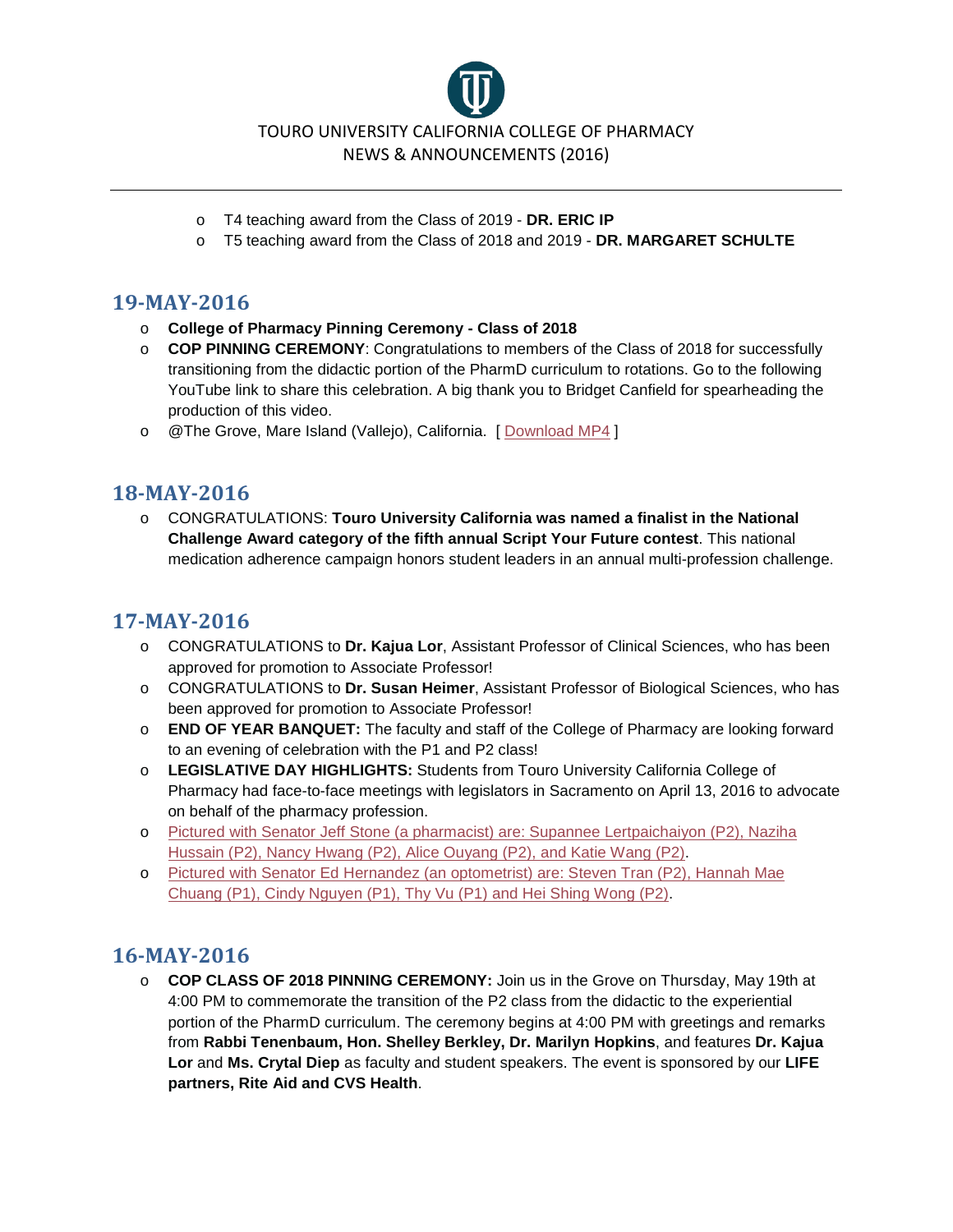

o CONGRATULATIONS to **Dr. Shadi Doroudgar, Dr. Vani Rajagopalan, Dr. Margaret Schulte** and the **CAPSLEAD team (Amrit Bains, Xia Li Chen, Diana De Vore, Khin Htwe, Michelle Nguyen, Ga Rhee, Jamie Russell)** who got their poster presentation, *"California Pharmacy Schools: Minority Enrollment Trends and Barriers"* accepted for the School Poster presentations at the **AACP Annual Meeting** in Anaheim, California on Saturday, July 23 from 1:00 p.m. – 6:00 p.m. at the Anaheim Marriott.

#### **12-MAY-2016**

- o Touro University California **College of Pharmacy Pledges to Educate Future Practitioners on Preventing and Treating Prescription Drug Abuse:** AACP reports that Touro California is among the 54 colleges and schools of pharmacy that have committed to joining the fight against prescription drug abuse by educating and training student pharmacists about life-saving overdose interventions, including how to counsel patients and their loved ones on appropriate use of these life-saving medications.
- o **15 YEARS AT TOURO:** Best wishes to **Dr. Ingrid Lopes**, Associate Professor of Biological Sciences, for being recognized by the university for 15 years of service at Touro! We're glad to have her as part of the COP family!

#### **11-MAY-2016**

- o **10 YEARS AT TOURO:** CONGRATULATIONS to **Dr. Mark Gloudeman**, Assistant Professor of Clinical Sciences, and **Dr. Bijal Shah**, Associate Professor of SBA, for being recognized for 10 years of service to the College of Pharmacy!
- o **10 YEARS AT TOURO:** THANK YOU to the following faculty in the Department of Pharmaceutical Sciences for their ten years of service with the College of Pharmacy: **Dr. Maggie Louie**, Associate Professor; **Dr. Alison McCormick**, Professor; **Dr. Shengquan Liu**, Associate Professor; and **Dr. Kevin Ita**, Associate Professor!
- o **5 YEARS AT TOURO:** CONGRATULATIONS to **Dr. Lucinda Chan**, Director of Experiential Education, and **Dr. Susan Heimer,** Assistant Professor of Biological Sciences, for being recognized by the university for their 5 years of service. We are glad that you are a part of COP and grateful for all you do!

### **10-MAY-2016**

o **SCHOLARSHIP AWARDS:** Touro University California College of Pharmacy is grateful to our partner **Albertsons Safeway, Inc.** for enabling us to award two \$1000 scholarships to students in our Pharm.D. program with an interest in community pharmacy practice. CONGRATULATIONS to **Ahn Le** (P2) and **Hui Yu (Michelle) Kuang** (P2)!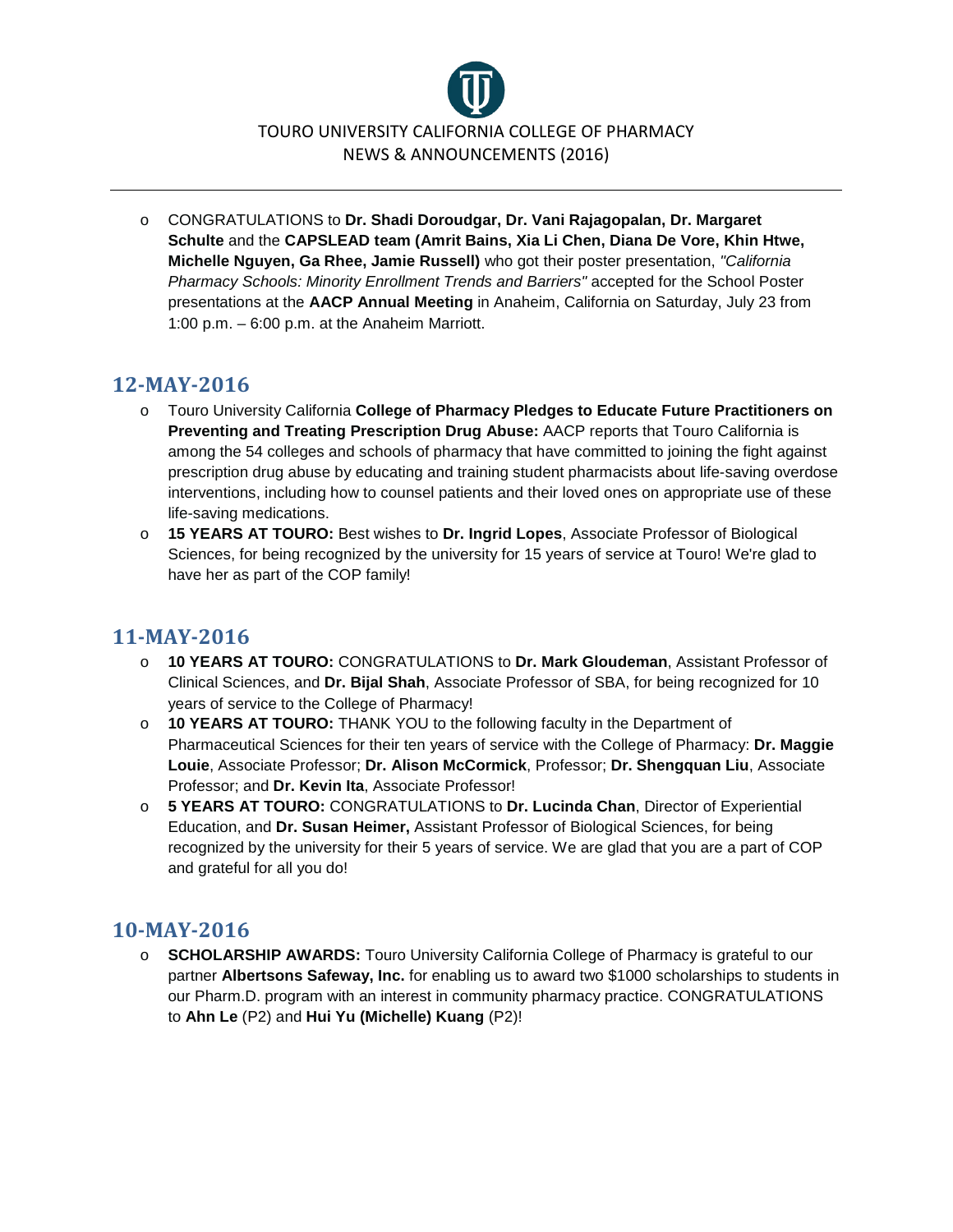

#### **9-MAY-2016**

- o CONGRATULATIONS to **Dr. Shankar Chinta**, Assistant Professor of Biological and Pharmaceutical Sciences, for his co-authored paper, *"Regulation of ATP13A2 via PHD2-HIF1α Signaling Is Critical for Cellular Iron Homeostasis: Implications for Parkinson's Disease,"* which was published in the **Journal of Neuroscience**.
- o Congratulations to **Dr. Rae Matsumoto**, Dean, for her co-authored publication, *"Salubrinal reduces oxidative stress, neuroinflammation and impulsive-like behavior in a rodent model of traumatic brain injury,"* which was published in the journal **Brain Research**.
- o Congratulations to our master's students who did a great job with their research presentations today!

### **6-MAY-2016**

- o **WELCOME BACK TO CAMPUS** our P3 students for their Call-back presentations! Stop by to say hello at the Farragut this afternoon.
- o We wish all of the P1 students the best as they attend the **Kaiser CPP tour** today.
- o THANK YOU to all of our staff and faculty who do such a great job supporting COP! The university is holding a FIESTA in honor of its **Employee Appreciation Celebration** TODAY (May 6) from noon - 2:00 PM in the Grove. All faculty and staff are invited to the celebration!
- o Congratulations to **Dr. Rae Matsumoto**, Dean of the College of Pharmacy, for her paper, *"Pharmacology of dextromethorphan: Relevance to dextromethorphan/quinidine (Nuedexta®) clinical use,"* which was published in **Pharmacology and Therapeutics**.
- o WEBINAR FOR INCOMING STUDENTS: Please contact **Mr. Anthony Williams**[\(anthony.williams@tu.edu\)](mailto:anthony.williams@tu.edu) to sign up for our next webinar dedicated to the incoming class. Links to previous webinars, including the most recent one on financial aid and housing, can also be obtained through Mr. Williams.
- o **Message to incoming students:** We are looking forward to welcoming our new Class of 2020 in the Fall! Please note that the TouroOne portal is experiencing intermittent technical difficulties. If you are affected, please email [nonstop@touro.edu](https://exchange.tu.edu/owa/redir.aspx?SURL=aJLlgPO7RlLpdgWwN2nN1zVR_2pHiZoj8Qh5mxO3Kac8Y99d9XXTCG0AYQBpAGwAdABvADoAbgBvAG4AcwB0AG8AcABAAHQAbwB1AHIAbwAuAGUAZAB1AA..&URL=mailto%3anonstop%40touro.edu) with a brief description and/or screen shots. It could take up to 48 hours for a response. Please bear with us as these issues are resolved and sign up [\(anthony.williams@tu.edu\)](mailto:anthony.williams@tu.edu?subject=Incoming%20class%20webinar) for our next webinar dedicated to the incoming class.

# **5-MAY-2016**

o KUDOS to **Dr. Bonnie Lau**, Adjunct Assistant Professor, for her paper, *"Tumor microenvironment: the culprit for ovarian cancer metastasis?"* which is being published in Cancer Letters.

### **4-MAY-2016**

o CPhA: **Touro University California's chapter of CPhA** has been busy! Check out our page in the CPhA journal, California Pharmacist.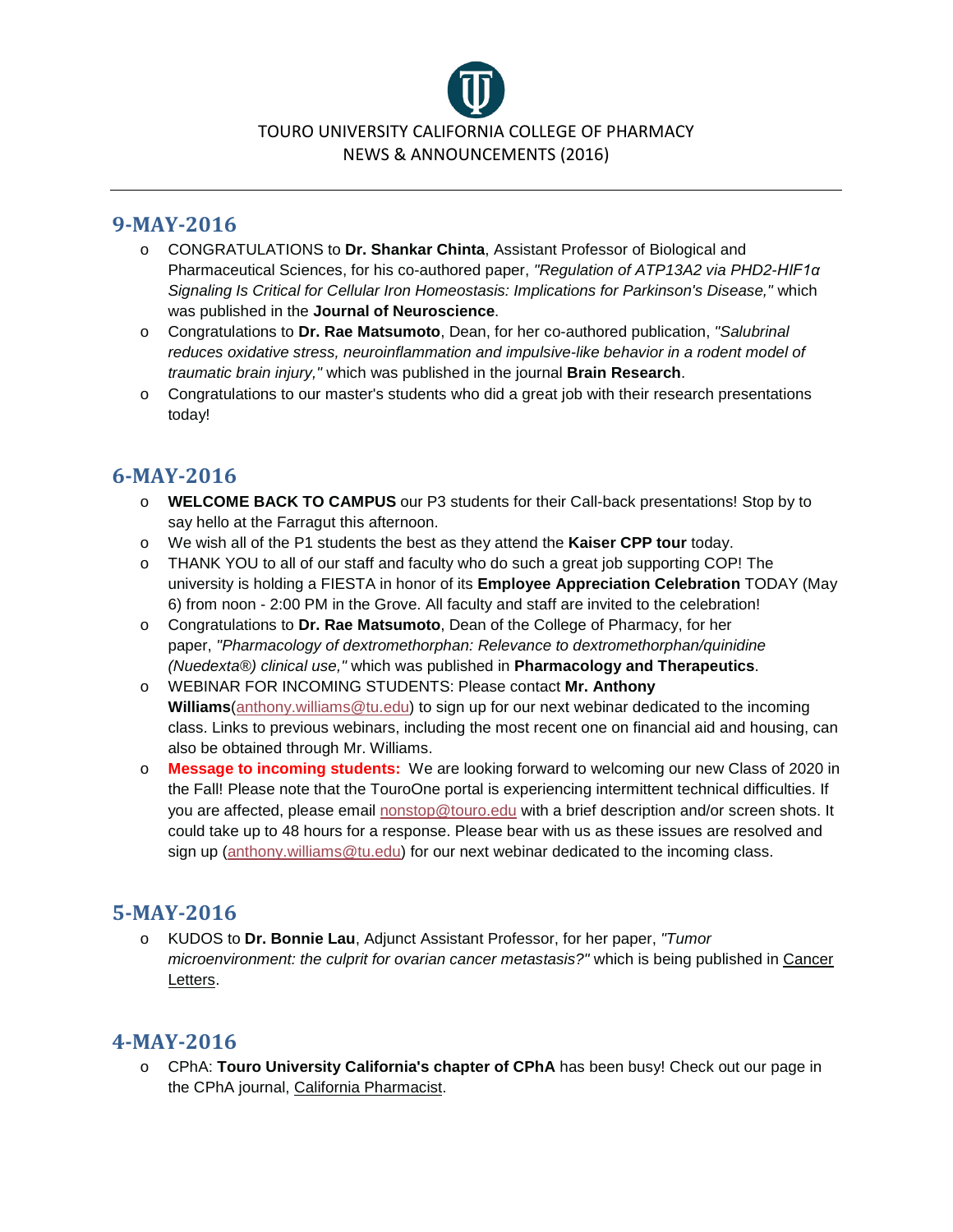

- o CONGRATULATIONS to **Lucy Phan** for being named the **Member of the Year by the Phi Lambda Sigma Gamma Omicron Chapter.**
- o CONGRAULATIONS to **Dr. Joy Chaudhry** for being named **Alumnus of the Year by the Phi Lambda Sigma Gamma Omicron Chapter.**
- o CONGRATULATIONS to **Dr. Mark Gloudeman**, Assistant Professor of Clinical Sciences, for being named an **Honorary Member of Phi Lambda Sigma.**
- o **PHI LAMBDA SIGMA**: Congratulations to the following new initiatiates to this prestigious pharmacy leadership organization -
- o **Walid Aljayosi, Amrit Bains, Gurjit Bains, Alex Cullum, Diana De Vore, Xuan Vu Falah, Golnoush Golshan, Khin Htwe, Yuan Yih Eric Huang, Supannee Sandra Lertpaichiyon, Kathy Nguyen, Nam Andy Pham, Jeffrey Shu, Mehek Talwar, Danielle Thanh, Steven Tran, Bichuyen Winnie Trieu, and Hanuel Hannah Yang.**

### **2-MAY-2016**

- o CONGRATULATIONS to our **Walgreens scholarship recipients for 2015-2016**!
- o **Thao Tran (P1/Class of 2019)** was awarded the **Walgreens Diversity** and**Inclusion Excellence Award (\$2000).**
- o **Hanuel Yang (P2/Class of 2018), Janet Chang (P3/Class of 2018),** and **Myan Tran (P4/Class of 2016)** each received **a Walgreens Diversity Scholarship (\$1000 each).**
- o *We appreciate our longstanding partnership with Walgreens and its active role in promoting diversity and inclusivity in the pharmacy profession.*

# **27-APRIL-2016**

- o CONGRATULATIONS to **Dr. Kevin Ita**, Associate Professor of Pharmaceutical Sciences, for his article, *"Current status of ethosomes and elastic liposomes in dermal and transdermal drug delivery ,"* which has been accepted for publication in Current Pharmaceutical Design
- o CONGRATULATIONS to **Kristen Parker (P4/Class of 2016)** for being awarded an **Indian Health Services PGY-1 residency at Whiteriver Indian Hospital** in Arizona!
- o CONGRATULATIONS to **Dr. Bijal Shah, Dr. Chad Bradford, Dr. Patricia Shane**, student pharmacists **Nicole Wachi (P4)** and **Kamy Sahota (P1)** for their team effort which resulted in a Platinum Award for their presentation, *"Patient and Care Characteristics that Heighten Risk for 30-Day Readmission in Patients with Congestive Heart Failure."* The Platinum level award was given to four projects out of over 500 abstracts presented at the **2016 AMCP Annual Meeting**

- o Best wishes to the P2 class on their upcoming **PCOA and PACE exams**.
- o CONGRATULATIONS to **Winnie Trieu (P3)** who was accepted into the highly competitive**VA Palo Alto's VALOR Program!**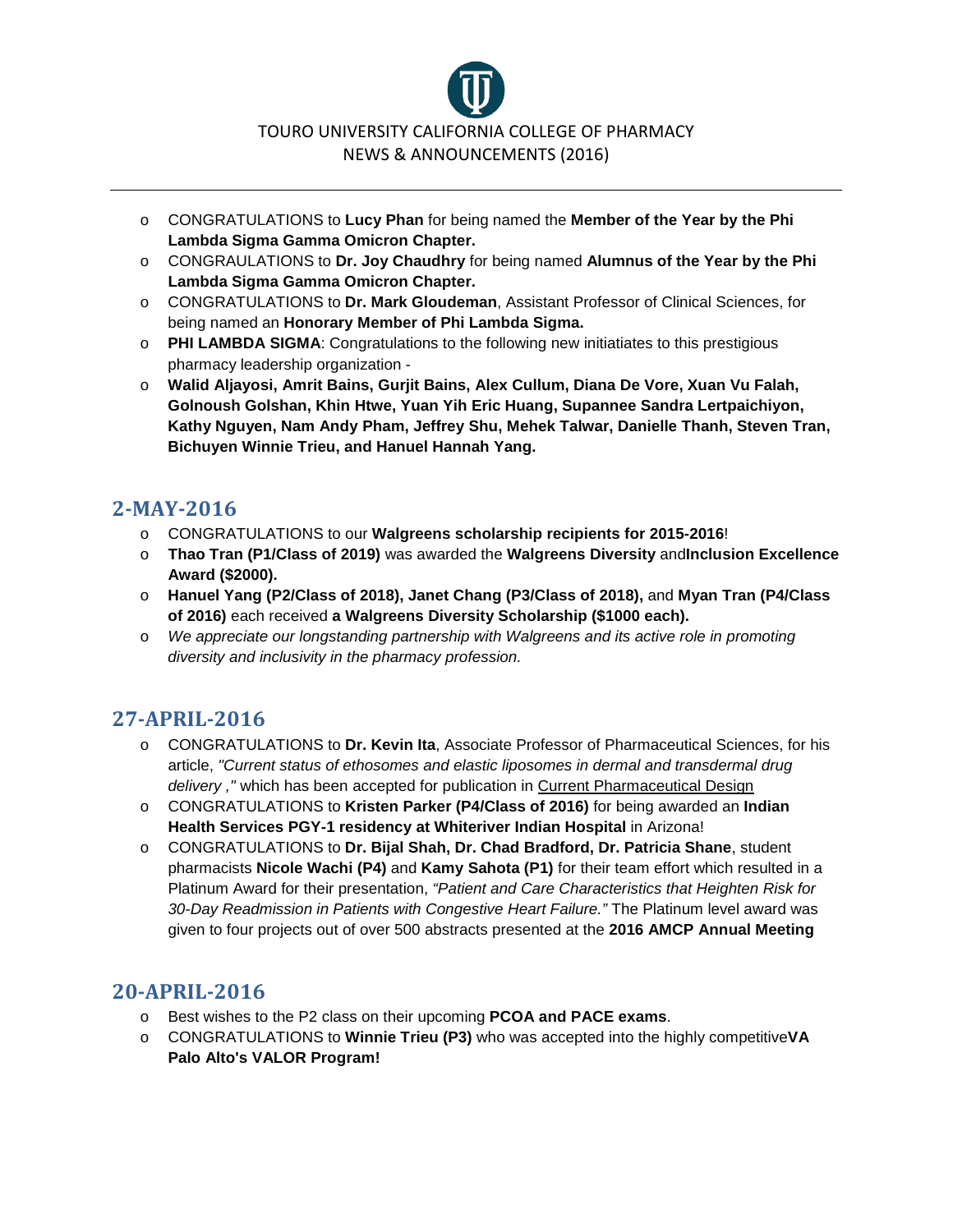

#### **19-APRIL-2016**

- o Kudos to **Dr. Kajua Lor**, Assistant Professor of Clinical Sciences, for her presentation, *"Understanding herbal medicine use among a Northern California geriatric population,"* at Research Day 2016. Co-authors include **P3 students Winnie Trieu, Kia Lor, and Crystal Diep**. Their study found that over 20% of adults over 65 reported using herbal medicines within the past year. The majority of herbal medicine users consumed herbal medicines daily and also took prescription medications (75.7%) and over-the-counter medications (73%). These results emphasize the need for health care providers to consult with geriatric patients about the proper use, benefits, and side effect risks of taking herbal medicines.
- o NEW FACULTY: The Touro University California College of Pharmacy is pleased to welcome**Dr. Shankar Chinta** who has joined our faculty as an Assistant Professor of Biological and Pharmaceutical Sciences!

- o Kudos to **Sabah Mary Francis** for her presentation, *"Screening of SHetA2 analogs on breast and prostrate cancer cells,"* at Research Day 2016. Together with her collaborators and mentors **Hongye Zou, Maggie Louie and Vani Rajagopalan,** they discovered two second generation SHetA2 analogs with significant growth inhibition properties that are accompanied by reduced expression of key cell cycle regulators. Contact **Dr. Vani Rajagoplan** and **Maggie Louie**, Associate Professors of Pharmaceutical Sciences, for additional information.
- o Kudos to **Paul Kuk** (MS-COP) for his presentation, *"Codrug designs and synthesis of SHetA2 analogs as novel anticancer agents,"* at Research Day 2016. Together with his research mentor **Dr. Shengquan Liu**, Associate Professor of Pharmaceutical Sciences, 13 new analogs were synthesized with improved yields using 4-nitrophenyl isothiocyanate reactions compared to previously used 4-nitrophenyl isocyanate reactions. For more information, contact Dr. Shengquan Liu.
- o Kudos to **Julia Nguyen** (MS-COP) for her presentation, *"Transdermal drug delivery of tiagabine hydrochloride using solid microneedles,"* at Research Day 2016. Together with her research mentor Dr. Kevin Ita, Associate Professor of Pharmaceutical Sciences, she achieved improved delivery of this antiepileptic drug in a porcine skin model system using microneedle-mediated dellvery compared to passive delivery. Contact **Dr. Kevin Ita** for further information.
- o Kudos to **Johnny Liu** (MS-COP) for his presentation, *"Development of a multi-antigen tuberculosis vaccine using the tobacco mosaic virus,"* at Research Day 2016. Together with collaborators Aisha Shakeel, Gladys Heard, Hardeep Kaur and mentor Dr. Alison McCormick, the team discovered that some of their multi-antigent vaccines elicit stronger immunological responses in mice compared to single antigen vaccines for most of the TB antigens tested, and that the addition of certain adjuvants can further improve the immune response. For further details, contact **Dr. Alison McCormick**.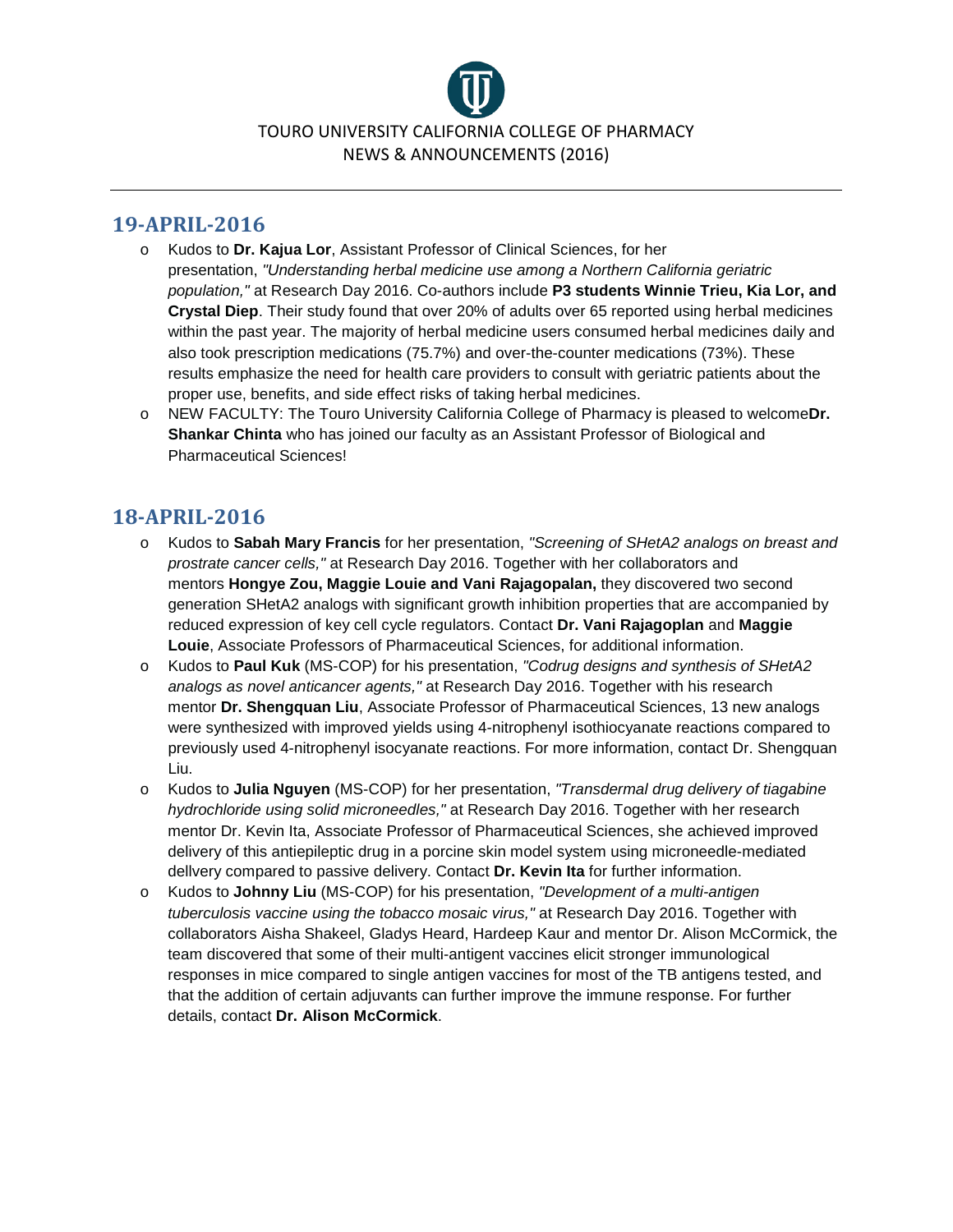

## **15-APRIL-2016**

- o Kudos to **Aisha Shakeel** (MS-COP) for her presentation, *"Development of a multi-antigen subunit vaccine against tularemia,"* at Research Day 2016. Together with her research mentor, **Dr. Alison McCormick**, Professor of Pharmaceutical Sciences, they successfully prepared F. tularensis specific subunit vaccines using the tobacco mosaic virus (plant-based virus) as an antigen carrier, and demonstrated that they stimulate antigen specific immunity. Contact Dr. Alison McCormick for more details.
- o Kudos to **Dr. Shona Mookerjee**, Assistant Professor of Pharmaceutical Sciences, for her Research Day 2016 presentation, *"Quantitative estimation of ATP production by oxidative and substrate-level phosphorylation using extracellular flux analysis."*
- o Kudos to our **CAPSLEAD team**, who presented their project, *"California pharmacy schools: minority enrollment trends and barriers,"* at Research Day 2016. The team is comprised of: **Nicholas Alonzo, Amrit Bains, Xia Li Chen, Diana De Vore, Khin Htwe, Michelle Nguyen, Ga Rhee, Jamie Russell, and mentors Drs. Shadi Doroudgar** (Assistant Professor of Clinical Sciences), **Vani Rajagopalan** (Associate Professor of Pharmaceutical Sciences), and **Margaret Schulte** (Assistant Professor of Experiential Education). Their study found that California underrepresented minority (URM) enrollment remains lower than the national average and identified common barriers that pharmacy schools need to address to improve URM enrollment.
- o Kudos to **Marvin Ortanez** (MS-COP) for his presentation at Research Day 2016, *"Confirmation of anabolic steroid abuse among homosexual men in the San Francisco Castro district."* Co-authors included Drs. Bijal Shah (Associate Professor of Social, Behavioral and Administrative Sciences), Shadi Doroudgar (Assistant Professor of Clinical Sciences), Paul Perry (Professor of Clinical Sciences), and Eric Ip (Chair of Clinical Sciences). Contact Dr. Eric Ip for more information.
- o COP'S GOT TALENT: **Jonathan Trinh** (P1) at Touro's Got Talent 2016.

### **14-APRIL-2016**

o Since the passage of California's Senate Bill 493 in 2013, Touro University California College of Pharmacy has taken a proactive approach to ensure our students will be well-prepared to practice within the full scope of practice allowed by the state, including such services as furnishing hormonal contraception. During the first two years of our Pharm.D. curriculum, we provide students both didactic foundation and hands-on practice through simulated experiences (e.g. interviewing and assessing patients interested in hormonal contraception, determining safe and effective options, and educating/counseling patients on their contraceptive medication). As California community pharmacies begin to initiate hormonal contraception delivery at their sites, our students will have the opportunity to play a direct role in enhancing safe contraception access for women while on their pharmacy practice rotations during the last two years of our Pharm.D. curriculum, and upon graduation.

### **13-APRIL-2016**

o **TOURO IPE and RESEARCH DAY:** Thursday, April 14, 2016. IPE in the morning (PPC118/119), research in the afternoon (Farragut). Come and see our master's students research projects.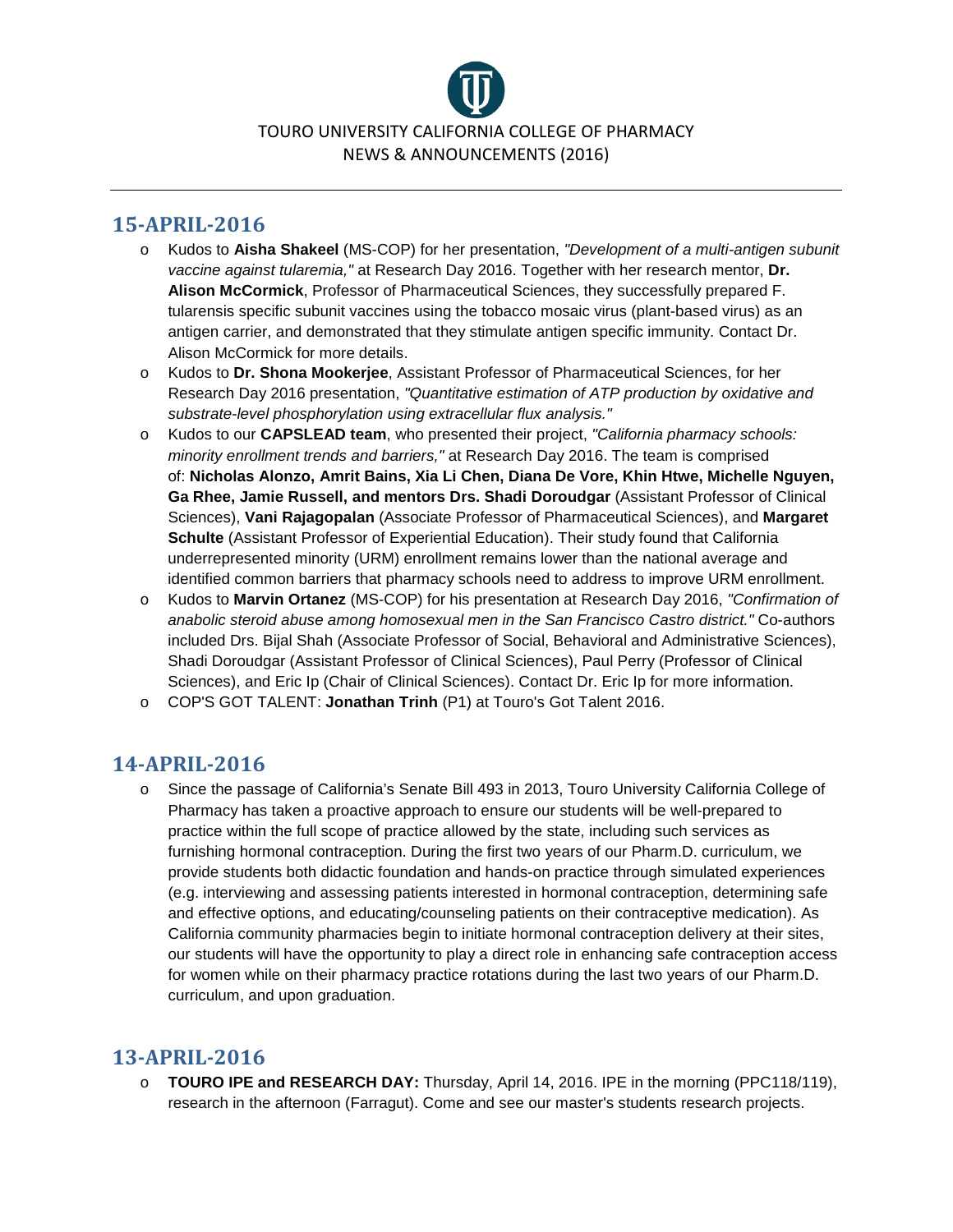TOURO UNIVERSITY CALIFORNIA COLLEGE OF PHARMACY NEWS & ANNOUNCEMENTS (2016)

#### o CONGRATULATIONS to the **new 2016-2017 SNPhA Board Members**:

- o **Jonathan Trinh** (President),
- o **Joseph L. Lee** (Vice President),
- o **Kim Vo** (Secretary),
- o **Dieu Linh Thi Vo** (VP of Finance),
- o **Roland Norona** (Director of Public Relations),
- o **Christina Doan** and **Marianne Moussa** (VPs of Community Outreach),
- o **Suneet Dhillon** (Clinical Skills Competition Chair),
- o **Diya Manavalan, Jinah Huynh, Wande Samuel** (Diabetes Initiative Chairs),
- o **Julia Lui, Ryan Hoh** (Operation Immunization Chairs),
- o **Emily Vuong, Tony Vu, Uyen Thai** (Power to End Stroke Chairs),
- o **Roland Norona** and **Wazhma Manshour** (Project KEEPSAKE (CKD) Chairs),
- o **Chau Huynh** (Remember the Ribbon (HIV/AIDs),
- o **Danielle Fox** (Legislative Chair).
- o CONGRATULATIONS to the members of the **new 2016-2017 ISPOR Executive Board:**
	- o **Jason Chao** (President),
	- o **Cindy Duong** (Vice President),
	- o **Kam Tam** (VP Membership),
	- o **Nicholas Wong** (VP Communications),
	- o **Victor Mendoza** (Treasurer),
	- o **Ava Mahan** (Secretary),
	- o **Nicole Luu, Kamalpreet Sahota**, and **Trang Tran** (Research Co-Directors).

#### **12-APRIL-2016**

- o **TOURO'S GOT TALENT:** Looking for something to do after Legislative Day? Join co-host **Vivian Dao** as Touro students and faculty showcase their talents on Wednesday, April 13 from 8-10 PM in the Lander Hall Auditorium. Cost: FREE.
- o **LEGISLATIVE DAY:** Best wishes to all who will be visiting with our legislators on Wednesday, April 13 for Touro University California College of Pharmacy's Legislative Day!
- o **ASHP VIRTUAL CAREER FAIR:** April 19, 2016. For a full list of employers, please visit the Virtual Career Fair candidate registration page.

- o Kudos to **Huong Nguyen** whose journal club summary on pioglitazone therapy was featured in the Quatra/CSHP first quarter newsletter! *"Conclusion: Pioglitazone therapy showed superiority over placebo in reducing the composite of stroke/MI in patients who experienced a recent stroke, had no history of diabetes mellitus, but demonstrated objective evidence of insulin resistance. However, pioglitazone recipients were more likely to experience excessive weight gain, edema, and bone fracture leading to surgery or hospitalization."*
- o ASSOCIATE DEAN OF ASSESSMENT AND CURRICULAR INNOVATION INTERVIEWS: The first of three candidates who have been invited for on-campus interviews is **Dr. Shane**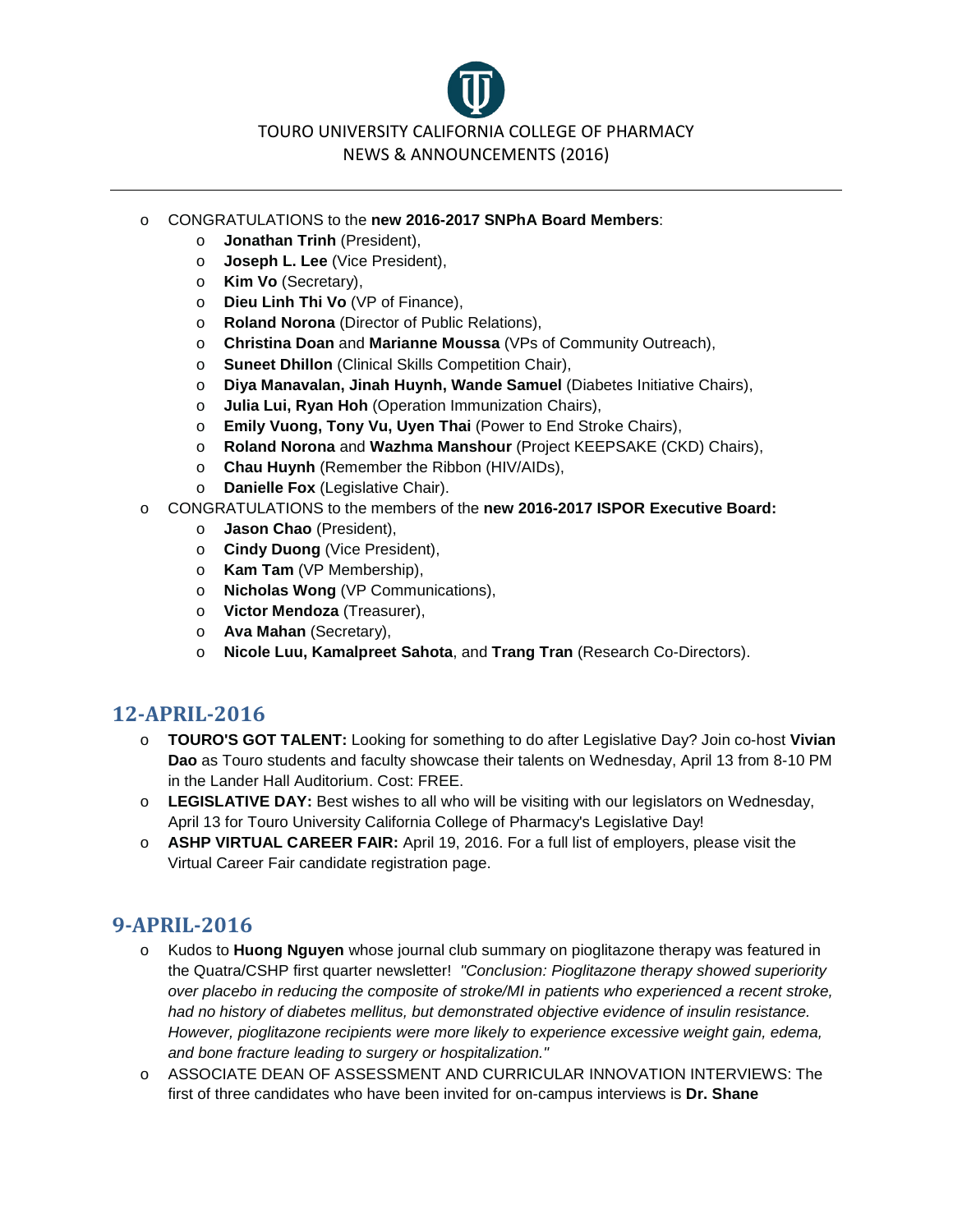

**Desselle,** Professor of Social, Behavioral and Administrative Sciences, on Monday, April 11. Please attend his seminar at 12:15 PM in PPC 112 and provide your input for this important position.

### **8-APRIL-2016**

- o Congratulations **Michael Wong, JoAnna Souksavong, Jasmine Reber** and **Brigitte Ouabo** (Class of 2016!
	- o [MICHAEL WONG](https://www.facebook.com/permalink.php?story_fbid=200298397018976&id=100011164517023) who matched for a PGY-1 academic track residency at Santa Clara Valley Health and Hospital System in San Jose, CA!
	- o [JOANNA SOUKSAVONG](https://www.facebook.com/permalink.php?story_fbid=200297493685733&id=100011164517023) who matched for a PGY-1 residency at Sutter Health in **Oakland**
	- o [JASMINE REBER](https://www.facebook.com/permalink.php?story_fbid=200295630352586&id=100011164517023) who matched for a PGY-1 residency with Sutter Health in Oakland!
	- o [BRIGITTE OUABO](https://www.facebook.com/permalink.php?story_fbid=200293500352799&id=100011164517023) who matched for a PGY1-Community residency with Golden Gate Pharmacy!
- o CONGRATULATIONS to [Sebastian Al-Saiegh](https://www.facebook.com/permalink.php?story_fbid=200291560352993&id=100011164517023) who matched for a PGY1 residency with the University of Toledo! It was his first choice in his chase for a tertiary care institution.

### **7-APRIL-2016**

- o **PCOA reminder:** P2s should have received an email today (Thursday) at the email address you provided when you created your e-Profile IDs (registered for the PCOA) from a company called FastTest. The FastTest email will contain a practice test code, and an embedded link to download some software (known as "WebLock" software). IT IS IMPORTANT THAT YOU TAKE THE PRACTICE TEST (earlier is better) - at the very least, to ensure that your computer is compatible with the testing software. If you did not receive the email, contact **Dr. Mike Ellerby**, Professor and Chair of BPS; if the practice test does not load or you experience technical glitches, contact **Mr. Deshon Williams**.
- o **SECOND INTERVIEW DAY:** will occur on Friday, April 15, starting at 10 AM in Lander Hall. The following five vendors are interested in interviewing P4 students for grad intern/ pharmacist positions: CVS Health, Rite Aid, Safeway, Walgreens, Walmart. Sign up to optimize your chances of landing that first job as a full-fledged pharmacist. Check your email for further details and contact **Dr. Clipper Young**, Pharmacy Student Development Specialist/Assistant Professor, for additional information.

- o Congratulations to **Dr. Bill Dager**, Professor of Clinical Sciences, for his paper, *"Current knowledge about measuring the anticoagulant effect and managing bleeding with direct oral anticoagulants,"* which is being published in the American Journal of Health-System Pharmacy.
- o BABY LOFHOLM: **Dr. Brigette Lofholm**, Assistant Professor of Experiential Education, will be visiting the College on Thursday around noon with Baby Peyton.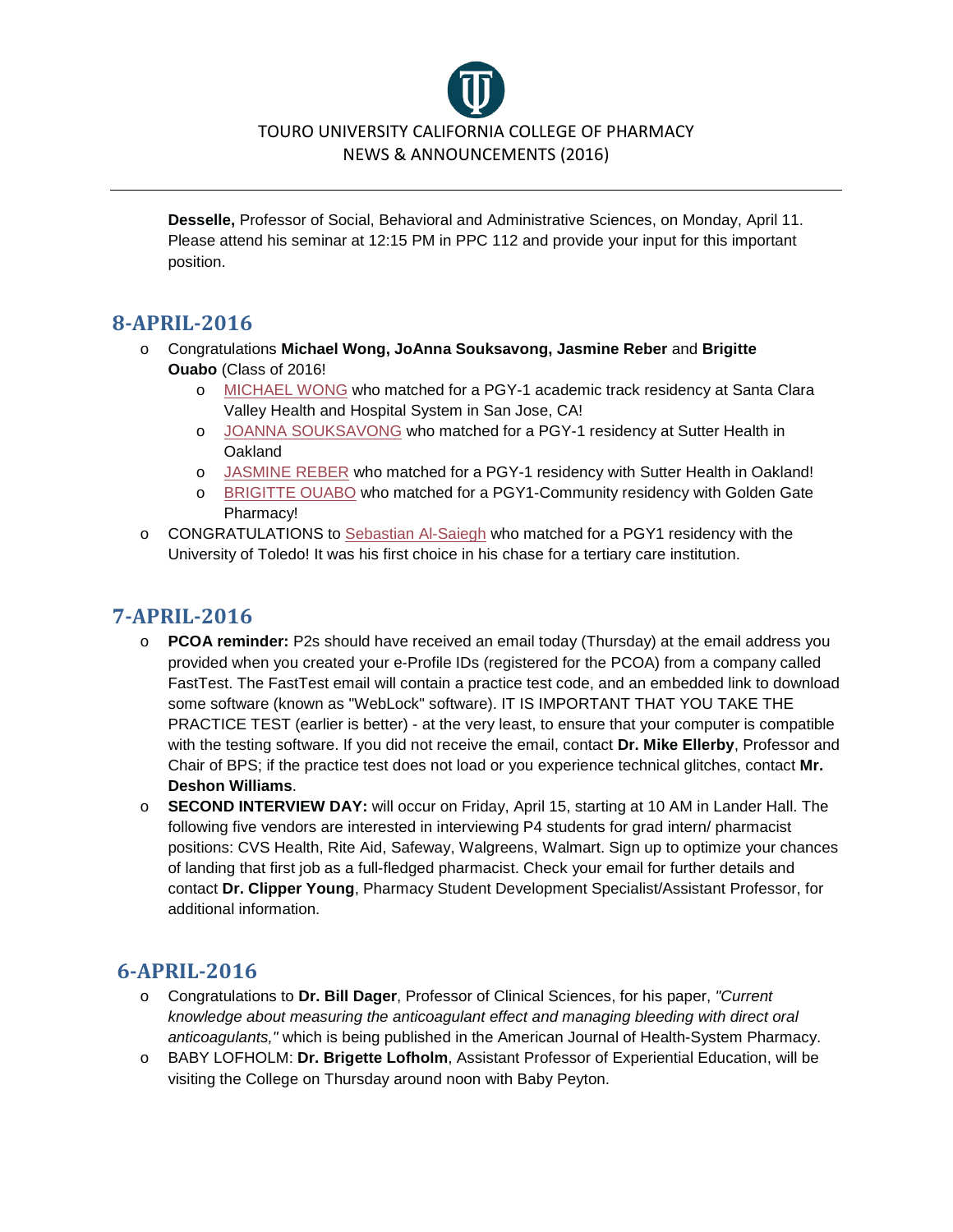

- o CONGRATULATIONS to **Dr. Nathalie Bergeron**, Professor of Biological Sciences and co-PI, on a recently awarded \$745,812 two year grant from the Dairy Research Institute to study the "Effects of a modified high‐fat Mediterranean dietary pattern on lipoprotein and inflammatory markers of CVD risk in adults."
- o CONGRATULATIONS to **Danielle Thanh (P1/Class of 2019)**, who was selected as a **student representative on the ASHP Public Policy Council**. We are very proud to have Touro represented on this national committee!

#### **5-APRIL-2016**

- o We are happy to announce that **Dean Emeritus, Dr. Kathy Knapp** will be the commencement speaker for the Class of 2016!
- o Best wishes to **Dr. Kajua Lor**, Assistant Professor of Clinical Sciences, and her team at Ole Health, as they undergo their upcoming ASHP accreditation site visit this week. We are proud of all of their accomplishments.
- o Best wishes to the **ISPOR research team** from Touro University California College of Pharmacy who will be presenting their poster, "A transitions of care collaboration between pharmacy academia and a community health system," which examines the role of transitional care pharmacists in reducing readmission rates, at the 21st annual international meeting in Washington, DC.
- o Congratulations to **Dr. Alison McCormick**, Professor of Pharmaceutical Sciences, for her journal article, "A single dose TMV-HA vaccine protects mice from H5N1 influenza challenge" which was accepted for publication in SOJ Vaccine Research.

### **4-APRIL-2016**

- o CONGRATULATIONS to the newly elected P2 Class Board for next year: **Jonathan Trinh**(President); **Kamalpreet Sahota** (Curriculum Chair); **Christopher Yee & Emily Vuong**(Curriculum Reps); **Ryan Hoh & Julia Lui** (Finance Chair); **Tony Vu** (Historian); and **Mai Nguyen** (Social Chair).
- o Congratulations to **Dr. Shona Moorkerjee**, Assistant Professor of Pharmaceutical Sciences, for getting her paper, "Determining maximum glycolytic capacity using extracellular flux measurements," accepted by the journal PLoS One!

- o Congratulations to **Leo Cheung (P2/Class of 2018)** who was accepted in to the **Academy of Managed Care Pharmacy (AMCP) Chapter Leadership Academy!**
- o HAPPY BIRTHDAY to **Deshon Williams**! Hope it's a good one!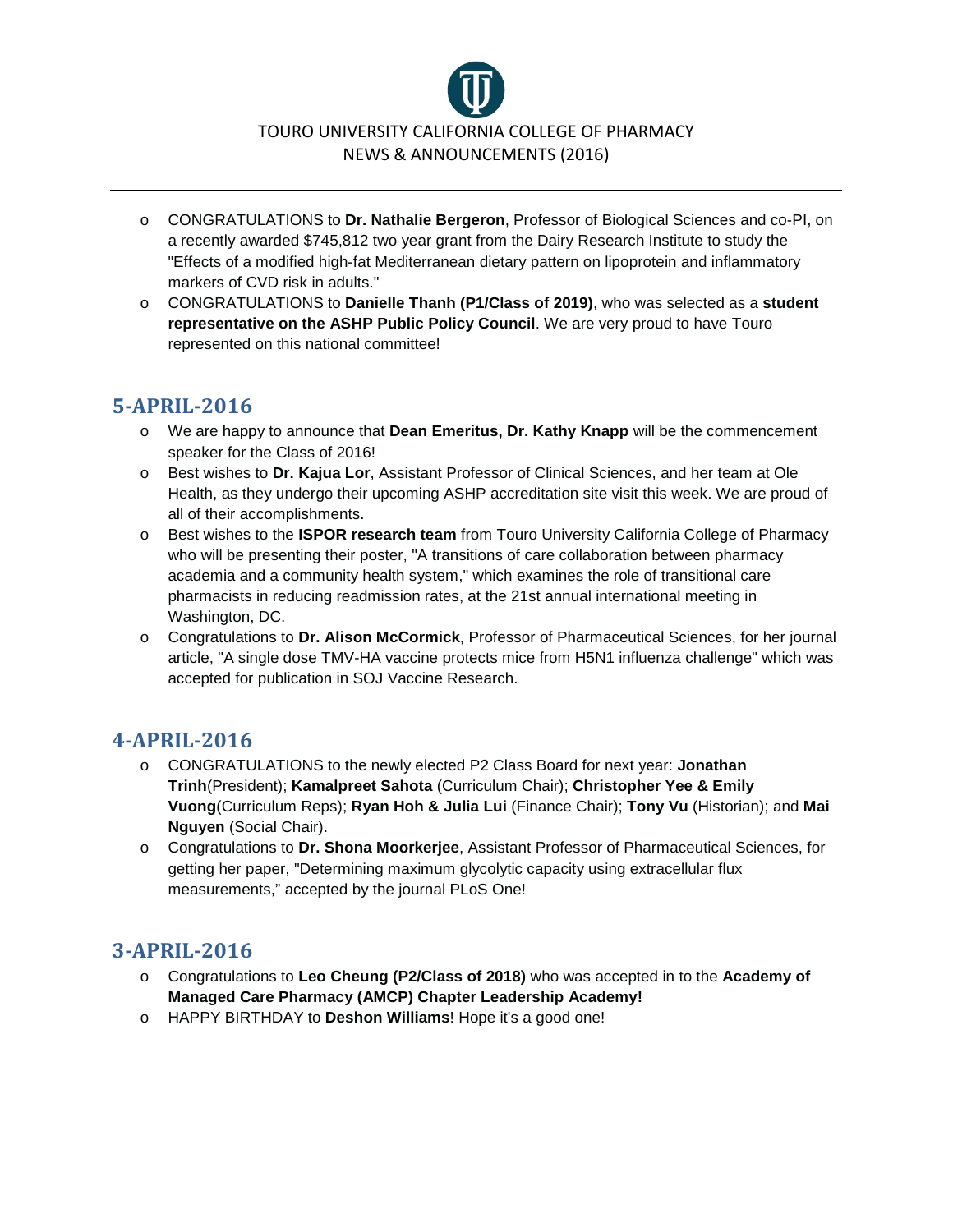

# **2-APRIL-2016**

- o CVS SCHOLARSHIPS: Thank you to CVS Health for allowing us to recognize outstanding students who have a strong desire to pursue careers and have experience in community pharmacy practice, and a commitment to serving underserved populations. Four \$1000 scholarships were awarded to: **Brigitte Ouabo (P4/Class of 2016), Timothy Phan (P3/Class of 2017), Yamilette Mendez (P3/Class of 2017), and Thao Tran (P1/Class of 2019).**
- o Congratulations to **Dr. Shane Desselle**, Professor of Social, Behavioral and Administrative Sciences, who has been invited to be a speaker at a Pre-Conference Symposium on Pharmacy Technicians at the FIP World Congress in Buenos Aires.
- o Visit representatives from TOURO UNIVERSITY CALIFORNIA at the **10th Annual Northern California Pre-Pharmacy Symposium**. Presented by the UC Berkeley Pre-Pharmacy Informational Learning and Leadership Society (PILLS). **Dr. Susan Heimer, Mr. Tony Williams**, and **Jonathan Trinh (P1/Class of 2019)** from TUC COP will be providing information and free give-aways. Sunday, April 3rd, 2016 | 8:30am-4:30pm | Stanley Hall at UC Berkeley

# **31-MARCH-2016**

o P2 (CLASS OF 2018) **TOWN HALL REMINDER**: Today at noon, in Lander Hall 170.

#### **30-MARCH-2016**

o P1 (CLASS OF 2019) **TOWN HALL REMINDER**: Today at noon, Lander Hall 160.

#### **29-MARCH-2016**

- o LEGISLATIVE BANQUET: RSVP by Monday, April 4. Check your email for additional details or contact Julian Aurigui.
- o Congratulations to **Dr. Kevin Ita**, Associate Professor of Pharmaceutical Sciences, for his article, *"Perspectives on Transdermal Electroporation"* which was published in the journal Pharmaceutics.
- o **Dr. Keith Yoshizuka**, Chair of Social, Behavioral and Administrative Sciences, has been invited to participate in the roundtable discussion on Pharmacist Liability for Prescriptive Authority on Tuesday, July 26th at the **American Associate of Colleges of Pharmacy (AACP)** meeting in Anaheim, CA. The title of his presentation will be *"Pharmacist Liability for Prescriptive Authority."*
	- o *This is a timely topic because Oregon and California have passed laws allowing pharmacists to "prescribe" contraceptives. Many other states have passed laws permitting collaborative practice agreements wherein pharmacists are able to adjust and/or initiate drug therapy.*

### **26-MARCH-2016**

o So grateful to our wonderful partners, old and new!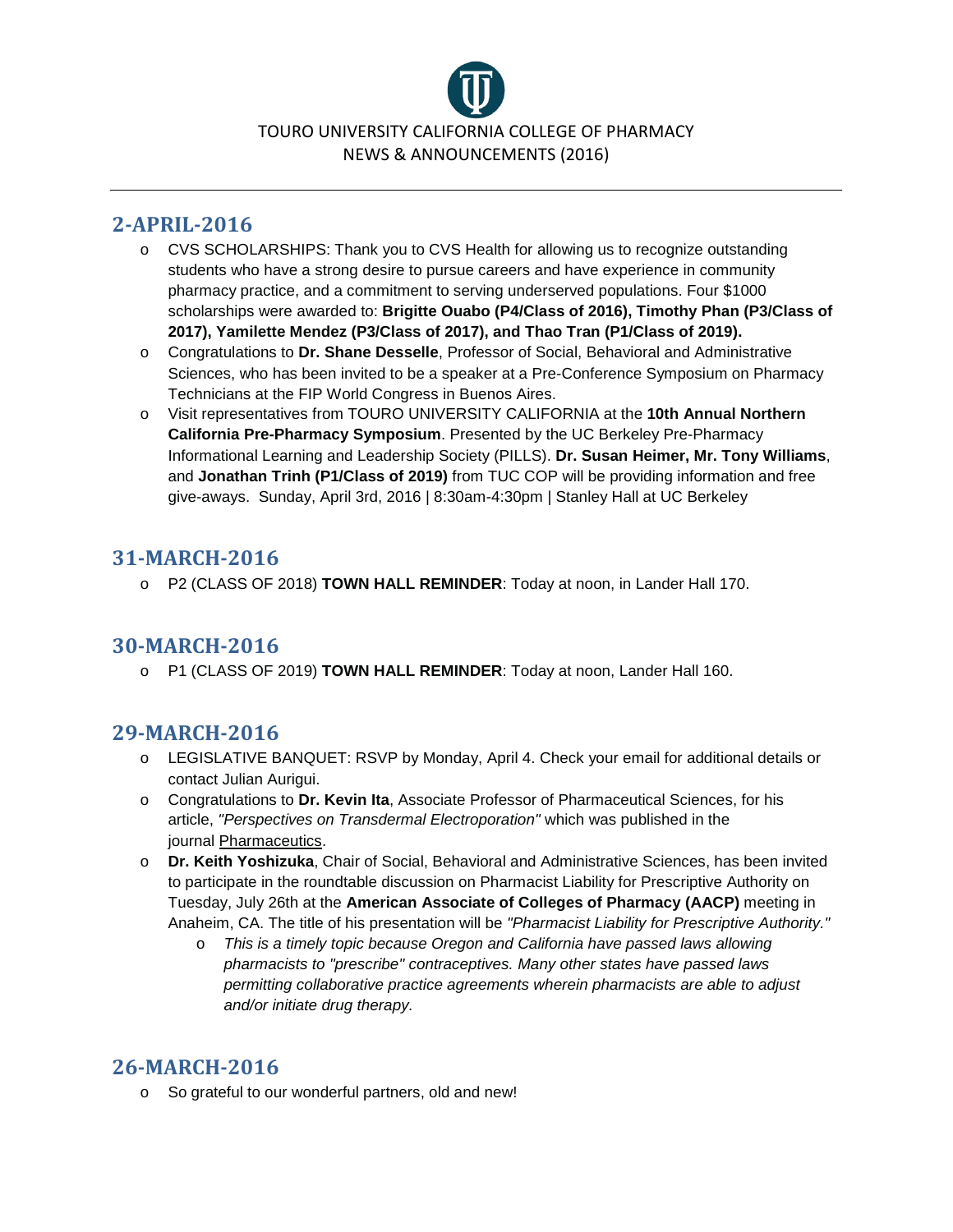# TOURO UNIVERSITY CALIFORNIA COLLEGE OF PHARMACY NEWS & ANNOUNCEMENTS (2016)

- o Special thanks to Pharmacist-in-charge **Arthur Metu** and Pharmacy technician **Robyn Costello** from **Capital City Pharmacy** for supporting Script Your Future! Check them out in our Script Your Trip video. Also, please stop by and welcome **Capital City Pharmacy** to Vallejo! They've just opened at 339 Georgia Street.
- o 2016 "Script Your Trip" Video: Produced by **I-Kuan Hsu (P3/Class of 2017)** and **Benjamin Yu (P3/Class of 2017)** Link: <https://youtu.be/DAXOz6aW6Z>
	- o **MEDICATION ADHERENCE DAY:** We obtained 398 pledges with over 62% of pledges from COP, 21% COM, 11% PA/MPH and 7% Nursing.
	- o Student Ambassadors: **Stefanie Navarro (P2), Jimin Lee (P1), Christina Doan (P1), Timothy Phan (P3), Jasmine Reber (P4) and Joanna Souksavong (P4)**
	- o Faculty Ambassadors: **Drs. Kajua Lor and Emily Chan**
	- o Staff Ambassadors: **Ms. Bridget Canfield** (SYF button creator) and **Ms. Alisa Danyeur** (Medication Adherence Day Logistic Coordinator)
	- $\bullet$  \* \* \*
	- o **2016 SCRIPT YOUR FUTURE MEDICATION ADHERENCE CAMPAIGN**:
	- This year we reached a total of 10,085 persons through 20 community events and 6 partnerships throughout 6 counties. Over 176 students and faculty volunteered over 3438 hours, distributing 689 wallet cards, 500 postcards and 1221 FDA and CDC resources. The "Script Your Trip" post cards have been sent internationally expanding our reach to New York, NY and Seoul, South Korea.
	- o [\(https://www.mapcustomizer.com/map/Script%20Your%20Trip\)](https://www.facebook.com/l.php?u=https%3A%2F%2Fwww.mapcustomizer.com%2Fmap%2FScript%2520Your%2520Trip&h=FAQHu3mbiAQEf7RtbhyRaSoTRMmzGNXicilxKYBLd0AJ0-A&enc=AZPZ1LCo6sAOB8_f6UWcpF_yahy-DNib2xCvH-71kvbN204Gpobvc83C1ZmbVope6jYF1Qly6TtmOfQs_xoHU_2HaakK_UmUdh-zK1kkGSs0Tt5qCsxgZdDlY83K--WoKexABrmH-GCF0odTqhbSeFkMv-6RkjQpG62thxvRklTH7ZPtDu353O8YI9Dt0-DssDtuAS_3RPYuHgZ1SJ-KnGa5&s=1). Thank you to **Dr. Kajua Lor** and the Script Your Future Team who made this happen!

#### **24-MARCH-2016**

- Congratulations to **Ashely Bulter (P4/Class of 2016),** PharmD/MPH candidate, who was awarded the **United States Public Health Service (USPHS) Excellence in Public Health Pharmacy Award.** This award recognizes pharmacy students' contributions to the pharmacy profession and public health, and for advancing the Healthy People 2020 Initiatives.
- **MOCK TRIAL:** This year's forensic toxicology mock trial went to the defendants. Thanks to **"Judge" Keith Yoshizuka** and jurors, including **Dr. Sam Shimomura** who traveled from Western University to participate.

### **23-MARCH-2016**

• The **Korean Student Pharmacist Association's fundraising project** to help the Syrian Refugee Crisis raised a total of \$1,400! The goal was to raise \$1000 with all funds directed to delivering C.U.R.E. Kits to frontline doctors and clinics. For more info: [https://projectcure.org/programs/curekits](https://www.facebook.com/l.php?u=https%3A%2F%2Fprojectcure.org%2Fprograms%2Fcurekits&h=QAQHUjpyWAQEB8CKT-TIegEC4siZ6mnGU5EhYlCiqxkY3Aw&enc=AZOvNl_TvCX6lX3jHBaSmn7WB09_lyDMnKq7i9edBtlzl1EeFk8z4oUu9sRPsklgFlYYGYNBwiMkW99Y8u9FZE_yZG5SeNwU355hpuluaNtJFgM0oblLDFB-9agaCdW9nrLr2H1ZJ4NQd38OUaeRIF6kmJUaitRf-_8wUNgQHzcWrXVrrtlxZq3xCaUSBsx0VyuAJQtt2aURs1QojJyqi2kN&s=1)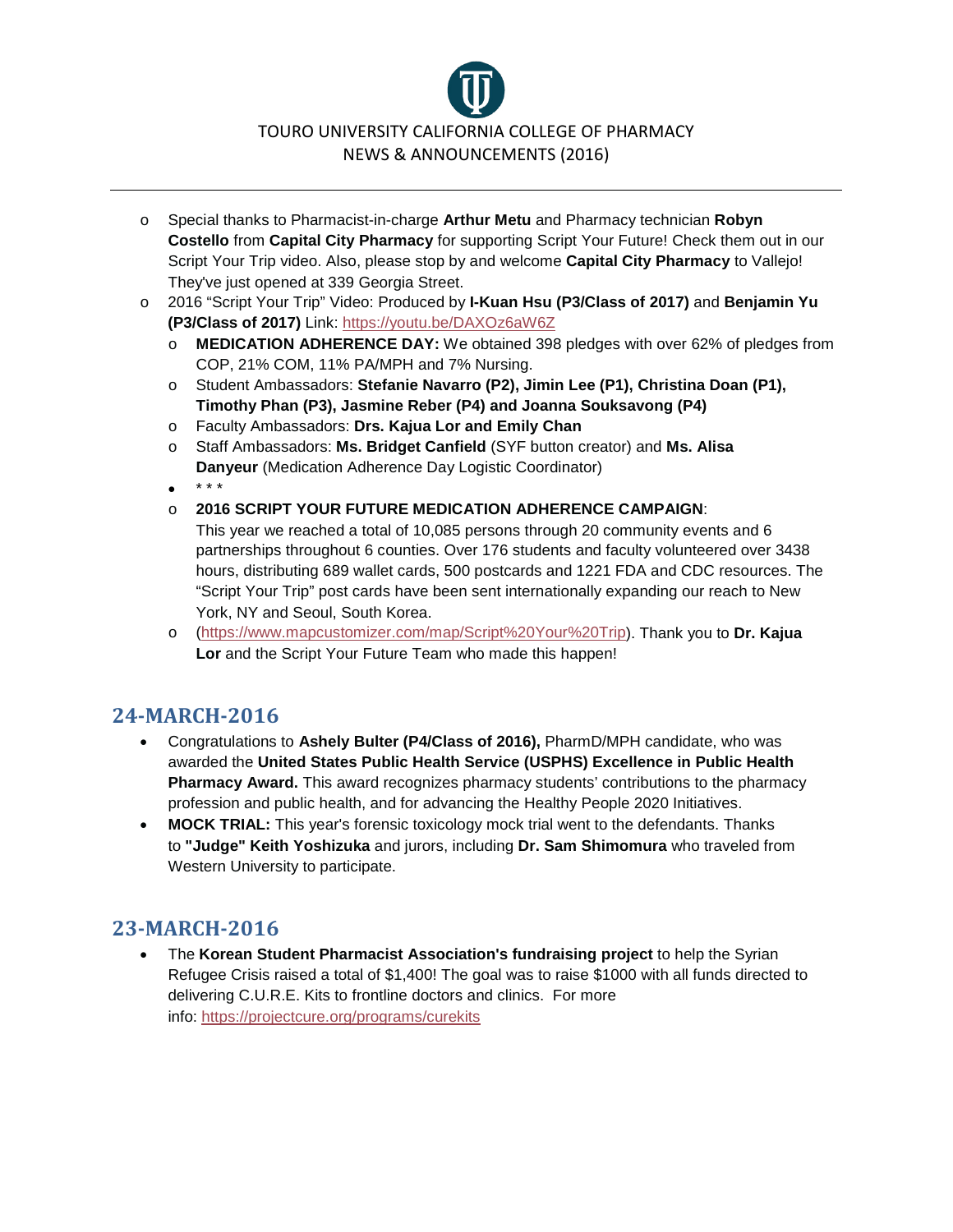

- **COP WEBINAR:** Thursday, March 7, 2016 at 7:00 PM. Prospective students there is a quickly closing window of opportunity to apply for entry into the incoming class for Fall 2016.
	- o *Brief overviews by Drs. Rae Matsumoto, Susan Heimer, and Lucinda Chan. Virtual chat with the following COP students: Jai Pal (P3), Sebastian Alsaiegh (P4), Crystal Diep (P3), Crystal Murphy (P4), Michael Wong (P4), Andrea Navarro (P4).*

### **21-MARCH-2016**

• Congratulations to **Dr. Kajua Lor**, Assistant Professor of Clinical Sciences, who was accepted into the **Health Equity Leadership Institute** program - a research bootcamp to increase the number of investigators engaged in health equity research.

### **20-MARCH-2016**

- Congratulations to **Adrian Wong**, Assistant Professor of Pharmacy Practice, who was elected to another term as a Board of Trustee for the California Pharmacists Association!
- Congratulations to **Yvette Barseghian (P3/Class of 2017)** who was awarded \$11,500 in scholarships from the Armenian Student Association, St. Mary Armenian Church (WED Fund), Armenian Relief Society, and Union of Marash. **Dr. Alison McCormick**, Professor of Pharmaceutical Sciences, and **Dr. Gordon McCarter**, Associate Professor of Biological Sciences, provided letters of support.

### **18-MARCH-2016**

- **Congratulations to ....**
	- o [Vivian Nguyen](https://www.facebook.com/permalink.php?story_fbid=182081008840715&id=100011164517023) PGY1 residency with Palomar Health in Escondido, CA!
	- o [Krista Ouellette](https://www.facebook.com/permalink.php?story_fbid=182080852174064&id=100011164517023) PGY1 residency with Sharp Healthcare System in Chula Vista, CA!
	- o [Kirsten Sorensen](https://www.facebook.com/permalink.php?story_fbid=182079795507503&id=100011164517023) PGY1 residency with Kaiser Permanente in Sacramento Valley!
	- o [Annie Tran](https://www.facebook.com/permalink.php?story_fbid=182079355507547&id=100011164517023) PGY1 residency with Kaiser Permanente in in Santa Clara!
	- o [Steven Van](https://www.facebook.com/permalink.php?story_fbid=182078465507636&id=100011164517023) PGY1 residency at Cedars-Sinai Medical Care Foundation in Beverly Hills, CA!
	- o [Phoua Vang](https://www.facebook.com/permalink.php?story_fbid=182077955507687&id=100011164517023) PGY1 residency at Kaiser Permanente in Santa Rosa!
	- o [Nicole Wachi](https://www.facebook.com/permalink.php?story_fbid=182076265507856&id=100011164517023) PGY1 residency at Scripps Memorial Hospital in La Jolla!
	- o [Flora Wong](https://www.facebook.com/permalink.php?story_fbid=182054865509996&id=100011164517023) PGY1 residency at Kaiser Permanente in San Francisco!
	- o [Wing Yuen](https://www.facebook.com/permalink.php?story_fbid=182054008843415&id=100011164517023) PGY1 residency at Kaiser Permanente San Mateo in Redwood City, CA!
	- o [Uyen Nguyen](https://www.facebook.com/permalink.php?story_fbid=182053422176807&id=100011164517023) PGY1 residency at Kaiser Permanente in San Jose!
	- o [Susie Manivanh](https://www.facebook.com/permalink.php?story_fbid=182052655510217&id=100011164517023) PGY1 residency at Yakima Valley Memorial Hospital in Washington!
	- o [Ken Mak](https://www.facebook.com/permalink.php?story_fbid=182051105510372&id=100011164517023) PGY1 residency at Kaiser Permanente in San Rafael!
	- o [Carmen Li](https://www.facebook.com/permalink.php?story_fbid=182048612177288&id=100011164517023) PGY1 residency at Kaiser Permanente Diablo Area in Martinez, CA!
	- o [Sirena Lau](https://www.facebook.com/permalink.php?story_fbid=182048172177332&id=100011164517023) PGY1 residency at Kaiser Permanente in San Rafael!
	- o [Leila Inting](https://www.facebook.com/permalink.php?story_fbid=182047208844095&id=100011164517023) who matched for a PGY1 residency at Sutter Health in Oakland, CA!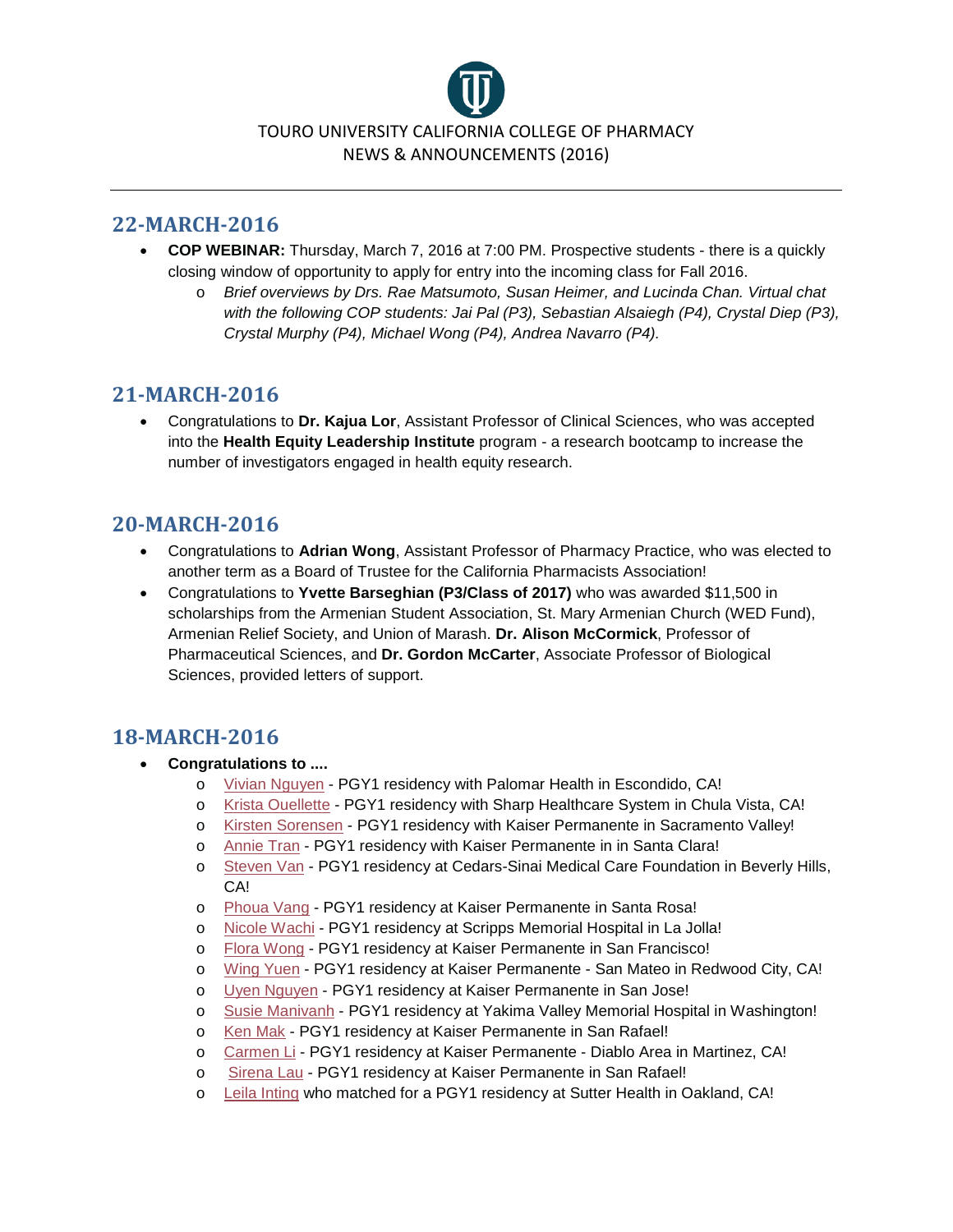

- o [Amy Hwang](https://www.facebook.com/permalink.php?story_fbid=182045928844223&id=100011164517023) who matched for a PGY1 residency at Kaiser Permanente Napa Solano in Vallejo, CA!
- o [Trinh Huynh](https://www.facebook.com/permalink.php?story_fbid=182044938844322&id=100011164517023) who matched for a PGY1 residency at Dignity Health Mercy Medical Center in Redding, CA!
- o [Aleyna Fong](https://www.facebook.com/permalink.php?story_fbid=182044068844409&id=100011164517023) who matched for a PGY1 residency at Kaiser Permanente San Mateo in Redwood City, CA!
- o [Shirley Feng](https://www.facebook.com/permalink.php?story_fbid=182042105511272&id=100011164517023) who matched for a PGY1 residency at Kaiser Permanente in San Rafael!
- o [Amanda Do](https://www.facebook.com/permalink.php?story_fbid=182041258844690&id=100011164517023) who matched for a PGY1 residency at Kaiser Permanente in Santa Clara!
- o [Yunchen Ding](https://www.facebook.com/permalink.php?story_fbid=182040005511482&id=100011164517023) who matched for a PGY1 residency at Santa Clara Valley Health and Hospital Stystem in San Jose, CA!
- o [Nishant Deo](https://www.facebook.com/permalink.php?story_fbid=182039348844881&id=100011164517023) who matched for a PGY1 residency at Dignity Health St. Joseph's Medical Center in Stockton, CA!
- o [Stephanie Chin](https://www.facebook.com/permalink.php?story_fbid=182038762178273&id=100011164517023) who matched for a PGY1 residency at TUC/Lifelong Medical Center!
- o [Joyce Cheung](https://www.facebook.com/permalink.php?story_fbid=182038198844996&id=100011164517023) who matched for a PGY1 residency at Kaiser Permanente in San Jose, CA!
- o [Sonya Babayan](https://www.facebook.com/permalink.php?story_fbid=182037918845024&id=100011164517023) who matched for a PGY1 residency at the Madigan Army Medical Center in Tacoma, WA!
- o [Jackie Ho](https://www.facebook.com/permalink.php?story_fbid=182036315511851&id=100011164517023) who matched for a PGY2 residency at the VA Palo Alto Health Care System!
- o [Ashley Butler](https://www.facebook.com/permalink.php?story_fbid=182035218845294&id=100011164517023) who matched for a PGY1 residency at the VA Northern California Health Care System in Mather, CA!

- Do you know someone who is **interested in a career in clinical pharmacy?** Join in on our new webinar series. The main target audience is aspiring pharmacy students, but all are welcome. The inaugural session will be held Thursday, March 24 at 7:00 PM.
- Touro University California College of Pharmacy (COP) is **accredited through 2023**. It is the maximum amount of time granted by the Accreditation Council for Pharmacy Education!

# **16-MARCH-2016**

- Best wishes to **Dr. Shadi Doroudgar**, Assistant Professor of Clinical Sciences, who is giving a talk today at a dynamic aging conference in Vacaville.
- Congratulations to **Robert Schoenhaus** and **Victor Monrreal**, Touro University California faculty at Sharp Rees-Stealy Medical Centers in San Diego for their paper, *"Using an Electronic Medication Refill System to Improve Provider Productivity in an Accountable Care Setting,"* which was published in the Journal of Managed Care and Specialty Pharmacy (JMCP).

### **15-MARCH-2016**

• **VA VALOR PROGRAM OPPORTUNITY:** at VA Southern Nevada Healthcare System. Deadline for applications is March 31, 2016. Check your email for full details.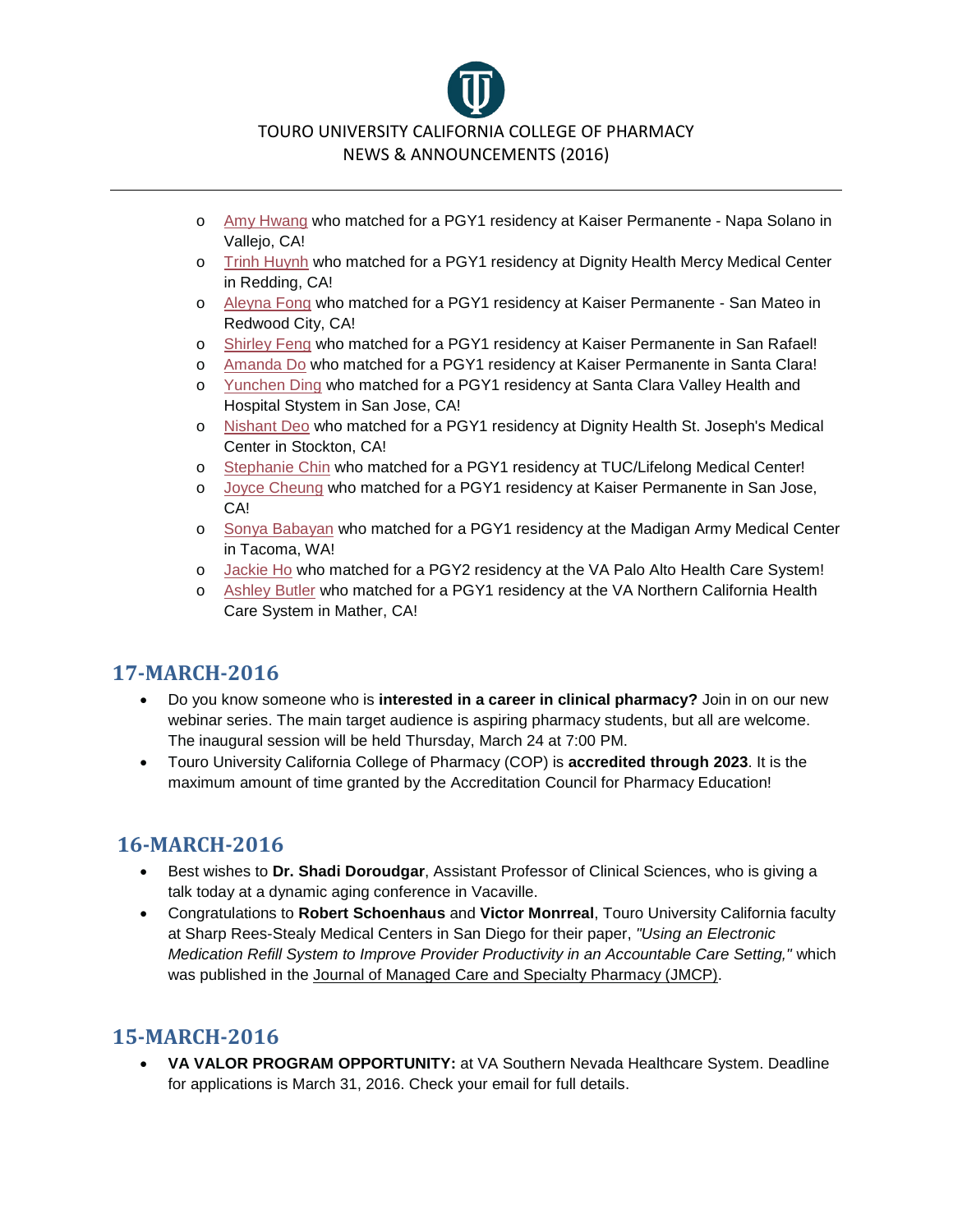

- Touro University California was named a **2016 CPhA-ASP Chapter of Excellence**. The Chapter of Excellence (COE) Award is a designation of achievement earned by CPhA-ASP student chapters that meet criteria based upon activities, volunteerism, and leadership. CPhA Chapters of Excellence are recognized for their support, innovative contributions, leadership, and mentorship to the profession and the community. CONGRATULATIONS!
- **FELLOWSHIP OPPORTUNITY:** Rutgers Pharmaceutical Industry Fellowship (RPIF) University Outreach Webinar Committee invites you to attend their informational webinar on April, 7th, 2016 from 8-9:30pm EST. Students are encouraged to RSVP to the webinar.
	- o *The post-doctoral fellowship program is highly recognized and consists of 18 partner companies (including several of the top ten global companies) in the pharmaceutical and biopharmaceutical industries. The Fellowship program provides intensive, hands-on training to develop skills and experience in a variety of disciplines, including clinical pharmacology, clinical research, regulatory affairs, medical information, medical affairs, market research, and marketing.*
- P1 (Class of 2019) and P2 (Class of 2018) **STUDENT SURVEYS:** Don't forget to complete them if you have been selected this time around. We can't have a Town Hall to go over results if the response rate is too low to be meaningful.

• Congratulations to **Jason Xie, Kevin Cheung, Jinjing Cheng, and Andes Wong** who were among the Top 16 teams to make it to the semi-finals in the Academy of Managed Care Pharmacy (AMCP) National Pharmacy & Therapeutics (P&T) Competition! An exceptional showing for a team made up of three P1s and a P2!

#### **13-MARCH-2016**

- Congratulations to **Dr. Bijal Shah**, Associate Professor of SBA, who has been invited to do an oral presentation of the findings of her heart failure risk prediction model at the AMCP Annual Meeting in San Francisco in April. The project involved a partnership with Sharp Hospital in San Diego with collaborators **Dr. Chad Bradford** and **Dr. Patricia Shane**. **Nicole Wachi (P4/Class of 2016)** and **Kamy Sahota (P1/Class of 2019)** also assisted.
- Congratulations to **Diana DeVore** (PharmD(P2)/MPH) and **Madelyn Garcia** (MPH) from Touro University California who were scholarship award honorees by the **Solano Hispanic Chamber of Commerce** last night.

### **12-MARCH-2016**

• Kudos to **Dr. Nathalie Bergeron**, Professor of Biological Sciences, who represents Touro University California on the Council for Faculty Development and Evaluation for the entire Touro College and University System. She was recognized by Dr. Lou Primavera for her outstanding contributions to the work of the group.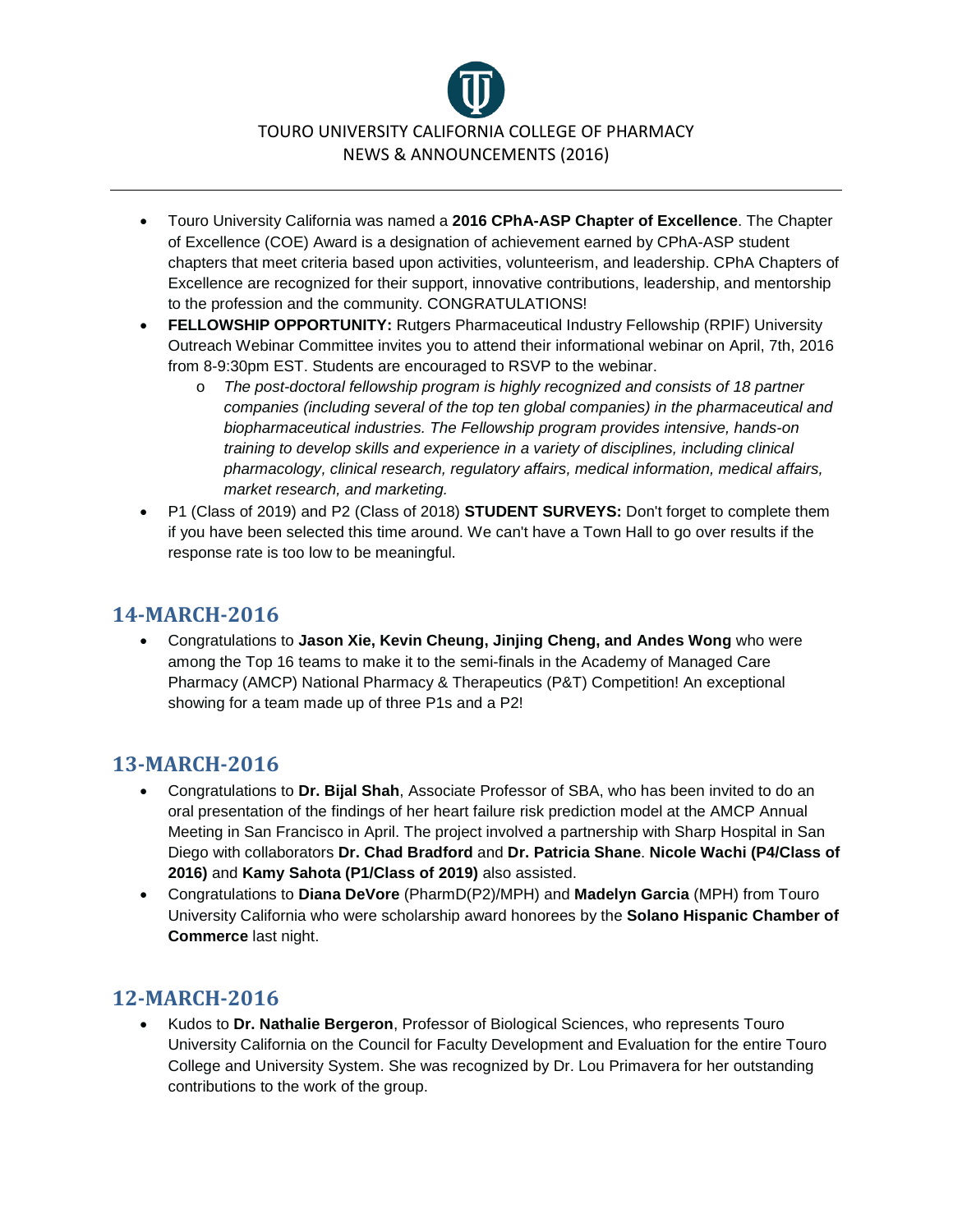

• Congratulations to **Dr. Adrian Palisoc**, Assistant Professor of Clinical Sciences, for getting his paper, *"Relationship between Grit with Academic Performance and Attainment of Postgraduate Training in Pharmacy Students,"* accepted for publication in the American Journal of Pharmaceutical Education. Co-authors on the paper include **Drs. Jackie Ho (Class of 2015), Eric Ip, Terrill Tang, Paul Perry, and Rae Matsumoto**.

# **11-MARCH-2016**

- Congratulations to **Dr. David Madden**, Associate Professor of Biological and Pharmaceutical Sciences, on being awarded a **COP Research Enhancement and Development Award**for his project, *"Transcriptome analysis of mouse primary fibroblasts subjected to DNA damage,"* in the amount of \$3871.
- Congratulations to **Dr. Kevin Ita**, Associate Professor of Pharmaceutical Sciences for being awarded a **COP Research Enhancement and Development Award** for his project, *"Transdermal delivery of tiagabine hydrochloride with dissolving microneedles,"* in the amount of \$2650.

### **10-MARCH-2016**

- Congratulations to **Golnoush Golshan (P2/Class of 2018)** for her paper, *"Dengue-induced autophagy, virus replication and protection from cell death require ER stress (PERK) pathway activation,"* which is now published in Cell Death and Disease.
- Congratulations to **Dr. Karl Meszaros**, Professor of Biological Sciences, for being awarded a **COP Research Enhancement and Development Award** for his project, *"Effect of hypoxia on de novo lipogenesis,"* in the amount of \$1500.

#### **9-MARCH-2016**

- Congratulations to **Dr. Alison McCormick**, Professor of Pharmaceutical Sciences, for being awarded a **COP Research Enhancement and Development Award** for her project, *"Intranasal vaccine delivery for pilot testing of DNA vaccines,"* in the amount of \$2000.
- Congratulations to **Dr. Alicia Yeh** for being recognized as our resident who completed the most amount of service events/precepting for the first half of the residency year. Your dedication to Touro University and our students is greatly appreciated!

### **8-MARCH-2016**

• Congratulations to **Dr. David Evans**, Professor of Biological Sciences, who got his sabbatical proposal approved by the TUC Faculty Senate Committee. During his sabbatical at UC Berkeley and the University of Liverpool (UK), Dr. Evans will be acquiring new skills to study P. aeruginosa genetic adaptation.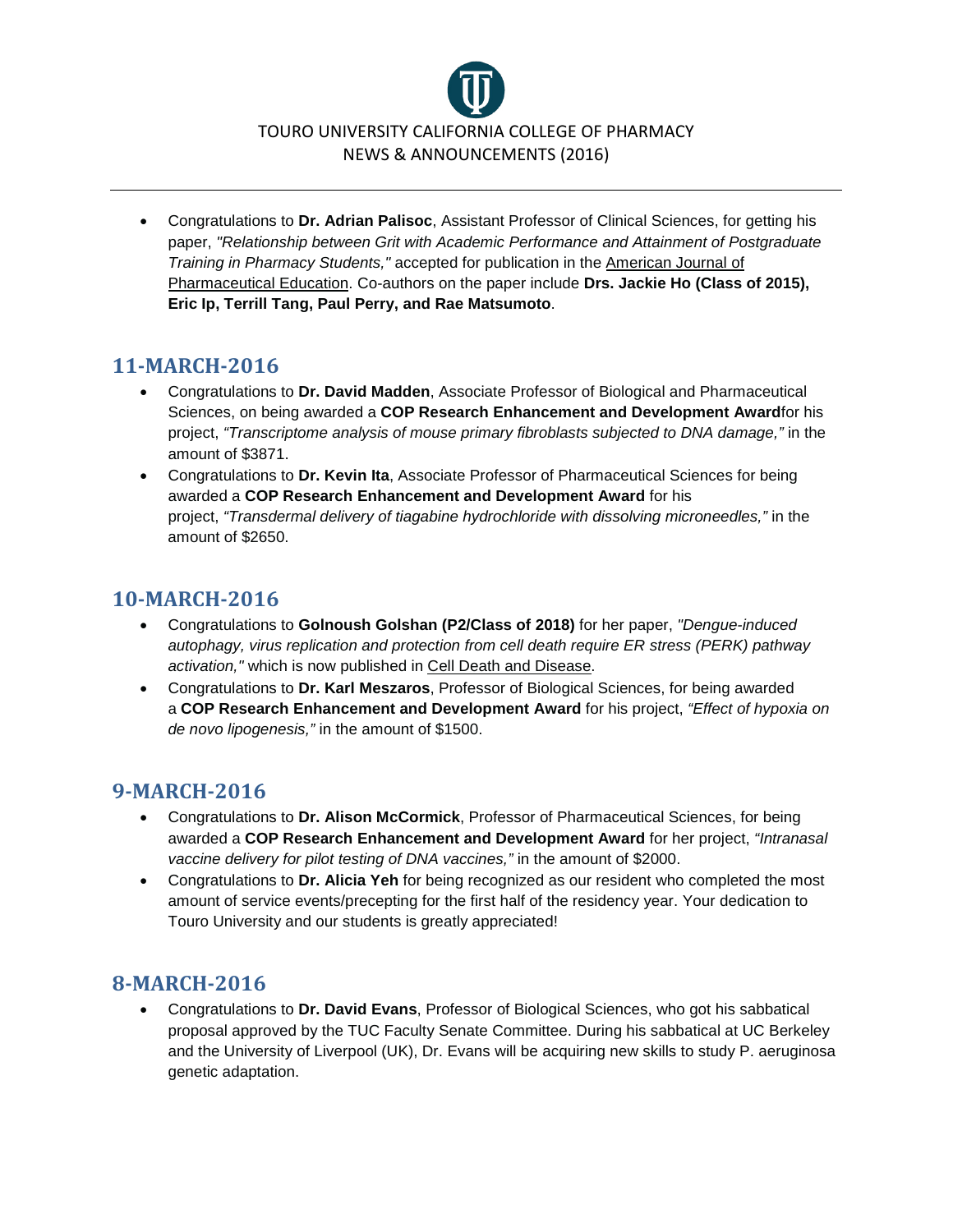

• **NEW STUDENT PORTAL TO BE LAUNCHED:** This will affect you! To learn more, attend the discussion with David Raab, Executive Vice President of the Touro College and University System, at NOON TODAY in Lander Hall A.

# **7-MARCH-2016**

- SCHOLARSHIP OPPORTUNITY: \$2500 for the **Pharmacists Mutual Community Pharmacy Scholarship**. Deadline is April 30, 2016. Application can be accessed at: [www.phmic.com/scholarship](http://l.facebook.com/l.php?u=http%3A%2F%2Fwww.phmic.com%2Fscholarship&h=6AQGsrtZQAQGZ6bLuB8-ojz0YEbLlBpIp3848vyn14CkuUA&enc=AZP7ld9_O173f5IWjs63t853Sz1Jb_vfKNrhqtSaOAxhwIKt_gqkZvWNJuQJMCBYAjdY6wBdQD0Rso1_AHIkpnHs5IIa5LqxwkAoQc4YMFQo9SxaBk3djBz5XNsuLxemK8rzqv0Vj8412VHokAbHjGfWsYbfC9Z2nEbSZtYAIypXI6W3p01pHGY8rq5rjjPgXVY3-MIT8-gl2Yoz_IwZszfp&s=1)
- Congratulations to **Dr. Monica Donnelley**, Assistant Professor of Clinical Sciences, for getting her paper, *"Isavuconazole in the treatment of invasive aspergillosis and zygomycosis infections,"* accepted for publiction in Infection and Drug Resistance.

# **6-MARCH-2016**

- Congratulations to **Dr. Kelan Thomas**, Assistant Professor of Clinical Sciences, for his appointment to the **Community Leaders Council 2016-2017 for the Teaching Committee with the College of Psychiatric and Neurologic Pharmacists**.
- **BIG GAME:** See you at the Big Game this Tuesday. Tail gate starts at 4:30 PM, but remember to move your car out of the lot by 1:00 PM (citations will be issued).

#### **4-MARCH-2016**

• Congratulations to **Diana De Vore (P2/Class of 2018)** for being awarded a \$1500 **"Inspire Learning" Scholarship** from the **Solano Hispanic Chamber of Commerce!**

### **3-MARCH-2016**

- Congratulations to **Richard Alcera (P3/Class of 2017)** for being selected for a rotation in the **Pharmacy Student Experiential Program at the Food and Drug Administration!**Richard will be a Pharmacy Student Intern in the Division of Drug Information.
- **APhA ATTENDEES**: Fred Mayer has extended an invitation to the PPSI/APhA Distinguished Person Breakfast, on Sunday, March 6, from 6:30-9:00 AM, at the Hilton Baltimore, Latrobe room, where Betty Dong will be honored. Paul Lofholm will be moderating. RSVP.
- Best wishes to **Dr. Chad Bradford**, Assistant Professor of Clinical Sciences, as he begins his new position. We value all of his contributions to the Touro University California College of Pharmacy and will miss him from Sharp and our faculty.
- Congratulations to **Punam Patel (P3/Class of 2017)** who will be representing Touro University California College of Pharmacy at the **APhA-ASP National Patient Counseling Competition** this week during the APhA Annual Meeting in Baltimore, MD. Best wishes!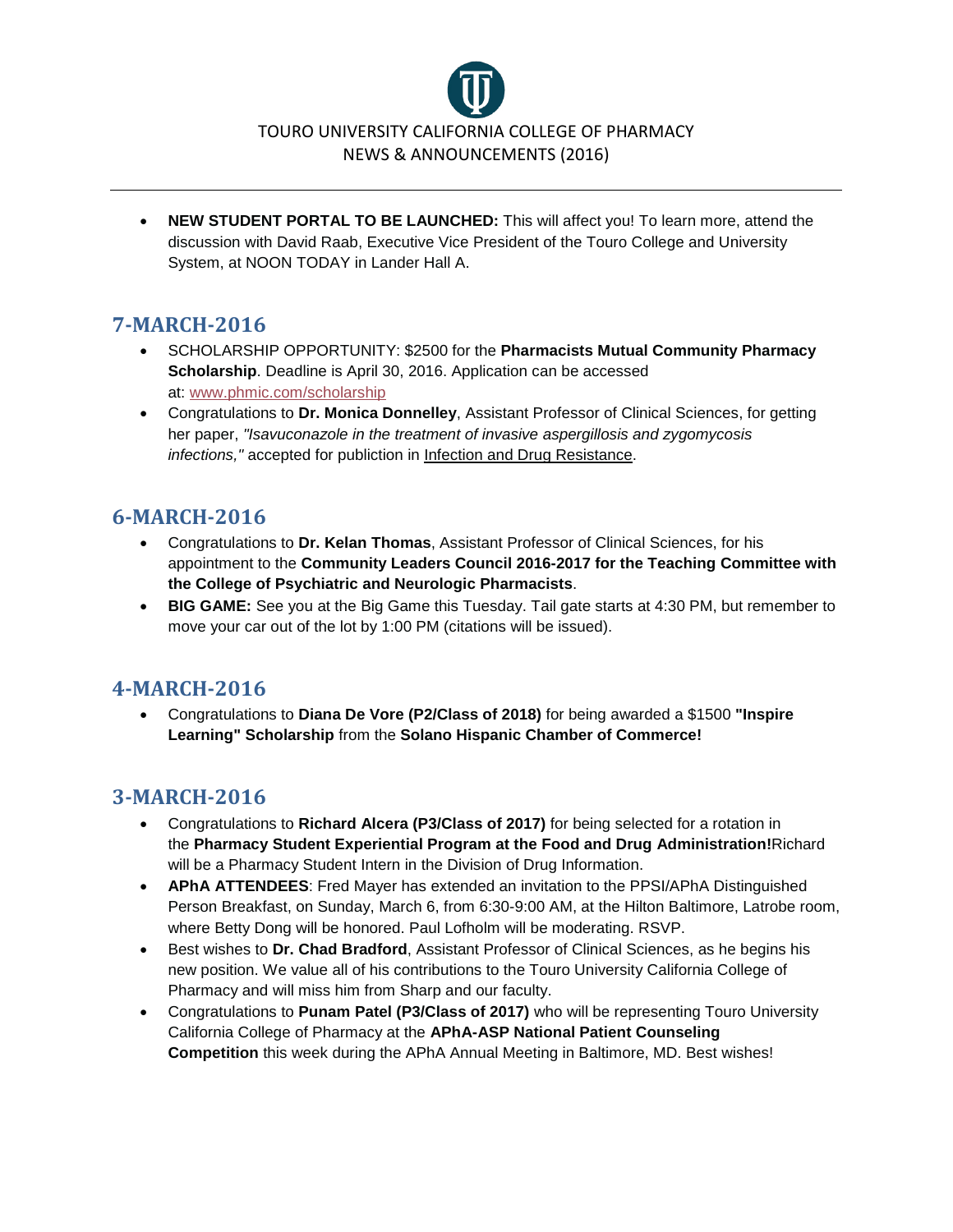

• New Opportunity: The Touro University California College of Pharmacy is searching for an **Associate Dean for Assessment and Curricular Innovation**. The Associate Dean serves on the College's management team and leads initiatives related to assessment and academic programs. The Associate Dean should have a demonstrated record of academic administration and assessment, including developing and sustaining new and/or revised programs, and experience with faculty development, team building, scholarly activity, and budget management. To apply, go to: Apply@tu.edu

#### **29-FEBRUARY-2016**

**Script Your Future.** The **Script Your Future** team is proud to announce that there will be a friendly competition among COM, COP, PA, MPH & Nursing! Please pledge to take your medications or pledge for your family, friends and/or patients to take their medications.

*Take the Pledge by clicking the link here: [https://tuc.co1.qualtrics.com/SE/?SID=SV\\_1GjBjrfabfRxvrT](https://exchange.tu.edu/owa/redir.aspx?SURL=NKhT3W-n7u6IvfQV3CWfAvJk30lEc8bUItD_brk44w4eHAShmTfTCGgAdAB0AHAAcwA6AC8ALwB0AHUAYwAuAGMAbwAxAC4AcQB1AGEAbAB0AHIAaQBjAHMALgBjAG8AbQAvAFMARQAvAD8AUwBJAEQAPQBTAFYAXwAxAEcAagBCAGoAcgBmAGEAYgBmAFIAeAB2AHIAVAA.&URL=https%3a%2f%2ftuc.co1.qualtrics.com%2fSE%2f%3fSID%3dSV_1GjBjrfabfRxvrT)*

*Wear White for a group photo to show that you pledged for the Script Your Future Medication Adherence Day Wednesday, February 17th - 12:15 pm by the Front steps of Lander Hall The college with the largest percentage of pledges will receive a free ice cream social shortly after the group photo.Script Your Future Medication Adherence Campaign is an annual campaign held in January and February of every year. This year the campaign is from January 18th – March 18th. In the past, we have won several awards with the campaign. If you want to read more information – feel free to go to the [scriptyourfuture.org](https://exchange.tu.edu/owa/redir.aspx?SURL=Y0gAEAnw_Gf2zwsZxJTNW4y1PvBzww0thd9uPESDI94eHAShmTfTCGgAdAB0AHAAOgAvAC8AcwBjAHIAaQBwAHQAeQBvAHUAcgBmAHUAdAB1AHIAZQAuAG8AcgBnAC8A&URL=http%3a%2f%2fscriptyourfuture.org%2f) website and watch our video from 2014 here [https://youtu.be/Wu-jMLtkSEw.](https://exchange.tu.edu/owa/redir.aspx?SURL=A5PZySCYodN2RN6DxeCJwVSkP1O7iIDevR86j7LO7LMeHAShmTfTCGgAdAB0AHAAcwA6AC8ALwB5AG8AdQB0AHUALgBiAGUALwBXAHUALQBqAE0ATAB0AGsAUwBFAHcA&URL=https%3a%2f%2fyoutu.be%2fWu-jMLtkSEw)*

### **29-FEBRUARY-2016**

WORTHY CAUSE: **Project C.U.R.E. fundraiser** to donate medical supplies to the Syrian refugee crises. Noon hour - Lander lobby today and tomorrow. Contract **Monica Rhee** for more details.

#### **28-FEBRUARY-2016**

DON'T FORGET TO HELP OUR **SNPhA CHAPTER ADVANCE TO THE FINALS** by going to the SNPhA Youtube Channel and "LIKE" Touro's SNPhA Operation Immunization videos (#21 and #23 ON THE PLAYLIST) by midnight February 29, 2016.

A big THANK YOU to our alumni, **Haleh Sakkaki Azadnia** and **Nanik Hatsakorzian** who spent their day off interacting with students at our Open House!

Kudos to **Supannee Sandra Lertpaichaiyon** who worked with Senator Jeff Stone's office (the only pharmacist in the California Legislature) to issue a proclamation from the California Legislature declaring February 12 -21 as California Pharmacist Outreach Week, wherein CPhA chapters from all over the state conducted outreach events for the public.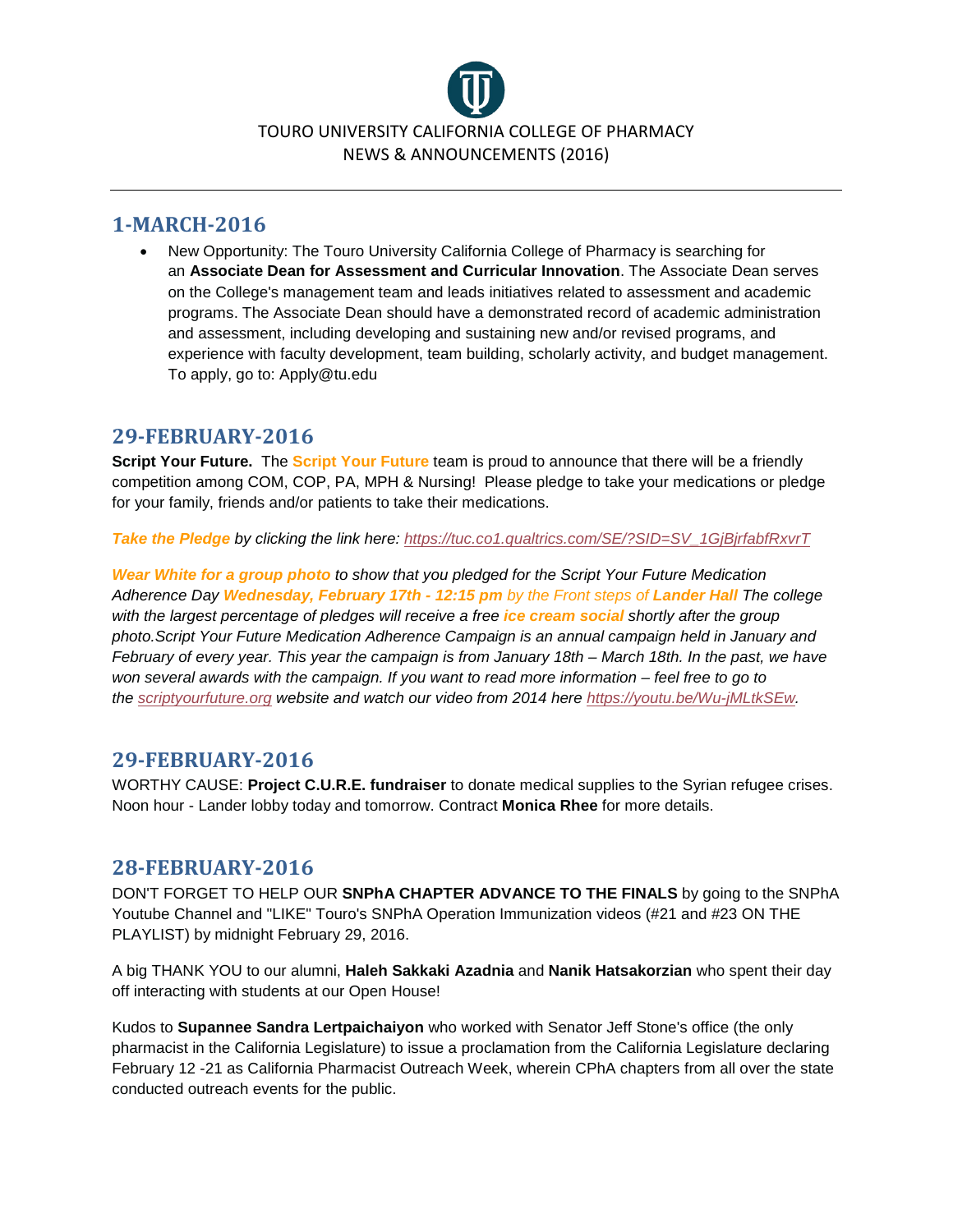

CONGRATULATIONS TO **SGA TRAVEL FUND SCHOLARSHIP AWARDEES**: Ten of the twenty SGA travel fund awards went to COP students:

**I-Kuan Hsu, Gabriela Young, Pamela Lekhter, Kathy Thanh Nguyen, Supannee Sandra Lertpaichaiyon, Lucas Chang, Khin Hwte, Jovanna Danielle Mercardo, Danielle Thanh, and Katherine Tran.** Thanks for all you do and for being such great ambassadors for TUC COP!

#### **26-FEBRUARY-2016**

Touro University California College of Pharmacy making a difference with our community partners! Thank you to Heidi, SNPhA, and our Kaiser preceptors for letting us join you at the **Contra Costa Farmer's Market!** We had a great time talking with patients and promoting adherence with our photo props.

Congratulations to **Gary Seun (P3/Class of 2017)** for getting a highly competitive rotation in the **CDER Office of Compliance at the Food and Drug Administration** as part of the **FDA Pharmacy Student Experiential Program**.

SAVE THE DATE: Join us on **March 8 for the BIG GAME**.

**COP OPEN HOUSE TODAY:** Student, faculty, almuni and residency panels. PharmD, MSMHS - COP, MPH progam representatives will be available.

Congratulations to **Dr. Bijal Shah**, Associate Professor of Social, Behavioral and Administrative Sciences, for her paper, *"Psychosocial factors associated with subclinical atherosclerosis in South Asians: The MASALA study,"* which was published in the Journal of Immigrant and Minority Health."

#### **25-FEBRUARY-2016**

**HELP OUR SNPhA CHAPTER ADVANCE TO THE FINALS:** All you have to do is go to the SNPhA Youtube Channel and "LIKE" Touro's SNPhA Operation Immunization videos (#21 and #23 ON THE PLAYLIST) by midnight February 29, 2016. SNPhA Vaccine Video Playlist:

#### **24-FEBRUARY-2016**

Congratulations to **Ashley Butler (P4/Class of 2016)**, PharmD/MPH candidate, for first-authoring a white paper on comprehensive medication management (CMM) for the California Department of Public Health. The topic serves as the basis of her keynote presentation at the upcoming APhA West Coast Pharmacy Exchange Conference. **Dr. Patricia Shane**, Professor of Social, Behavioral and Administrative Sciences in the College of Pharmacy mentored Ashley and is a co-author and co-presenter of this work.

#### **23-FEBRUARY-2016**

• **COLLEGE OF PHARMACY OPEN HOUSE:** Friday, February 26, 2016. The student panel will feature: **Crystal Diep, Amanda Gerhard, Christy Murphy, Andrea Navarro and Jai Pal.**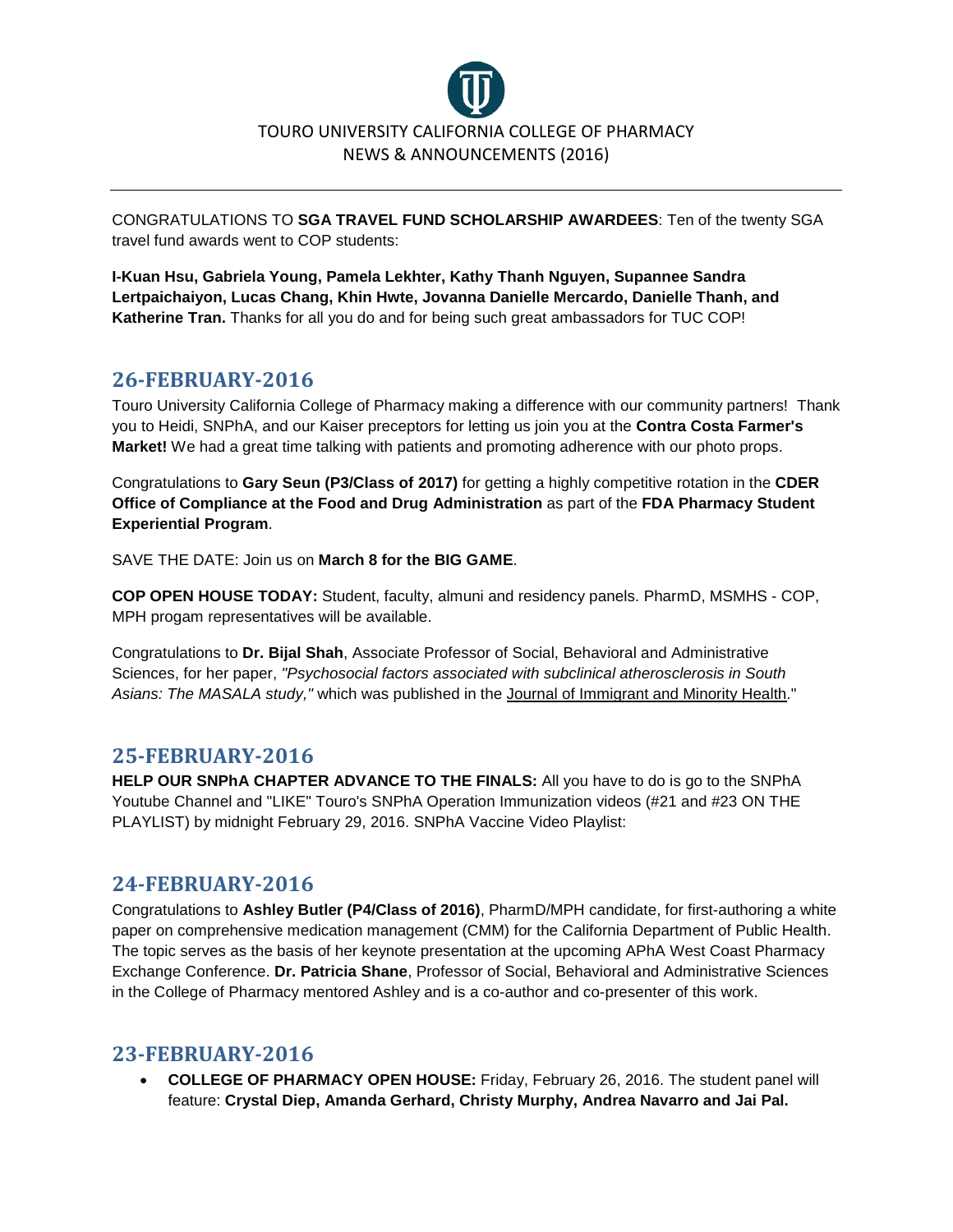

- **DRUG SCREEN EVENT UPDATE:** The drug screen event is moving right along, and is actually ahead of schedule! Per Dr. Schulte, feel free to stop by before your scheduled time slot as they may be able to get everyone done early.
- **Mr. Anthony (Tony) Williams** will be joining the College of Pharmacy at Touro University California as a Recruiter/Outreach Specialist on Thursday, February 25, 2016. Mr. Williams has over 10 years of student recruiting experience at the university level. He also has several years of experience recruiting healthcare professionals for the air force. We look forward to working with him and sharing all the wonderful opportunities offered through our innovative 2+2 PharmD program.
- Our proud tradition of leadership and service to Touro University California continues with the phenomenal COP students who were inducted into the **Student Government Association (SGA) Board for 2016-2017:**
	- o President **Ava Mahan**,
	- o VP of Student Affairs **Truc Huynh**,
	- o VP of Social Affairs **Cindy Duong**,
	- o VP of Communications **Uyen Thai**,
	- o VP of Academic Affairs **Christopher Yee**,
	- o VP of Alumni Affairs **Sadaf Nawabi**,
	- o VP of Student Health **Tran Nguyen**.

#### **22-FEBRUARY-2016**

• Proud of the work that the Touro University California College of Pharmacy does in our communities! Our students are awesome! .... Thanks to each and every one who made today a very successful day at the **Contra Costa Farmers' Market in Walnut Creek**. We screened over 50 people for BP and BG. Special thanks to both SNPhA for providing diabetes screenings and to Script Your Future!!

- **JOIN US AT OUR OPEN HOUSE**: The College of Pharmacy is hosting an Open House on Friday, February 26, 2016. Come and learn about our PharmD and MS programs. The event will feature interactive sessions with pharmacists, students, and admissions committee members.
- **CAPSLEAD** returns to Northern California in 2016. Congratulations to the following students who will be representing Touro University California in this leadership training program for pharmacy students: **Tran Lynn lee Huynh Nguyen, Christopher O. Yee, Pamela Lekhter, Brienna Andrews, Helen Berhane, Danielle Fox, Caroline Farr, and Gabriela Young**. A big thank you to **Drs. Vani Rajagopalan, Shadi Doroudgar, and Margaret Schulte** who are organizing this year's event.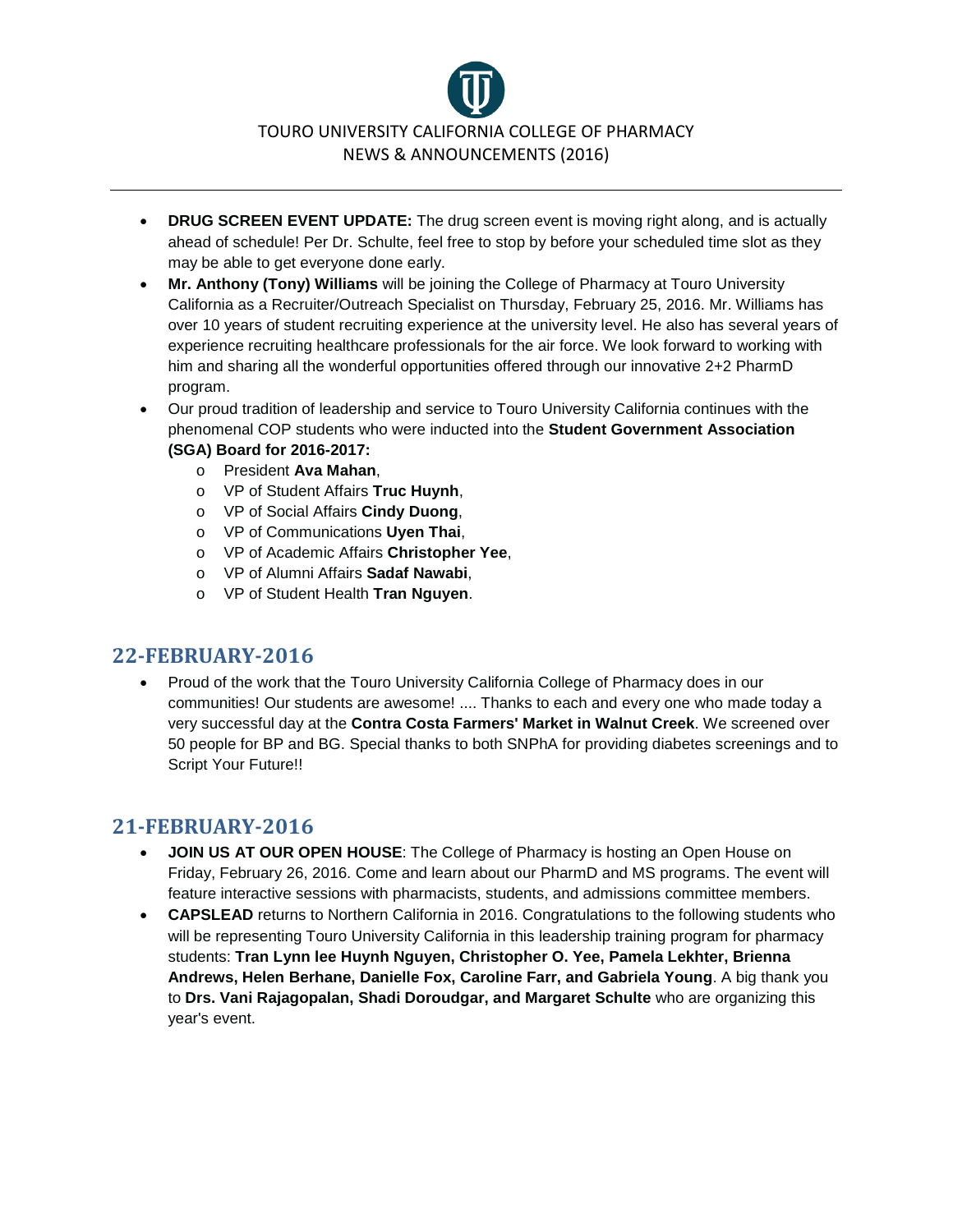

#### **20-FEBRUARY-2016**

- A great effort by the **Touro University California Script Your Future Team** of Jimin, Stefanie and Christina! Thank you to everyone who supported the College of Pharmacy!
	- o *THANK YOU EVERYONE FOR COMING OUT TO OUR MEDICATION ADHERENCE DAY GROUP PHOTO!*
	- o *We have about ~400 total pledges!*
	- o *TAKE THE PLEDGE TO TAKE YOUR MEDS AND SCRIPT YOUR FUTURE!*
	- o *Photo credit to Gabe Chu - thank you! Help tag if you can :)*
- Congratulations to **Dr. Kelan Thomas** and his student and faculty colleagues for getting their paper, "Effects of valerian on sedation and driving performance," accepted for publication in Accident Analysis and Prevention. Co-authors of the paper include **Joanne Canedo, Paul Perry, Shadi Doroudgar, Ingrid Lopes, Hannah Mae Chuang (P1/Class of 2019), and Kimberly Bohnert (P1/Class of 2019)** .

#### **19-FEBRUARY-2016**

- LCDR Brian Parker Community Service **Scholarship Opportunity**: A \$1000 scholarship with a March 31, 2016 deadline. Please contact Dr. Clipper Young or Gordon McCarter for application details.
- Best wishes to **Mrs. Charity Yamada** as she begins her maternity leave!

### **18-FEBRUARY-2016**

- Kudos to **Dr. Kajua Lor,** Assistant Professor of Clinical Sciences, and her exemplary practice at Ole Health in Napa, California. They were selected from 935 pharmacists/pharmacist programs nationwide by the Community Pharmacy Foundation as one of 10 expert/emerging practices to highlight in their Expert Practices in Comprehensive Medication Management Study and Report.
- **Generation Rx event TODAY**: Come and learn more about prescription drug abuse and earn 2 IPPE hours and touch points.
- **Touro University California Wear Red Day**: Heart disease and stroke kill 1 in 3 women and 80% of cardiac events can be prevented with education and lifestyle changes. A group picture will be taken in front of Lander Hall today at 12:15 pm.

- **SCHOLARSHIP OPPORTUNITY:** The application deadline for the **2016 Indian Health Professions Preparatory, Indian Health Professions Pre-Graduate, and Indian Health Professions Scholarship Program** is March 28, 2016. For more information on the IHS Scholarship Programs, go to[:http://www.ihs.gov/scholarship/scholarships/eligibility/.](http://www.ihs.gov/scholarship/scholarships/eligibility/)
- Please welcome to campus today, **Dr. Claude Le Saux**, Assistant Professor of Medicine/Cardiology at the University of Texas Health Science Center at San Antonio. She will be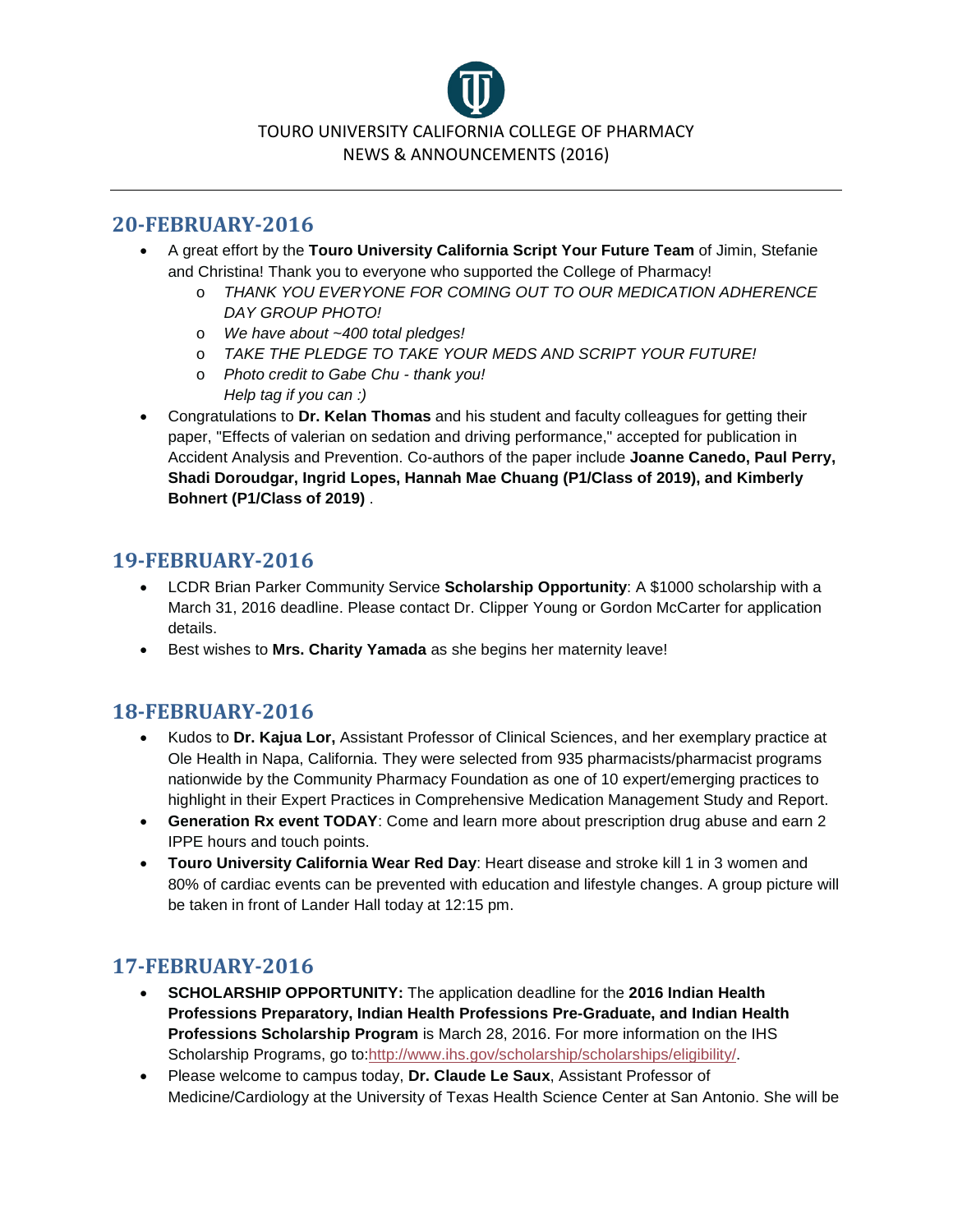

giving a seminar entitled, *"Aging, age-related diseases: Are the senescent cells the link?"* at 12:10 PM in LH 170.

- MONTHLY RESIDENT DISCUSSIONS: at noon in the PPC112. **Dr. Lauren Brown** will be presenting *"Current Evidence for Ketamine in Depression"* and **Dr. Alyssa Zima** will be presenting *"Cangrelor Injection: A Novel P2Y12 Inhibitor."*
- Wear white today to commemorate **Script Your Future Medication Adherence Day**. Join us for the group photo on the steps of Lander Hall at 12:15 pm. Take the pledge!

#### **16-FEBRUARY-2016**

• Congratulations to **Huong Nguyen and Eric Hsieh** who were selected for **FDA rotations for 2016-2017!** This is a very competitive rotation with students from all pharmacy shools in the US applying. The Touro University California College of Pharmacy continues to send two students a year to the FDA.

### **15-FEBRUARY-2016**

• Congratulations to **Dr. Eric Ip** and his research team who got their paper, *"Do pharmacy students cheat? Motivations and predictors of cheating in pharmacy school,"* accepted for publication in the American Journal of Pharmaceutical Education. Co-authors of the paper are **Kathy Nguyen, Bijal Shah, Shadi Doroudgar, and Monica Bidwal.**

### **13-FEBRUARY-2016**

- So nice to have **Dr. Chi Nguyen**, pharmacist at Kim Leader Pharmacy in Sacramento visit the College. We appreciate her efforts precepting our students and are looking forward to seeing her and our other colleagues at the **Sacramento Valley Pharmacists Association (SVPhA) Crab Fest**.
- Congratulations to **Dr. Nathalie Bergeron**, Professor of Biological Sciences, for her new paper, *"Comparison of the DASH (Dietary Approaches to Stop Hypertension) diet and a higherfat DASH diet on blood pressure and lipids and lipoproteins: a randomized controlled trial,"* which was published in the American Journal of Clinical Nutrition.

#### **12-FEBRUARY-2016**

• Congratulations to **Dr. Kevin Ita** for getting his paper, *"Prodrugs for transdermal drug delivery trends and challenges,"* accepted for publication in the the Journal of Drug Targeting.

#### **11-FEBRUARY-2016**

• Did you see **Dr. Erip Ip**'s paper, "Infectious disease, injection practices, and risky sexual behavior among anabolic steroid users," which is now available online in AIDS Care? The project was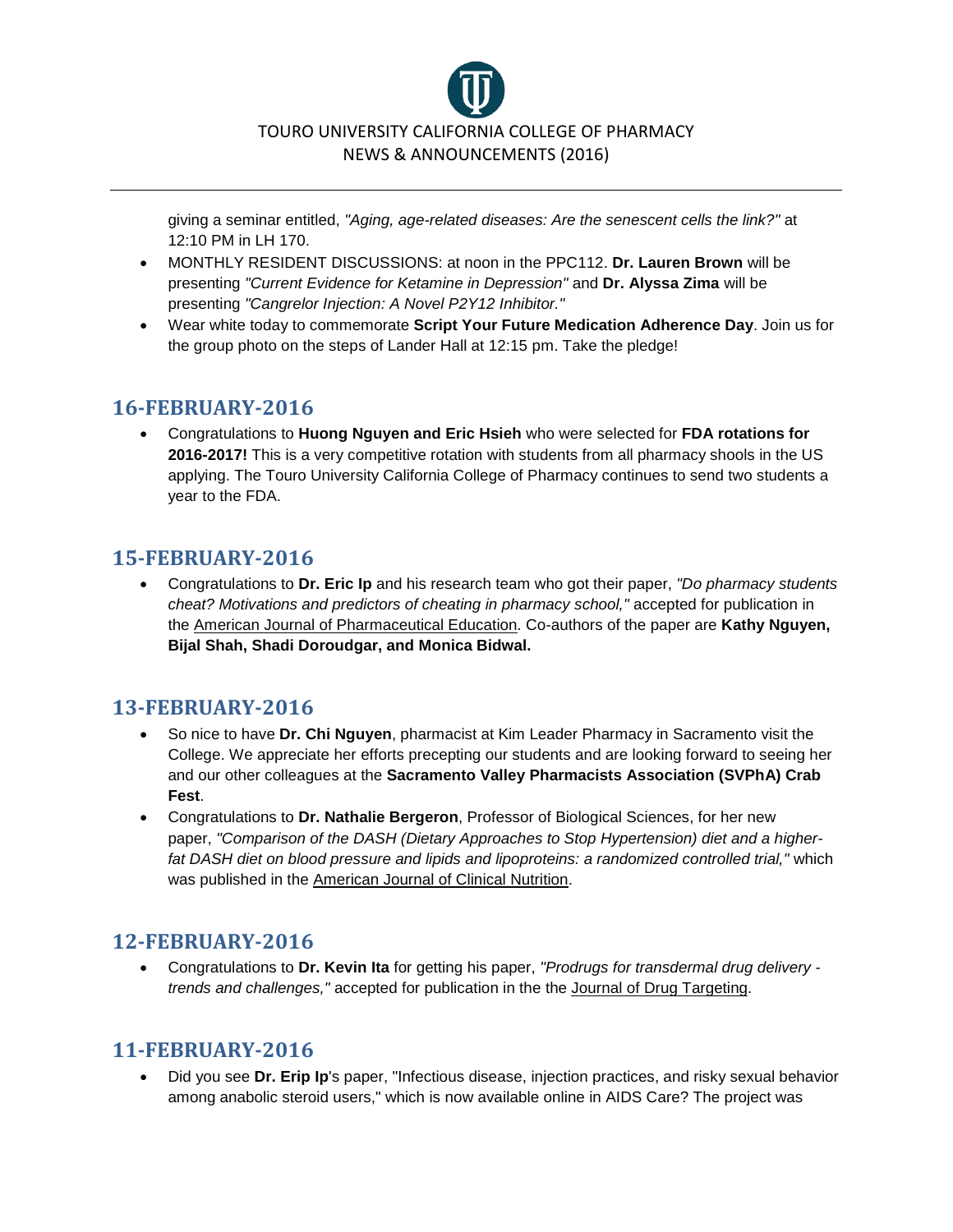

completed in collaboration with co-authors **Michael Yadao** (master's student), Bijal Shah (associate professor), and Bonnie Lau (adjunct assistant professor).

• Check out our new paper, *"Dextromethorphan: An update on its utility for neurological and psychiatric disorders,"* which was published in Pharmacology and Therapeutics. The paper was authored together wtih **Dr. Kelan Thomas**, Assistant Professor, and MD/PhD students at WVU, including recent PhD graduate **Dr. Linda Nguyen**.

#### **10-FEBRUARY-2016**

• Share the news: The College of Pharmacy is hosting an **Open House** on Friday, February 26, 2016. Come and learn about our PharmD and MS programs. The event will feature interactive sessions with pharmacists, students, and admissions committee members.

### **9-FEBRUARY-2016**

- Kudos to **Adrian Wong**, Assistant Professor of Experiential Education, a member of the California Pharmacists Association's Payment for Pharmacist Service Task Force and co-author of a very timely and forward thinking white paper entitled "Payment for Pharmacist Services."
- SAVE THE DATE: The **Generation Rx event** for this year is coming up on February 18. Come and learn more about prescription drug abuse and earn 2 IPPE hours and touch points.
- The COP family is growing in leaps and bounds! Best wishes are extended to **Dr. Terrill Tang** and his wife Lynn who welcomed their new son, Joshua, on December 15. He was 6 lbs 14 oz and 19.75 inches.

### **8-FEBRUARY-2016**

- We were pleased to host on campus today, **Dr. Hardeep Kaur,** who gave a seminar entitled, *"Evaluation of plant based influenza (H7N9) vaccine."*
- Congratulations to **Dr. Shadi Doroudgar** who got her paper, *"Hepatotoxicity and Liver Function Changes with Valproic Acid Use: How to Modify Psychotropic Therapy in Liver Dysfunction,"* accepted for pubication in Savvy Psychopharmacology.
- Happy Birthday, **Dr. Eric Ip**! Hope it is a good day for you.

- Keep an eye out for **Dr. Bill Dager**'s new paper, "Current knowledge on assessing the effects and managing bleeding with direct oral anticoagulants," which was accepted for publication in the American Journal of Health System Pharmacy.
- **SCHOLARSHIP OPPORTUNITY:** Touro is proud to partner with CVS Health to offer four \$1000 scholarships to students in our PharmD program. Check your email or contact Dr. Clipper Young for more details. Deadline: February 21, 2016 (Sunday), 11:59 p.m.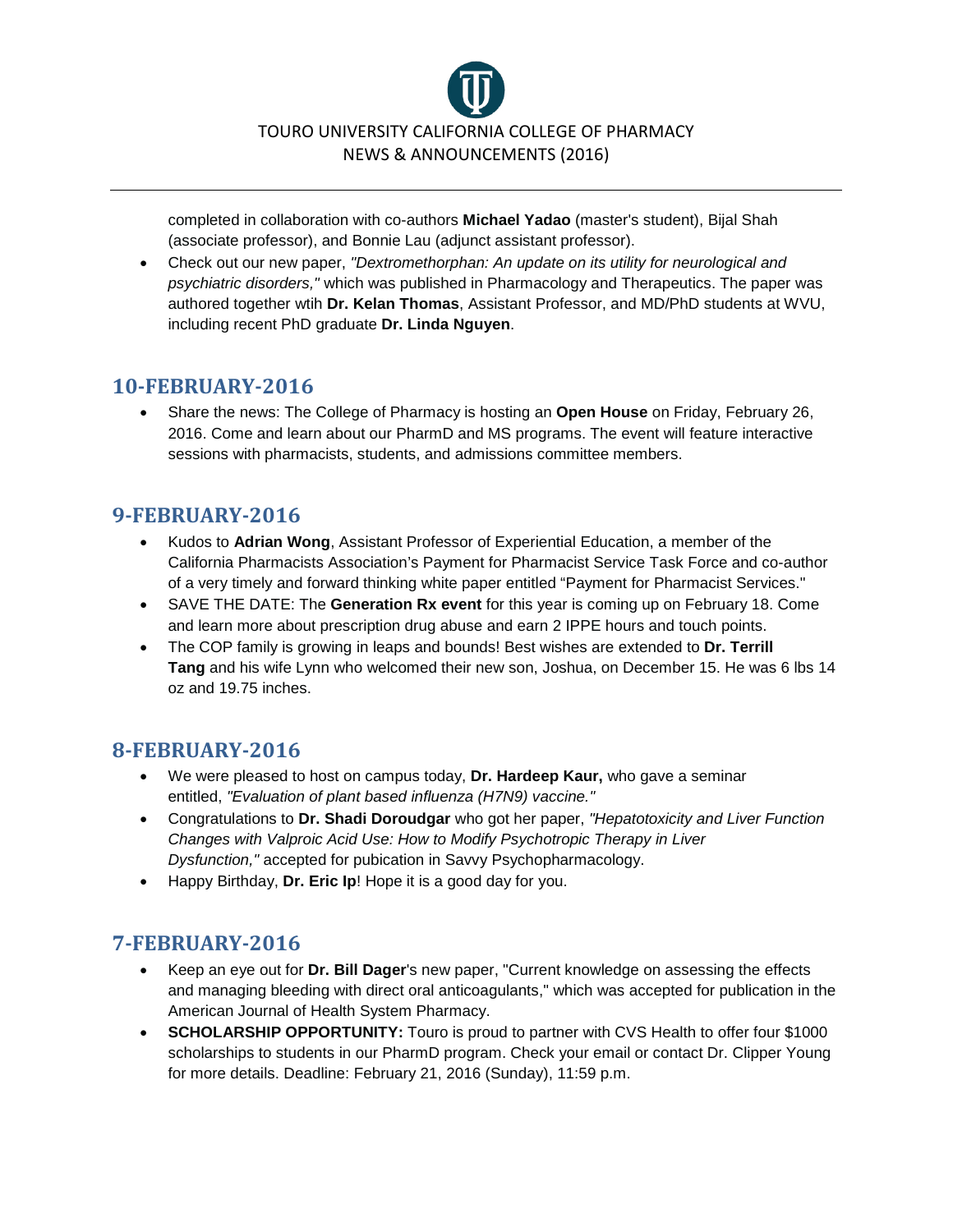

#### **6-FEBRUARY-2016**

- Congratulations to **Drs. Chad Bradford, Kajua Lor and Nada Abou-Karam** for getting their paper, *"Medication Regimen Complexity and Readmissions after Hospitalization for Heart Failure, Acute Myocardial Infarction, Pneumonia, and Chronic Obstructive Pulmonary Disease,"* accepted for publication in SAGE Open Medicine. **Dr. Abou-Karam**, a former resident with Sharp/Touro, is now a faculty member at USC.
- Perfection is not necessary for being successful in pharmacy school or life. Just keep studying, and improve a little each day. You'll be amazed how far you get if you just stick with it.

### **5-FEBRUARY-2016**

- Block Exams next week: Wishing the P1 and P2 classes much success!
- We thank our partners at **Walmart** who allowed us to award a \$1000 scholarship to **Brigitte Ouabo (P4/Class of 2016)**. Congratulations to Brigitte for her leadership and involvement in community pharmacy practice!
- Best wishes to our former Touro University California colleagues, **Drs. Bob Ignoffo and Kathy Knapp**, who got their paper, *"Board Certified Oncology Pharmacists: Their Potential Contribution to Reducing a Shortfall in Oncology Patient Visits,"* accepted for publication in the Journal of Oncology Practice.

- Congratulations to the following teams who will be representing **Touro University California at the Student National Pharmaceutical Association meeting:**
- Clinical Skills Competition: **Punam Patel and Jeff Shu**
- Patient Counseling Competition: **Jovana Mercad and Pamela Lekhter**
- The support and guidance of **Drs. Lauren Roller, Kajua Lor and Clipper Young**, who served as judges, are much appreciated!
- Kudos to **Drs. Kelan Thomas, Shadi Doroudgar, and Paul Perry** for their new paper,*"Valproic acid-induced hyperammonemia and minimal hepatic encephalopathy prevalence among psychiatric individuals"* which was published in the Annals of Clinical Psychiatry.
- **Script Your Future Medication Adherence Day** is coming up at Touro. Show your support and help COP win an ice cream social by pledging to take your medications/your patients to take their medications/or your family/friends to take their medications by clicking the link here[:https://tuc.co1.qualtrics.com/SE/?SID=SV\\_1GjBjrfabfRxvrT](https://tuc.co1.qualtrics.com/SE/?SID=SV_1GjBjrfabfRxvrT) Also, remember to wear WHITE on February 17 for the group photo (12:15 on Lander front steps) to show that you pledged for the Script Your Future Medication Adherence Day.
- **AFPE Gateway Research Scholarships:** This is a great opportunity for pharmacy students who plan on conducting a faculty-mentored research project. The deadline is February 24, 2016.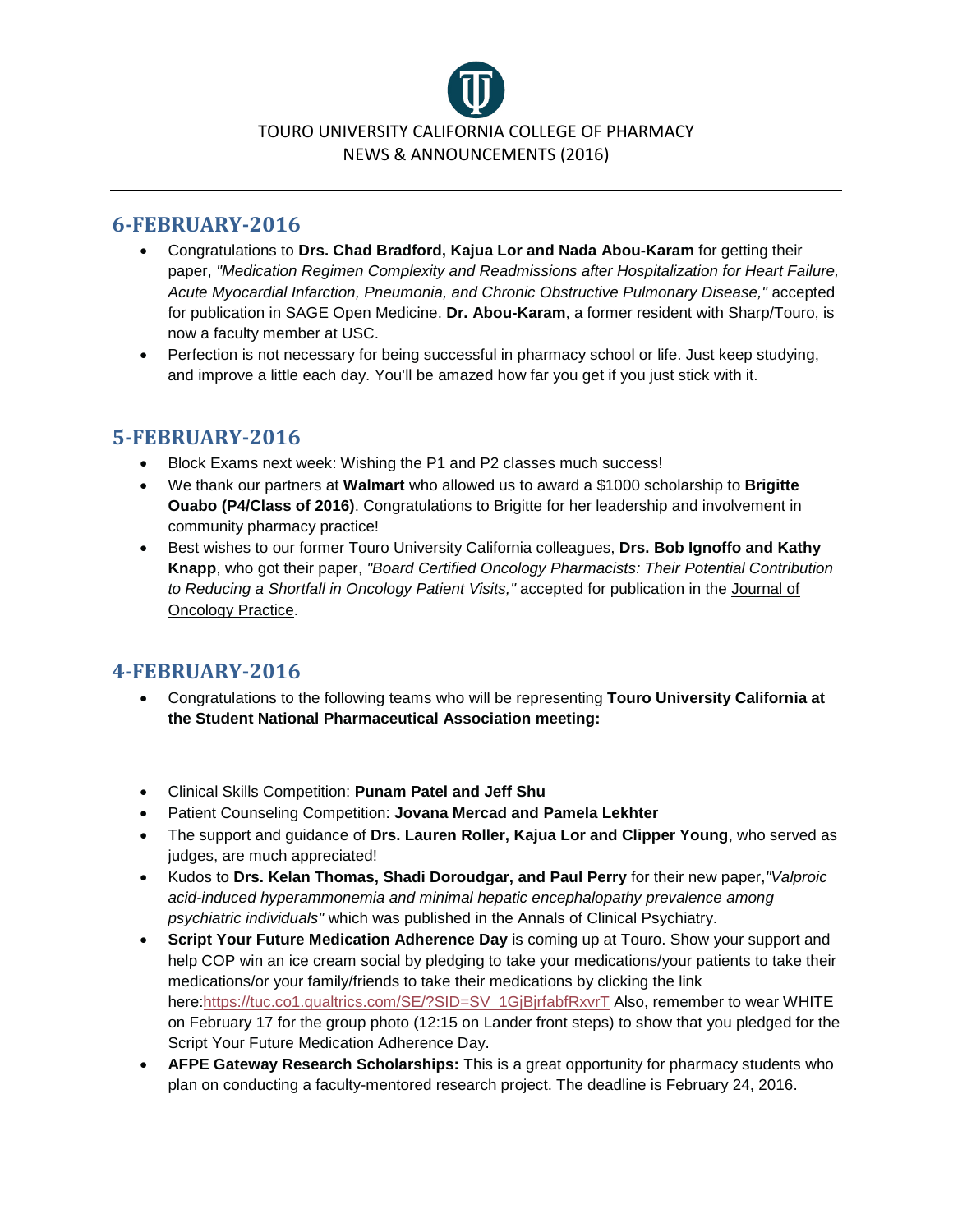

#### **3-FEBRUARY-2016**

Congratulations to **Dr. Maggie Louie (PI)** and **Dr. Shona Mookerjee (Co-PI)** for being awarded a threeyear grant from the National Institutes of Health (NIH) for their research project, *"Prolonged cadmium exposure promotes oxidative stress-dependent transcription and breast cancer progression."* This project is being done in partnership with **Dominican University** and the **Buck Institute for Research on Aging**.

#### **2-FEBRUARY-2016**

- Lend your support to the **COP Script Your Future Effort!** And help COP win an ice cream social. The Script Your Future Team is holding a friendly competition among COP, COM, PA, MPH and Nursing. All you have to do is pledge to take your medications or pledge for your family, friends and/or patients to take their medications. Wear White for a group photo to show that you pledged for the Script Your Future Medication Adherence Day - Wednesday, February 17th - 12:15 pm by the Front steps of Lander Hall. The college with the largest percentage of pledges will receive a free ice cream social shortly after the group photo.
- The **Script Your Future Medication Adherence Campaign** is an annual campaign held in January and February of every year. This year, the campaign is from January 18th – March 18th. TUC COP has won several past awards with the campaign. For more info, please contact:
- COP ambassadors: *Stefanie Navarro, Christina Doan, Jimin Lee*
- and watch our video from 2014 here [https://youtu.be/Wu-jMLtkSEw.](https://www.facebook.com/l.php?u=https%3A%2F%2Fyoutu.be%2FWu-jMLtkSEw&h=sAQFmM4aJAQE5EEINyNQBBsgMh92qEgU_mQbFlee9rb70WQ&enc=AZOvh9aPT--2BMbU72F8DGZJ7aKkvFKMqThl5rAvjEgkSgyf1L6nsooGJvEQipeMzGaQf5ZCyyQgrVcIJat5PB_gz75u-bBtj6S-J-NXDIsKBxeBL7brhpQV9yeKpJJ39cHCGcISZsnp42lY7YNuCOAkZgfRpBpHl_U76Iy87u4qIua7rzMACkRIG8r95yJ0VXQOhLvmJwkiyWLS0zVu6OxJ&s=1)
- We are pleased to welcome to campus today candidates interviewing for residency positions at Lifelong.
- Congratulations to **Sue Ie (P4/Class of 2016)** who has accepted a two-year fellowship in **Health Information and Clinical Outcomes with Wolters Kluwer Health** in Franklin, TN. The program is quite unique as it is a partnership between Wolters Kluwer Health and Community Health Systems and it encompasses clinical outcomes research, health-system corporate administrative management, and health information technology.

- Congratulations are also conveyed to the new **2016-2017 COP Board**:
	- o COP Board President: **Hannah Chuang**
	- o VP of Academic Affairs: **Joseph L Lee**
	- o VP of Admissions: **Candice Manabat**
	- o VP of Alumni Affairs: **Cindy Duong**
	- o VP of Archives: **Dieu Linh Vo**
	- o VP of Athletics: **Andrew Robello**
	- o VP of Communications: **Pamela Lekhter**
	- o VP of Community Outreach: **Mai Nguyen**
	- o VP of Finance: **Jovana Mercado**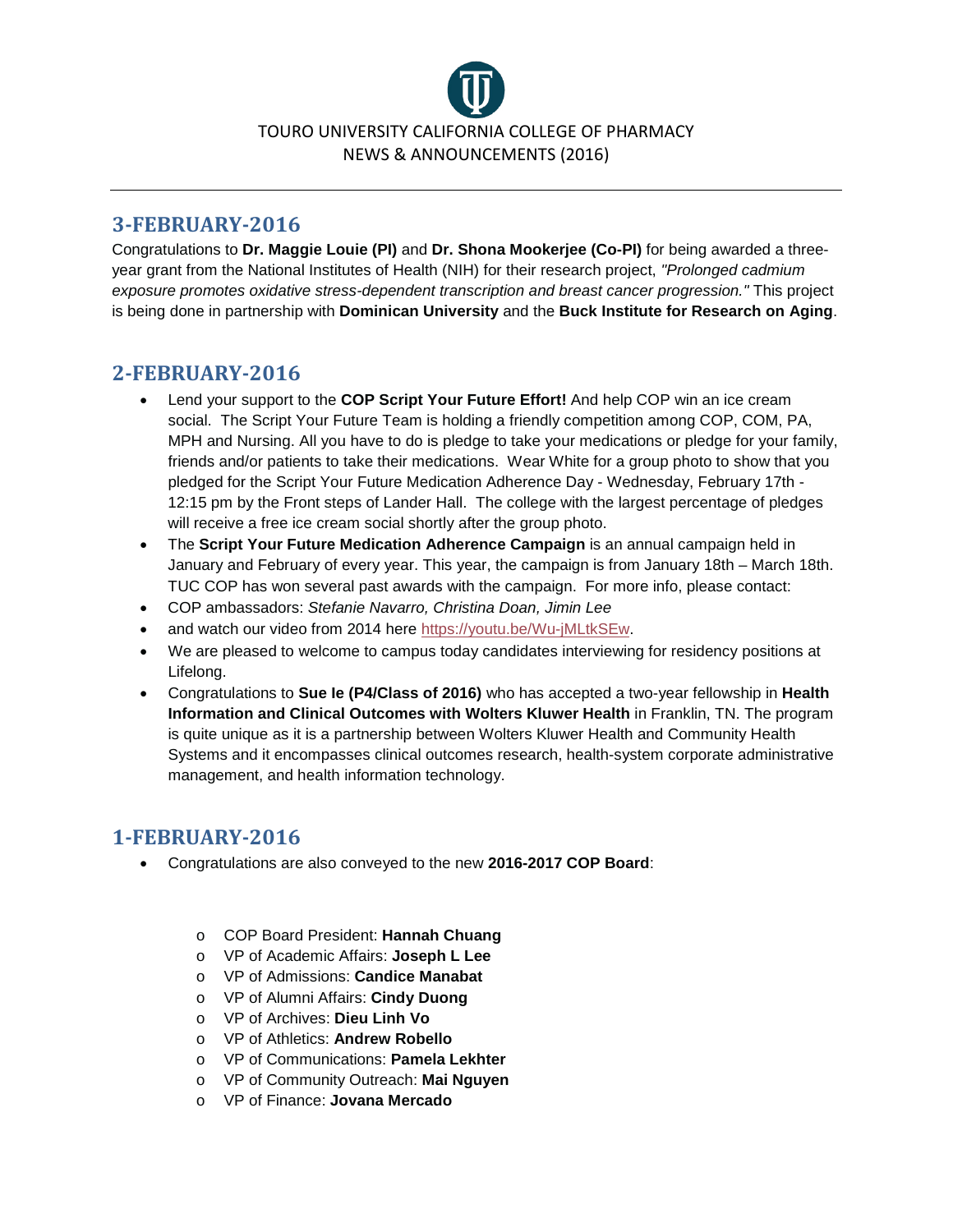TOURO UNIVERSITY CALIFORNIA COLLEGE OF PHARMACY NEWS & ANNOUNCEMENTS (2016)

- o VP of Social Affairs: **Sukhvir (Sohniia) Kaur**
- Our proud tradition of contributing to the Touro University California community continues. Congratulations to the following P1 students who were newly elected to the **Student Government Association (SGA) Board for 2016-2017**:
	- o President **Ava Mahan**,
	- o VP of Student Affairs **Truc Huynh**,
	- o VP of Social Affairs **Cindy Duong**,
	- o VP of Communications **Uyen Thai**,
	- o VP of Academic Affairs **Christopher Yee**,
	- o VP of Alumni Affairs **Sadaf Nawabi**
	- o VP of Student Health **Tran Nguyen**.

Please welcome to campus **Dr. Shankar Chinta** from the Buck Institute. He will be giving a seminar, *"A transgenic model to study Parkinson's disease pathology"* in LH170 at 12:10 today

# **31-JANUARY-2016**

- o Best wishes and congratulations to **Sapna Chhagan (P4/Class of 2016)** who accepted a **Rutger's Pharmaceutical Industry Fellowship at Novartis Pharmaceuticals** in East Hanover, NJ. Her fellowship is in Translational Clinical Oncology and she will be moving to New Jersey after graduation.
- o Congratulations to **Eric Wager (P4/Class of 2016)** for being awarded a **USC-Allergan Global Pharmacutical Sciences Fellowship!** It was his top ranked program and he will begin his training in Irvine, CA this summer.
- o Reminder: The deadline for the **Solano Hispanic Chamber of Commerce "Inspire Learning" Scholarship** is this coming Monday, February 1, 2016.
- o Congratulations to **Dr. Kevin Ita**, Associate Professor of Pharmaceutical Sciences, for getting his paper, *"Progress in the use of microemulsions for transdermal and dermal drug delivery,"* accepted in Pharmaceutical Development and Technology.
- o Congratulations to **Jackie Ho**, Class of 2015, who was awarded the **American Society of Health System Pharmacists (ASHP) Student Literature/Research Award**. Each year, ASHP grants one nationwide award to a pharmacy student. We are very proud that this year, it went to a Touro University California student for her paper, "Implementation of an accelerated physical examination course in a doctor of pharmacy program: A flipped approach," which was published in the American Journal of Pharmaceutical Educationtogether with her faculty mentors and coauthors, **Drs. Eric Ip, Monica Bidwal, Ingrid Lopes and Bijal Shah**. Her acceptance video can be found at: <https://www.youtube.com/watch?v=Ur3QiRdXZsU>

#### **4-JANUARY-2016**

o **College of Pharmacy Open House - Feb 26, 2016.** Preview and Experience Touro University California